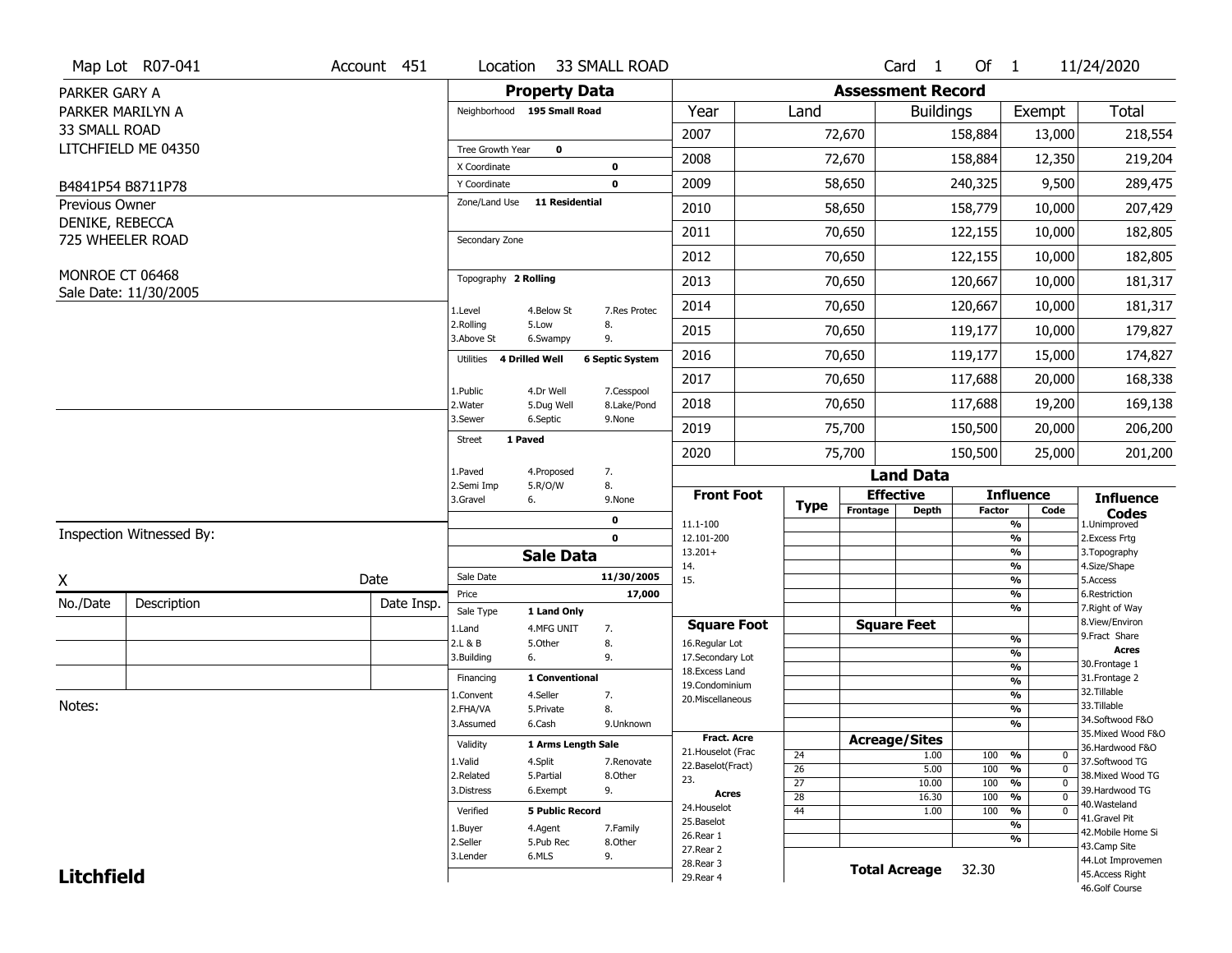|                       |                    |                                                   |                 |                  |                |                                       |                          |                         |                       |                 | <b>Litchfield</b>                     |         |      |           |                   |       |      |         |                 |  |
|-----------------------|--------------------|---------------------------------------------------|-----------------|------------------|----------------|---------------------------------------|--------------------------|-------------------------|-----------------------|-----------------|---------------------------------------|---------|------|-----------|-------------------|-------|------|---------|-----------------|--|
|                       | Map Lot R07-041    |                                                   |                 |                  |                | Account 451                           |                          | Location                |                       |                 | 33 SMALL ROAD                         |         |      |           | Card <sub>1</sub> |       | Of 1 |         | 11/24/2020      |  |
| <b>Building Style</b> | 4 Cape             |                                                   | SF Bsmt Living  |                  | 0              |                                       |                          | Layout                  | 1 Typical             |                 |                                       | 1sFr OH |      |           |                   |       |      |         |                 |  |
| 0.Uncoded             | 4.Cape             | 8.Log                                             | Fin Bsmt Grade  |                  | 0 <sub>0</sub> |                                       |                          | 1. Typical              | 4.                    |                 | 7.                                    |         |      | 28.0      |                   |       |      |         |                 |  |
| 1.Conv.               | 5.Garrison         | 9.0ther                                           |                 | OPEN-5-CUSTOMIZE | $\mathbf 0$    |                                       |                          | 2.Inadeq                | 5.                    |                 | 8.                                    |         |      |           |                   |       |      |         |                 |  |
| 2.Ranch               | 6.Split            | 10.Tri-Lev                                        | Heat Type       | 100%             |                | 3 Heat Pump                           |                          | 3.                      | 6.                    |                 | 9.                                    | 10.0    |      |           |                   |       |      |         |                 |  |
| 3.R Ranch             | 7.Contemp          | 11.Earth O                                        | 0.Uncoded       |                  | 4.Steam        |                                       | 8.Fl/Wall                | Attic                   | 9 None                |                 |                                       |         |      | 1 1/2sBFr |                   |       |      |         |                 |  |
| Dwelling Units 1      |                    |                                                   | 1.HWBB          |                  | 5.FWA          |                                       | 9.No Heat                | 1.1/4 Fin               | 4.Full Fin            |                 | 7.                                    |         |      |           |                   |       |      |         |                 |  |
| Other Units           | 0                  |                                                   | 2.HWCI          |                  | 6.GravWA       |                                       | 10.Radiant               | 2.1/2 Fin               | 5.Fl/Stair            |                 | 8.                                    |         |      |           |                   |       |      |         |                 |  |
| Stories               | 4 One & 1/2 Story  |                                                   | 3.H Pump        |                  | 7.Electric     |                                       | 11.Radiant               | 3.3/4 Fin               | 6.                    |                 | 9.None                                |         |      |           |                   |       |      |         |                 |  |
| 1.1                   | 4.1.5              | 7.1.25                                            | Cool Type       | 0%               | 9 None         |                                       |                          | Insulation              | 1 Full                |                 |                                       |         | 40.0 |           |                   |       |      |         |                 |  |
| 2.2                   | 5.1.75             | 8.3.5                                             | 1.Refrig        |                  | 4.W&C Air      |                                       | 7.RadHW                  | 1.Full                  | 4.Minimal             |                 | 7.                                    | 14.0    |      |           |                   |       |      |         |                 |  |
| 3.3                   | 6.2.5              | 9.4                                               | 2.Evapor        |                  | 5.Monitor-     | 8.                                    |                          | 2. Heavy                | 5.Partial             |                 | 8.                                    |         |      |           |                   | 10.0  |      |         |                 |  |
| <b>Exterior Walls</b> | 2 Vinyl            |                                                   | 3.H Pump        |                  | 6.Monitor-     | 9.None                                |                          | 3.Capped                | 6.                    |                 | 9.None                                |         |      |           |                   |       |      | 1sFr OH |                 |  |
| 0.Uncoded             | 4.Asbestos         | 8.Concrete                                        | Kitchen Style   |                  | 2 Typical      |                                       |                          | Unfinished %            | 0%                    |                 |                                       | 19.0    |      |           |                   | 14.0' |      |         |                 |  |
| 1.Wd Clapb            | 5.Stucco           | 9.0ther                                           | 1.Modern        |                  | 4.Obsolete     | 7.                                    |                          | Grade & Factor          |                       | 3 Average 100%  |                                       |         |      |           |                   |       |      |         |                 |  |
| 2.Vinyl               | 6.Brick            | 10.Wd shin                                        | 2.Typical       |                  | 5.             | 8.                                    |                          | 1.E Grade               | 4.B Grade             |                 | 7.AAA Grad                            | OP      |      |           |                   | 1sBFr |      |         |                 |  |
| 3.Compos.             | 7.Stone            | 11.T1-11                                          | 3.Old Type      |                  | 6.             | 9.None                                |                          | 2.D Grade               | 5.A Grade             |                 | 8.M&S                                 |         |      |           |                   |       |      |         |                 |  |
| Roof Surface          | 1 Asphalt Shingles |                                                   | Bath(s) Style   |                  |                | 2 Typical Bath(s)                     |                          | 3.C Grade               |                       | 6.AA Grade      | 9.Same                                |         |      |           |                   |       | 2.0  |         |                 |  |
| 1.Asphalt             | 4.Composit         | 7.Rolled R                                        | 1.Modern        |                  | 4.Obsolete     | 7.                                    |                          | SQFT (Footprint) 1120   |                       |                 |                                       |         |      |           |                   |       |      |         |                 |  |
| 2.Slate               | 5.Wood             | 8.                                                | 2. Typical      |                  | 5.             | 8.                                    |                          | Condition               | 4 Average             |                 |                                       |         |      |           |                   |       |      |         |                 |  |
| 3.Metal               | 6.Other            | 9.                                                | 3.Old Type      |                  | 6.             | 9.None                                |                          | 1.Poor                  | 4.Avg                 |                 | 7.V G                                 |         |      |           |                   |       |      |         |                 |  |
| SF Masonry Trim 0     |                    |                                                   | # Rooms         |                  | 0              |                                       |                          | 2.Fair                  | $5.Avg+$              |                 | 8.Exc                                 |         |      |           |                   |       |      |         |                 |  |
| OPEN-3-CUSTOM 0       |                    |                                                   | # Bedrooms      |                  | 0              |                                       |                          | 3.Avg-                  | 6.Good                |                 | 9.Same                                |         |      |           |                   |       |      |         |                 |  |
| OPEN-4-CUSTOM 0       |                    |                                                   | # Full Baths    |                  | $\overline{2}$ |                                       |                          | Phys. % Good            |                       | 0%              |                                       |         |      |           |                   |       |      |         | 20.0"           |  |
| Year Built            | 1988               |                                                   | # Half Baths    |                  | $\bf o$        |                                       |                          | Funct. % Good           |                       | 100%            |                                       |         |      |           |                   |       |      |         |                 |  |
| Year Remodeled        | 0                  |                                                   | # Addn Fixtures |                  | $\mathbf 0$    |                                       |                          | Functional Code         |                       | 9 None          |                                       |         |      |           |                   |       |      | 14.0    |                 |  |
| Foundation            | 1 Concrete         |                                                   | # Fireplaces    |                  | 1              |                                       |                          | 1.Incomp                | 4.Delap               |                 | 7.No Power                            |         |      |           |                   |       |      |         |                 |  |
| 1.Concrete            | 4.Wood             | 7.                                                |                 |                  |                |                                       |                          | 2.0-Built               | 5.Bsmt                |                 | 8.LongTerm                            |         |      |           |                   |       |      |         | P&P G-HSE       |  |
| 2.C Block             | 5.Slab             | 8.                                                |                 |                  |                |                                       |                          | 3.Damage                | 6.Common              |                 | 9.None                                |         |      |           |                   |       |      |         |                 |  |
| 3.Br/Stone            | 6.Piers            | 9.                                                |                 |                  |                |                                       |                          | Econ. % Good            | 100%                  |                 |                                       |         |      |           |                   |       |      |         | <b>SV \$800</b> |  |
| Basement              | 4 Full Basement    |                                                   |                 |                  |                |                                       |                          | Economic Code None      |                       |                 |                                       |         |      |           |                   |       |      |         |                 |  |
| 1.1/4 Bmt             | 4.Full Bmt         | 7.                                                |                 |                  |                |                                       |                          | 0.None                  |                       | 3.No Power      | 9.None                                |         |      |           |                   |       |      |         |                 |  |
| 2.1/2 Bmt             | 5.Crawl Sp         | 8.                                                |                 |                  |                |                                       |                          | 1.Location              |                       | 4.Generate      | 8.                                    |         |      |           |                   |       |      |         |                 |  |
| 3.3/4 Bmt             | 6.                 | 9.None                                            |                 |                  |                | Software                              |                          | 2.Encroach              | 5.Multi-Fa            |                 | 9.                                    |         |      |           |                   |       |      |         |                 |  |
| Bsmt Gar # Cars 0     |                    |                                                   |                 |                  |                | A Division of Harris Computer Systems |                          | <b>Entrance Code</b>    |                       |                 | <b>1 Interior Inspect</b>             |         |      |           |                   |       |      |         |                 |  |
| Wet Basement          | 1 Dry Basement     |                                                   |                 |                  |                |                                       |                          | 1.Interior              | 4.Vacant              |                 | 7.                                    |         |      |           |                   |       |      |         |                 |  |
| 1.Dry                 | 4.Dirt Flr         | 7.                                                |                 |                  |                |                                       |                          | 2.Refusal               | 5.Estimate            |                 | 8.                                    |         |      |           |                   |       |      |         |                 |  |
| 2.Damp                | 5.                 | 8.                                                |                 |                  |                |                                       |                          | 3.Informed              | 6.Existing            |                 | 9.                                    |         |      |           |                   |       |      |         |                 |  |
| 3.Wet                 | 6.                 | 9.                                                |                 |                  |                |                                       |                          | <b>Information Code</b> |                       | 1 Owner         |                                       |         |      |           |                   |       |      |         |                 |  |
|                       |                    |                                                   |                 |                  |                |                                       |                          | 1.0wner                 | 4.Agent               |                 | 7.Vacant                              |         |      |           |                   |       |      |         |                 |  |
|                       |                    |                                                   | Date Inspected  |                  | 10/12/2018     |                                       |                          | 2.Relative              | 5.Estimate<br>6.Other |                 | 8.<br>9.                              |         |      |           |                   |       |      |         |                 |  |
|                       |                    |                                                   |                 |                  |                |                                       |                          | 3.Tenant                |                       |                 |                                       |         |      |           |                   |       |      |         |                 |  |
|                       |                    | <b>Additions, Outbuildings &amp; Improvements</b> |                 |                  |                |                                       |                          |                         |                       |                 | 1.One Story Fram<br>2. Two Story Fram |         |      |           |                   |       |      |         |                 |  |
| Type                  |                    | Year                                              | Units           | Grade            | Cond           | Phys.                                 | Funct.                   | Sound Value             |                       |                 | 3. Three Story Fr                     |         |      |           |                   |       |      |         |                 |  |
| 26 1SFr Overhang      |                    | 0                                                 | 24              | 00               | 10             | 0                                     | % 0<br>$\%$              |                         |                       | 4.1 & 1/2 Story |                                       |         |      |           |                   |       |      |         |                 |  |
| 38 1 Story Bsmt       |                    | 0                                                 | 140             | 00               | 0              | 0                                     | $\%$<br>% 0              |                         |                       | 5.1 & 3/4 Story |                                       |         |      |           |                   |       |      |         |                 |  |
| 26 1SFr Overhang      |                    | $\overline{0}$                                    | 28              | 00               | ۱o             | 0                                     | $\frac{9}{0}$<br>$\%$    |                         |                       | 6.2 & 1/2 Story |                                       |         |      |           |                   |       |      |         |                 |  |
|                       |                    |                                                   |                 |                  |                |                                       |                          |                         |                       |                 | 21.Open Frame Por                     |         |      |           |                   |       |      |         |                 |  |
| 21 Open Frame         |                    | 0                                                 | 266             | l 0 0            | ٥١             | 0                                     | $\%$<br>$\frac{9}{0}$ 0  |                         |                       |                 | 22.Encl Frame Por                     |         |      |           |                   |       |      |         |                 |  |
| 99 Poly&Pipe          |                    | 0                                                 |                 |                  |                | $\frac{1}{2}$                         |                          | % 800                   |                       |                 | 23. Frame Garage                      |         |      |           |                   |       |      |         |                 |  |
|                       |                    |                                                   |                 |                  |                | %                                     | $\overline{\frac{0}{6}}$ |                         |                       | 24.Frame Shed   |                                       |         |      |           |                   |       |      |         |                 |  |
|                       |                    |                                                   |                 |                  |                | $\sqrt{6}$                            | $\overline{\frac{0}{0}}$ |                         |                       |                 | 25.Frame Bay Wind                     |         |      |           |                   |       |      |         |                 |  |
|                       |                    |                                                   |                 |                  |                |                                       |                          |                         |                       |                 | 26.1SFr Overhang                      |         |      |           |                   |       |      |         |                 |  |
|                       |                    |                                                   |                 |                  |                | $\sqrt{6}$                            | $\%$                     |                         |                       |                 | 27.Unfin Basement                     |         |      |           |                   |       |      |         |                 |  |
|                       |                    |                                                   |                 |                  |                | $\%$                                  | $\%$                     |                         |                       |                 | 28.Unfinished Att                     |         |      |           |                   |       |      |         |                 |  |
|                       |                    |                                                   |                 |                  |                | $\sqrt{6}$                            | $\%$                     |                         |                       |                 | 29. Finished Attic                    |         |      |           |                   |       |      |         |                 |  |
|                       |                    |                                                   |                 |                  |                |                                       |                          |                         |                       |                 |                                       |         |      |           |                   |       |      |         |                 |  |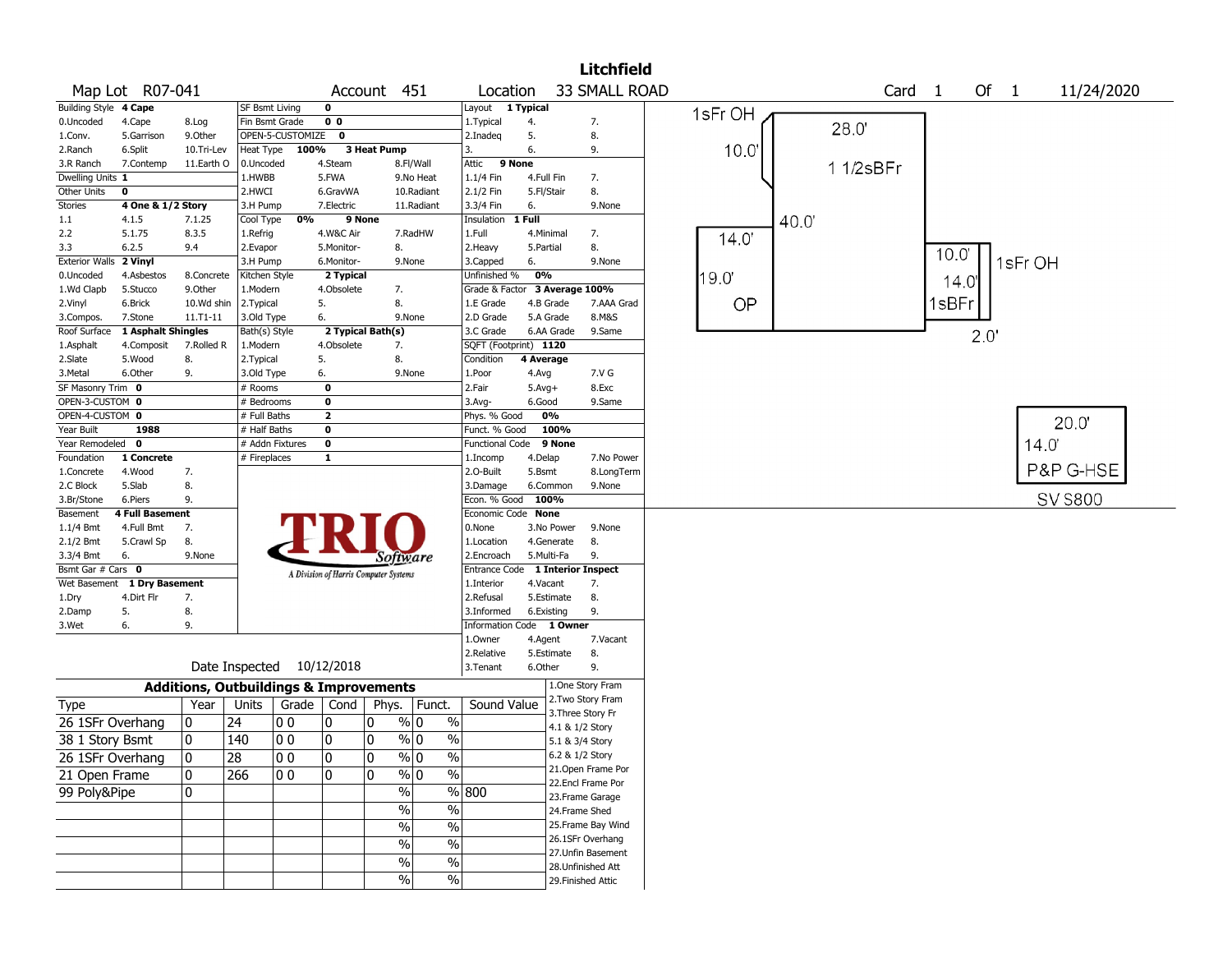|                         | Map Lot R07-042                                              | Account 139 | Location                     |                             | <b>3 SMALL ROAD</b>        |                                     |                 |                          | Card <sub>1</sub>    | Of $2$        |                                           | 11/24/2020                           |
|-------------------------|--------------------------------------------------------------|-------------|------------------------------|-----------------------------|----------------------------|-------------------------------------|-----------------|--------------------------|----------------------|---------------|-------------------------------------------|--------------------------------------|
| HILL, CHADD             |                                                              |             |                              | <b>Property Data</b>        |                            |                                     |                 | <b>Assessment Record</b> |                      |               |                                           |                                      |
| <b>68 GETCHELL LANE</b> |                                                              |             |                              | Neighborhood 195 Small Road |                            | Year                                | Land            |                          | <b>Buildings</b>     |               | Exempt                                    | Total                                |
|                         | LITCHFIELD ME 04350                                          |             |                              |                             |                            | 2007                                |                 | 69,000                   |                      | 18,105        | 13,000                                    | 74,105                               |
|                         |                                                              |             | Tree Growth Year             | $\mathbf 0$                 |                            | 2008                                |                 | 69,000                   |                      | 17,768        | 12,350                                    | 74,418                               |
|                         |                                                              |             | X Coordinate<br>Y Coordinate |                             | $\mathbf 0$<br>$\mathbf 0$ | 2009                                |                 | 65,500                   |                      | 19,350        | 9,500                                     | 75,350                               |
| Previous Owner          | B1123P371 B9188P163 B9188P165 B12362P334                     |             | Zone/Land Use                | <b>11 Residential</b>       |                            |                                     |                 |                          |                      |               |                                           |                                      |
| <b>HYDE JAMES P SR</b>  |                                                              |             |                              |                             |                            | 2010                                |                 | 55,500                   |                      | 11,099        | 10,000                                    | 56,599                               |
| c/o Jim Hyde Jr.        |                                                              |             | Secondary Zone               |                             |                            | 2011                                |                 | 55,500                   |                      | 11,978        | 10,000                                    | 57,478                               |
| <b>26 THORNE AVE</b>    |                                                              |             |                              |                             |                            | 2012                                |                 | 55,500                   |                      | 11,978        | 10,000                                    | 57,478                               |
|                         | LEWISTON ME 04240<br>Sale Date: 7/22/2016                    |             | Topography 2 Rolling         |                             |                            | 2013                                |                 | 55,500                   |                      | 11,971        | 10,000                                    | 57,471                               |
| Previous Owner          |                                                              |             | 1.Level                      | 4.Below St                  | 7.Res Protec               | 2014                                |                 | 55,500                   |                      | 11,347        | 10,000                                    | 56,847                               |
|                         | BISHOP, LEONARD L TRUST                                      |             | 2.Rolling<br>3.Above St      | 5.Low<br>6.Swampy           | 8.<br>9.                   | 2015                                |                 | 55,500                   |                      | 11,347        | 10,000                                    | 56,847                               |
|                         | <b>GALLANT JOHN J JR TRUSTEE</b><br>1850 MISSILE VIEW AVENUE |             | Utilities                    | <b>4 Drilled Well</b>       | <b>6 Septic System</b>     | 2016                                |                 | 55,500                   |                      | 11,291        | 15,000                                    | 51,791                               |
|                         | MERRITT ISLAND FL 32952                                      |             | 1.Public                     | 4.Dr Well                   | 7.Cesspool                 | 2017                                |                 | 55,500                   |                      | 11,284        | O                                         | 66,784                               |
|                         | Sale Date: 3/07/2007                                         |             | 2. Water                     | 5.Dug Well                  | 8.Lake/Pond                | 2018                                |                 | 49,850                   |                      | 11,232        | O                                         | 61,082                               |
|                         |                                                              |             | 3.Sewer                      | 6.Septic                    | 9.None                     | 2019                                |                 | 83,300                   |                      | 5,000         | 0                                         | 88,300                               |
|                         |                                                              |             | <b>Street</b>                | 1 Paved                     |                            | 2020                                |                 | 83,300                   |                      | 5,000         | 0                                         | 88,300                               |
|                         |                                                              |             | 1.Paved                      | 4.Proposed                  | 7.                         |                                     |                 |                          | <b>Land Data</b>     |               |                                           |                                      |
|                         |                                                              |             | 2.Semi Imp<br>3.Gravel       | 5.R/O/W<br>6.               | 8.<br>9.None               | <b>Front Foot</b>                   |                 |                          | <b>Effective</b>     |               | <b>Influence</b>                          | <b>Influence</b>                     |
|                         |                                                              |             |                              |                             | $\mathbf 0$                | 11.1-100                            | <b>Type</b>     | Frontage                 | <b>Depth</b>         | <b>Factor</b> | Code<br>%                                 | <b>Codes</b><br>1.Unimproved         |
|                         | Inspection Witnessed By:                                     |             |                              |                             | $\mathbf 0$                | 12.101-200                          |                 |                          |                      |               | $\frac{9}{6}$                             | 2. Excess Frtg                       |
|                         |                                                              |             |                              | <b>Sale Data</b>            |                            | $13.201+$<br>14.                    |                 |                          |                      |               | %<br>%                                    | 3. Topography<br>4.Size/Shape        |
| X                       |                                                              | Date        | Sale Date                    |                             |                            | 15.                                 |                 |                          |                      |               | %                                         | 5.Access                             |
| No./Date                | Description                                                  | Date Insp.  | Price                        |                             |                            |                                     |                 |                          |                      |               | %<br>%                                    | 6.Restriction<br>7. Right of Way     |
|                         |                                                              |             | Sale Type<br>1.Land          | 4.MFG UNIT                  | 7.                         | <b>Square Foot</b>                  |                 |                          | <b>Square Feet</b>   |               |                                           | 8.View/Environ                       |
|                         |                                                              |             | 2.L & B                      | 5.Other                     | 8.                         | 16.Regular Lot                      |                 |                          |                      |               | $\frac{9}{6}$                             | 9.Fract Share<br><b>Acres</b>        |
|                         |                                                              |             | 3.Building                   | 6.                          | 9.                         | 17.Secondary Lot<br>18. Excess Land |                 |                          |                      |               | $\frac{9}{6}$<br>$\overline{\frac{9}{6}}$ | 30.Frontage 1                        |
|                         |                                                              |             | Financing                    |                             |                            | 19.Condominium                      |                 |                          |                      |               | $\frac{9}{6}$                             | 31. Frontage 2                       |
| Notes:                  |                                                              |             | 1.Convent                    | 4.Seller                    | 7.                         | 20.Miscellaneous                    |                 |                          |                      |               | $\frac{9}{6}$                             | 32.Tillable<br>33.Tillable           |
|                         |                                                              |             | 2.FHA/VA<br>3.Assumed        | 5.Private<br>6.Cash         | 8.<br>9.Unknown            |                                     |                 |                          |                      |               | $\frac{9}{6}$<br>$\overline{\frac{9}{6}}$ | 34.Softwood F&O                      |
|                         | '18 4.06 ACRES TO NEW LOT 42-A                               |             |                              |                             |                            | <b>Fract, Acre</b>                  |                 |                          | <b>Acreage/Sites</b> |               |                                           | 35. Mixed Wood F&O                   |
|                         |                                                              |             | Validity                     |                             |                            | 21. Houselot (Frac                  | 24              |                          | 1.00                 | 100           | %<br>0                                    | 36.Hardwood F&O                      |
|                         |                                                              |             | 1.Valid<br>2.Related         | 4.Split<br>5.Partial        | 7.Renovate<br>8.Other      | 22.Baselot(Fract)                   | $\overline{26}$ |                          | 3.94                 | 100           | %<br>$\mathbf 0$                          | 37.Softwood TG<br>38. Mixed Wood TG  |
|                         |                                                              |             | 3.Distress                   | 6.Exempt                    | 9.                         | 23.                                 | 44              |                          | 2.00                 | 100           | $\frac{9}{6}$<br>$\mathbf 0$              | 39.Hardwood TG                       |
|                         |                                                              |             |                              |                             |                            | Acres<br>24. Houselot               | 42              |                          | 1.00                 | 100           | $\frac{9}{6}$<br>$\overline{0}$           | 40. Wasteland                        |
|                         |                                                              |             | Verified                     |                             |                            |                                     |                 |                          |                      |               | %                                         | 41.Gravel Pit                        |
|                         |                                                              |             |                              |                             |                            | 25.Baselot                          |                 |                          |                      |               |                                           |                                      |
|                         |                                                              |             | 1.Buyer                      | 4.Agent                     | 7.Family                   | 26.Rear 1                           |                 |                          |                      |               | $\frac{9}{6}$<br>%                        | 42. Mobile Home Si                   |
|                         |                                                              |             | 2.Seller<br>3.Lender         | 5.Pub Rec<br>6.MLS          | 8.Other                    | 27.Rear 2                           |                 |                          |                      |               |                                           | 43.Camp Site                         |
| <b>Litchfield</b>       |                                                              |             |                              |                             | 9.                         | 28. Rear 3<br>29. Rear 4            |                 |                          | <b>Total Acreage</b> | 4.94          |                                           | 44.Lot Improvemen<br>45.Access Right |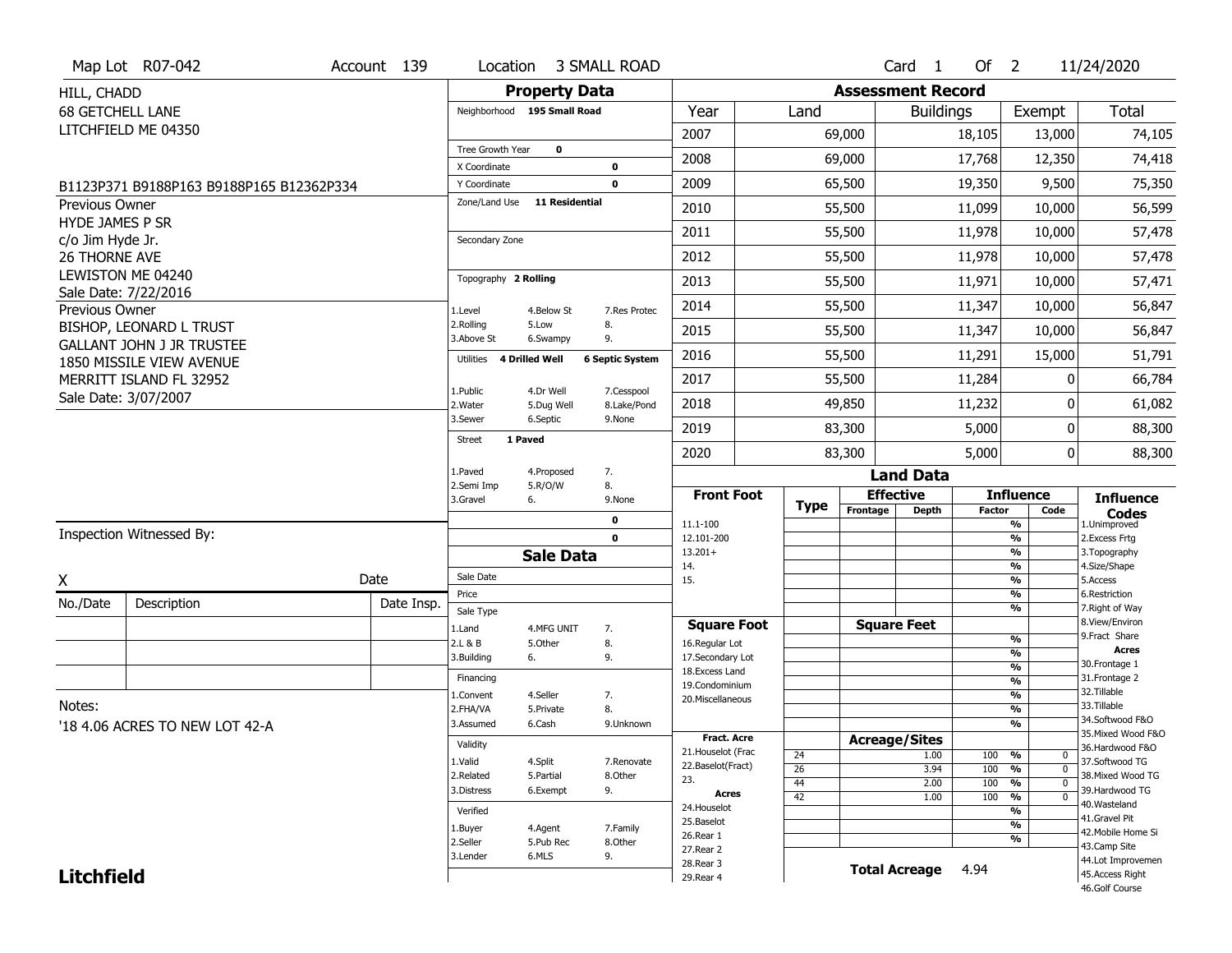|                        |                 |                                                   |                       |                           |            |                                       |                              |                             |            |            | <b>Litchfield</b>   |                |  |                   |             |          |                |    |            |  |
|------------------------|-----------------|---------------------------------------------------|-----------------------|---------------------------|------------|---------------------------------------|------------------------------|-----------------------------|------------|------------|---------------------|----------------|--|-------------------|-------------|----------|----------------|----|------------|--|
|                        | Map Lot R07-042 |                                                   |                       |                           |            | Account 139                           |                              | Location                    |            |            | <b>3 SMALL ROAD</b> |                |  | Card <sub>1</sub> |             |          | Of $2$         |    | 11/24/2020 |  |
| <b>Building Style</b>  |                 |                                                   | <b>SF Bsmt Living</b> |                           |            |                                       |                              | Layout                      |            |            |                     |                |  |                   |             |          |                |    |            |  |
| 0.Uncoded              | 4.Cape          | 8.Log                                             | Fin Bsmt Grade        |                           |            |                                       |                              | 1. Typical                  | 4.         |            | 7.                  |                |  | 1976 MH           |             |          |                |    |            |  |
| 1.Conv.                | 5.Garrison      | 9.0ther                                           |                       | OPEN-5-CUSTOMIZE          |            |                                       |                              | 2.Inadeg                    | 5.         |            | 8.                  | 10.0           |  |                   |             |          |                |    |            |  |
| 2.Ranch                | 6.Split         | 10.Tri-Lev                                        | Heat Type             | 100%                      |            |                                       |                              | 3.                          | 6.         |            | 9.                  |                |  | 46.0'             |             |          |                |    |            |  |
| 3.R Ranch              | 7.Contemp       | 11.Earth O                                        | 0.Uncoded             |                           | 4.Steam    |                                       | 8.Fl/Wall                    | Attic                       |            |            |                     |                |  |                   |             |          |                |    |            |  |
| <b>Dwelling Units</b>  |                 |                                                   | 1.HWBB                |                           | 5.FWA      |                                       | 9.No Heat                    | 1.1/4 Fin                   | 4.Full Fin |            | 7.                  |                |  |                   |             | $WD$ 4.0 | $15.0^{\circ}$ | OP |            |  |
| Other Units            |                 |                                                   | 2.HWCI                |                           | 6.GravWA   |                                       | 10.Radiant                   | 2.1/2 Fin                   | 5.Fl/Stair |            | 8.                  |                |  |                   | 8.0         |          |                |    |            |  |
| Stories                |                 |                                                   | 3.H Pump              |                           | 7.Electric |                                       | 11.Radiant                   | 3.3/4 Fin                   | 6.         |            | 9.None              |                |  |                   | $8.0^\circ$ |          |                |    |            |  |
| 1.1                    | 4.1.5           | 7.1.25                                            | Cool Type             | 0%                        |            |                                       |                              | Insulation                  |            |            |                     |                |  |                   |             |          |                |    |            |  |
| 2.2                    | 5.1.75          | 8.3.5                                             | 1.Refrig              |                           | 4.W&C Air  |                                       | 7.RadHW                      | 1.Full                      | 4.Minimal  |            | 7.                  |                |  |                   |             |          |                |    |            |  |
| 3.3                    | 6.2.5           | 9.4                                               | 2.Evapor              |                           | 5.Monitor- | 8.                                    |                              | 2. Heavy                    | 5.Partial  |            | 8.                  |                |  |                   |             |          |                |    |            |  |
| <b>Exterior Walls</b>  |                 |                                                   | 3.H Pump              |                           | 6.Monitor- |                                       | 9.None                       | 3.Capped                    | 6.         |            | 9.None              |                |  |                   |             |          |                |    |            |  |
| 0.Uncoded              | 4.Asbestos      | 8.Concrete                                        | Kitchen Style         |                           |            |                                       |                              | Unfinished %                |            |            |                     | Shed           |  |                   |             |          |                |    |            |  |
| 1.Wd Clapb             | 5.Stucco        | 9.Other                                           | 1.Modern              |                           | 4.Obsolete | 7.                                    |                              | Grade & Factor              |            |            |                     |                |  |                   |             |          |                |    |            |  |
| 2.Vinyl                | 6.Brick         | 10.Wd shin                                        | 2. Typical            |                           | 5.         | 8.                                    |                              | 1.E Grade                   |            | 4.B Grade  | 7.AAA Grad          |                |  |                   |             |          |                |    |            |  |
| 3.Compos.              | 7.Stone         | $11.71 - 11$                                      | 3.Old Type            |                           | 6.         |                                       | 9.None                       | 2.D Grade                   |            | 5.A Grade  | 8.M&S               |                |  |                   |             |          |                |    |            |  |
| Roof Surface           |                 |                                                   | Bath(s) Style         |                           |            |                                       |                              | 3.C Grade                   |            | 6.AA Grade | 9.Same              |                |  |                   |             |          |                |    |            |  |
| 1.Asphalt              | 4.Composit      | 7.Rolled R                                        | 1.Modern              |                           | 4.Obsolete | 7.                                    |                              | SQFT (Footprint)            |            |            |                     |                |  |                   |             |          |                |    |            |  |
| 2.Slate                | 5.Wood          | 8.                                                | 2. Typical            |                           | 5.         | 8.                                    |                              | Condition                   |            |            |                     |                |  |                   |             |          |                |    |            |  |
| 3.Metal                | 6.Other         | 9.                                                | 3.Old Type            |                           | 6.         |                                       | 9.None                       | 1.Poor                      | 4.Avg      |            | 7.V G               | 40.0'          |  |                   |             |          |                |    |            |  |
| <b>SF Masonry Trim</b> |                 |                                                   | # Rooms               |                           |            |                                       |                              | 2.Fair                      | $5.Avg+$   |            | 8.Exc               |                |  |                   |             |          |                |    |            |  |
| OPEN-3-CUSTOM          |                 |                                                   | # Bedrooms            |                           |            |                                       |                              | 3.Avg-                      | 6.Good     |            | 9.Same              |                |  |                   |             |          |                |    |            |  |
| OPEN-4-CUSTOM          |                 |                                                   | # Full Baths          |                           |            |                                       |                              | Phys. % Good                |            |            |                     |                |  |                   |             |          |                |    |            |  |
| Year Built             |                 |                                                   | # Half Baths          |                           |            |                                       |                              | Funct. % Good               |            |            |                     |                |  |                   |             |          |                |    |            |  |
| Year Remodeled         |                 |                                                   |                       | # Addn Fixtures           |            |                                       |                              | <b>Functional Code</b>      |            |            |                     |                |  |                   |             |          |                |    |            |  |
| Foundation             |                 |                                                   | # Fireplaces          |                           |            |                                       |                              | 1.Incomp                    | 4.Delap    |            | 7.No Power          |                |  |                   |             |          |                |    |            |  |
| 1.Concrete             | 4.Wood          | 7.                                                |                       |                           |            |                                       |                              | 2.0-Built                   | 5.Bsmt     |            | 8.LongTerm          |                |  |                   |             |          |                |    |            |  |
| 2.C Block              | 5.Slab          | 8.                                                |                       |                           |            |                                       |                              | 3.Damage<br>Econ. % Good    |            | 6.Common   | 9.None              | $12.0^{\circ}$ |  |                   |             |          |                |    |            |  |
| 3.Br/Stone<br>Basement | 6.Piers         | 9.                                                |                       |                           |            |                                       |                              | Economic Code               |            |            |                     |                |  |                   |             |          |                |    |            |  |
| $1.1/4$ Bmt            | 4.Full Bmt      | 7.                                                |                       |                           |            |                                       |                              | 0.None                      |            | 3.No Power | 9.None              |                |  |                   |             |          |                |    |            |  |
| $2.1/2$ Bmt            | 5.Crawl Sp      | 8.                                                |                       |                           |            |                                       |                              | 1.Location                  |            | 4.Generate | 8.                  |                |  |                   |             |          |                |    |            |  |
| 3.3/4 Bmt              | 6.              | 9.None                                            |                       |                           |            |                                       |                              | 2.Encroach                  | 5.Multi-Fa |            | 9.                  |                |  |                   |             |          |                |    |            |  |
| Bsmt Gar # Cars        |                 |                                                   |                       |                           |            | <i>Software</i>                       |                              | Entrance Code 5 Estimated   |            |            |                     |                |  |                   |             |          |                |    |            |  |
| Wet Basement           |                 |                                                   |                       |                           |            | A Division of Harris Computer Systems |                              | 1.Interior                  | 4.Vacant   |            | 7.                  |                |  |                   |             |          |                |    |            |  |
| 1.Dry                  | 4.Dirt Flr      | 7.                                                |                       |                           |            |                                       |                              | 2.Refusal                   |            | 5.Estimate | 8.                  |                |  |                   |             |          |                |    |            |  |
| 2.Damp                 | 5.              | 8.                                                |                       |                           |            |                                       |                              | 3.Informed                  | 6.Existing |            | 9.                  |                |  |                   |             |          |                |    |            |  |
| 3.Wet                  | 6.              | 9.                                                |                       |                           |            |                                       |                              | Information Code 5 Estimate |            |            |                     |                |  |                   |             |          |                |    |            |  |
|                        |                 |                                                   |                       |                           |            |                                       |                              | 1.0wner                     | 4.Agent    |            | 7.Vacant            |                |  |                   |             |          |                |    |            |  |
|                        |                 |                                                   |                       |                           |            |                                       |                              | 2.Relative                  |            | 5.Estimate | 8.                  |                |  |                   |             |          |                |    |            |  |
|                        |                 |                                                   |                       | Date Inspected 11/17/2011 |            |                                       |                              | 3.Tenant                    | 6.Other    |            | 9.                  |                |  |                   |             |          |                |    |            |  |
|                        |                 | <b>Additions, Outbuildings &amp; Improvements</b> |                       |                           |            |                                       |                              |                             |            |            | 1.One Story Fram    |                |  |                   |             |          |                |    |            |  |
| <b>Type</b>            |                 | Year                                              | Units                 | Grade                     | Cond       | Phys.                                 | Funct.                       | Sound Value                 |            |            | 2. Two Story Fram   |                |  |                   |             |          |                |    |            |  |
|                        |                 |                                                   |                       |                           |            |                                       |                              |                             |            |            | 3. Three Story Fr   |                |  |                   |             |          |                |    |            |  |
| 996 10 MFG UNIT        |                 | 1975                                              | 10x46                 | 2 100                     | 12         | 0                                     | $\%$<br>% 75                 |                             |            |            | 4.1 & 1/2 Story     |                |  |                   |             |          |                |    |            |  |
| 68 Wood Deck/s         |                 | 2004                                              | 64                    | 2 100                     | 9          | 0                                     | % 0<br>$\%$                  |                             |            |            | 5.1 & 3/4 Story     |                |  |                   |             |          |                |    |            |  |
| 21 Open Frame          |                 | $\mathbf{1}$                                      | 60                    | $\sqrt{2100}$             | 9          | 10                                    | $\sqrt{20}$<br>$\frac{9}{0}$ |                             |            |            | 6.2 & 1/2 Story     |                |  |                   |             |          |                |    |            |  |
| 24 Frame Shed          |                 | $\mathbf{1}$                                      | 480                   | 1 100                     | 12         | 10.                                   | $\sqrt{6}$<br>% 50           |                             |            |            | 21.Open Frame Por   |                |  |                   |             |          |                |    |            |  |
|                        |                 |                                                   |                       |                           |            | $\frac{9}{6}$                         | $\sqrt{6}$                   |                             |            |            | 22.Encl Frame Por   |                |  |                   |             |          |                |    |            |  |
|                        |                 |                                                   |                       |                           |            |                                       |                              |                             |            |            | 23. Frame Garage    |                |  |                   |             |          |                |    |            |  |
|                        |                 |                                                   |                       |                           |            | $\sqrt{6}$                            | $\%$                         |                             |            |            | 24.Frame Shed       |                |  |                   |             |          |                |    |            |  |
|                        |                 |                                                   |                       |                           |            | $\sqrt{6}$                            | $\%$                         |                             |            |            | 25. Frame Bay Wind  |                |  |                   |             |          |                |    |            |  |
|                        |                 |                                                   |                       |                           |            | %                                     | $\%$                         |                             |            |            | 26.1SFr Overhang    |                |  |                   |             |          |                |    |            |  |
|                        |                 |                                                   |                       |                           |            | $\%$                                  | $\sqrt{6}$                   |                             |            |            | 27. Unfin Basement  |                |  |                   |             |          |                |    |            |  |
|                        |                 |                                                   |                       |                           |            |                                       |                              |                             |            |            | 28.Unfinished Att   |                |  |                   |             |          |                |    |            |  |
|                        |                 |                                                   |                       |                           |            | %                                     | $\sqrt{6}$                   |                             |            |            | 29. Finished Attic  |                |  |                   |             |          |                |    |            |  |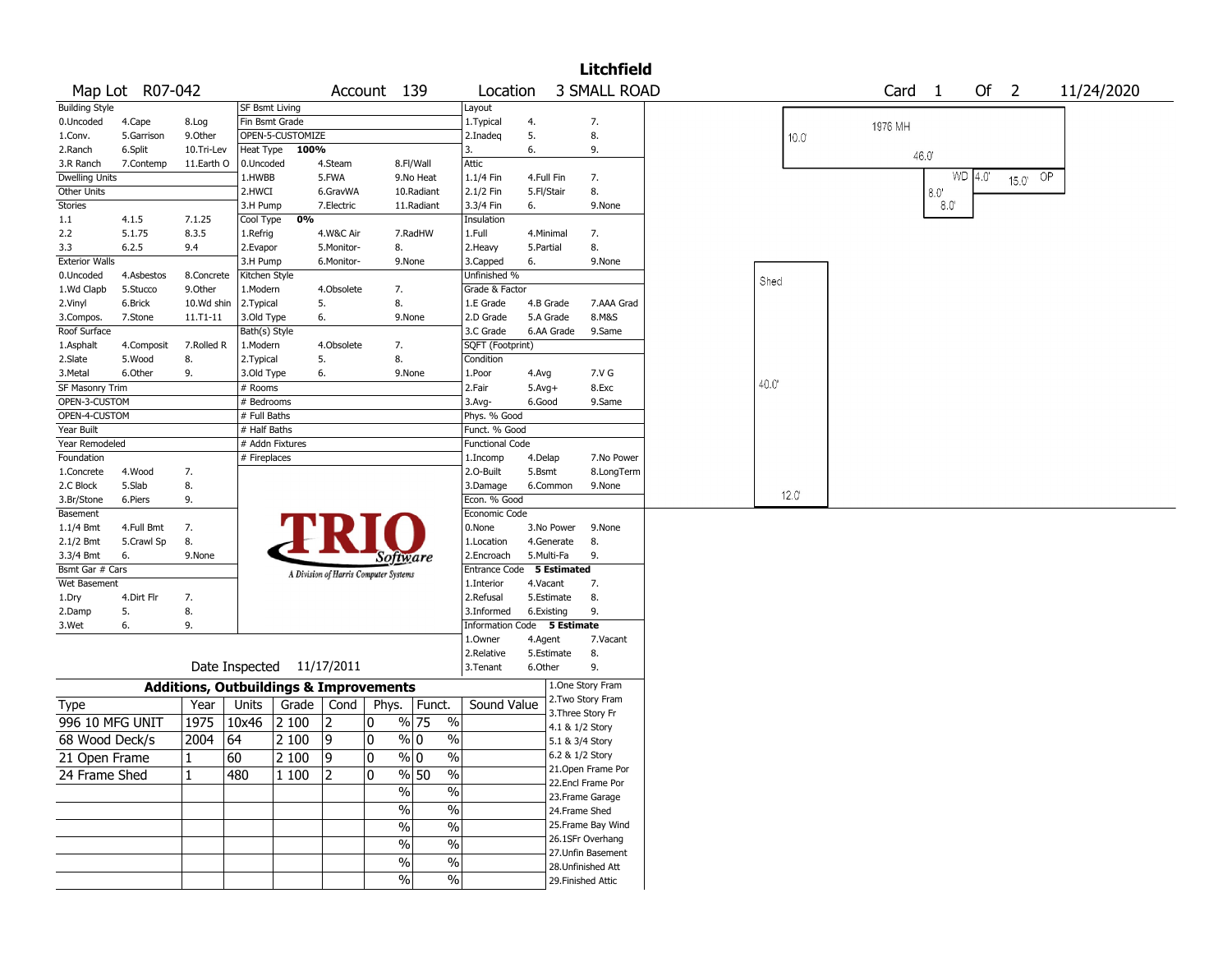|                         | Map Lot R07-042                           | Account 139 |            | Location                    |                         | 3 SMALL ROAD              |                                          |             |                          | Card <sub>2</sub>    | Of $2$        |                                           |      | 11/24/2020                            |
|-------------------------|-------------------------------------------|-------------|------------|-----------------------------|-------------------------|---------------------------|------------------------------------------|-------------|--------------------------|----------------------|---------------|-------------------------------------------|------|---------------------------------------|
| HILL, CHADD             |                                           |             |            |                             | <b>Property Data</b>    |                           |                                          |             | <b>Assessment Record</b> |                      |               |                                           |      |                                       |
| <b>68 GETCHELL LANE</b> |                                           |             |            | Neighborhood 195 Small Road |                         |                           | Year                                     | Land        |                          | <b>Buildings</b>     |               | Exempt                                    |      | Total                                 |
|                         | LITCHFIELD ME 04350                       |             |            |                             |                         |                           | 2019                                     |             | 0                        |                      | 8,400         |                                           | 0    | 8,400                                 |
|                         |                                           |             |            | Tree Growth Year            | $\mathbf 0$             |                           |                                          |             |                          |                      |               |                                           |      |                                       |
|                         |                                           |             |            | X Coordinate                |                         | $\mathbf 0$               | 2020                                     |             | 0                        |                      | 8,400         |                                           | 0    | 8,400                                 |
|                         | B1123P371 B9188P163 B9188P165 B12362P334  |             |            | Y Coordinate                |                         | $\mathbf 0$               |                                          |             |                          |                      |               |                                           |      |                                       |
| Previous Owner          |                                           |             |            | Zone/Land Use               | <b>11 Residential</b>   |                           |                                          |             |                          |                      |               |                                           |      |                                       |
| <b>HYDE JAMES P SR</b>  |                                           |             |            |                             |                         |                           |                                          |             |                          |                      |               |                                           |      |                                       |
| c/o Jim Hyde Jr.        |                                           |             |            | Secondary Zone              |                         |                           |                                          |             |                          |                      |               |                                           |      |                                       |
| <b>26 THORNE AVE</b>    |                                           |             |            |                             |                         |                           |                                          |             |                          |                      |               |                                           |      |                                       |
|                         | LEWISTON ME 04240<br>Sale Date: 7/22/2016 |             |            | Topography 2 Rolling        |                         |                           |                                          |             |                          |                      |               |                                           |      |                                       |
| Previous Owner          |                                           |             |            | 1.Level                     | 4.Below St              | 7. Res Protec             |                                          |             |                          |                      |               |                                           |      |                                       |
|                         | BISHOP, LEONARD L TRUST                   |             |            | 2.Rolling                   | 5.Low                   | 8.                        |                                          |             |                          |                      |               |                                           |      |                                       |
|                         | <b>GALLANT JOHN J JR TRUSTEE</b>          |             |            | 3.Above St                  | 6.Swampy                | 9.                        |                                          |             |                          |                      |               |                                           |      |                                       |
|                         | 1850 MISSILE VIEW AVENUE                  |             |            | Utilities                   | 4 Drilled Well          | <b>6 Septic System</b>    |                                          |             |                          |                      |               |                                           |      |                                       |
|                         | MERRITT ISLAND FL 32952                   |             |            |                             |                         |                           |                                          |             |                          |                      |               |                                           |      |                                       |
|                         | Sale Date: 3/07/2007                      |             |            | 1.Public<br>2. Water        | 4.Dr Well<br>5.Dug Well | 7.Cesspool<br>8.Lake/Pond |                                          |             |                          |                      |               |                                           |      |                                       |
|                         |                                           |             |            | 3.Sewer                     | 6.Septic                | 9.None                    |                                          |             |                          |                      |               |                                           |      |                                       |
|                         |                                           |             |            | <b>Street</b>               | 1 Paved                 |                           |                                          |             |                          |                      |               |                                           |      |                                       |
|                         |                                           |             |            |                             |                         |                           |                                          |             |                          |                      |               |                                           |      |                                       |
|                         |                                           |             |            | 1.Paved<br>2.Semi Imp       | 4.Proposed              | 7.<br>8.                  |                                          |             |                          | <b>Land Data</b>     |               |                                           |      |                                       |
|                         |                                           |             |            | 3.Gravel                    | 5.R/O/W<br>6.           | 9.None                    | <b>Front Foot</b>                        |             |                          | <b>Effective</b>     |               | <b>Influence</b>                          |      | <b>Influence</b>                      |
|                         |                                           |             |            |                             |                         | $\pmb{0}$                 | 11.1-100                                 | <b>Type</b> | Frontage                 | <b>Depth</b>         | <b>Factor</b> | %                                         | Code | <b>Codes</b><br>1.Unimproved          |
|                         | Inspection Witnessed By:                  |             |            |                             |                         | $\mathbf 0$               | 12.101-200                               |             |                          |                      |               | %                                         |      | 2. Excess Frtg                        |
|                         |                                           |             |            |                             | <b>Sale Data</b>        |                           | $13.201+$                                |             |                          |                      |               | %                                         |      | 3. Topography                         |
| X                       |                                           | Date        |            | Sale Date                   |                         |                           | 14.<br>15.                               |             |                          |                      |               | %<br>%                                    |      | 4.Size/Shape<br>5.Access              |
|                         |                                           |             |            | Price                       |                         |                           |                                          |             |                          |                      |               | %                                         |      | 6.Restriction                         |
| No./Date                | Description                               |             | Date Insp. | Sale Type                   |                         |                           |                                          |             |                          |                      |               | %                                         |      | 7. Right of Way<br>8.View/Environ     |
|                         |                                           |             |            | 1.Land                      | 4.MFG UNIT              | 7.                        | <b>Square Foot</b>                       |             |                          | <b>Square Feet</b>   |               | %                                         |      | 9.Fract Share                         |
|                         |                                           |             |            | 2.L & B<br>3.Building       | 5.Other<br>6.           | 8.<br>9.                  | 16.Regular Lot<br>17.Secondary Lot       |             |                          |                      |               | %                                         |      | Acres                                 |
|                         |                                           |             |            | Financing                   |                         |                           | 18. Excess Land                          |             |                          |                      |               | $\frac{9}{6}$                             |      | 30. Frontage 1<br>31. Frontage 2      |
|                         |                                           |             |            | 1.Convent                   | 4.Seller                | 7.                        | 19.Condominium<br>20.Miscellaneous       |             |                          |                      |               | $\frac{9}{6}$<br>$\overline{\frac{9}{6}}$ |      | 32.Tillable                           |
| Notes:                  |                                           |             |            | 2.FHA/VA                    | 5.Private               | 8.                        |                                          |             |                          |                      |               | $\frac{9}{6}$                             |      | 33.Tillable                           |
|                         |                                           |             |            | 3.Assumed                   | 6.Cash                  | 9.Unknown                 |                                          |             |                          |                      |               | $\overline{\frac{9}{6}}$                  |      | 34.Softwood F&O<br>35. Mixed Wood F&O |
|                         |                                           |             |            | Validity                    |                         |                           | <b>Fract. Acre</b><br>21. Houselot (Frac |             | <b>Acreage/Sites</b>     |                      |               | %                                         |      | 36.Hardwood F&O                       |
|                         |                                           |             |            | 1.Valid                     | 4.Split                 | 7.Renovate                | 22.Baselot(Fract)                        |             |                          |                      |               | $\overline{\frac{9}{6}}$                  |      | 37.Softwood TG                        |
|                         |                                           |             |            | 2.Related<br>3.Distress     | 5.Partial<br>6.Exempt   | 8.Other<br>9.             | 23.                                      |             |                          |                      |               | $\frac{9}{6}$                             |      | 38. Mixed Wood TG<br>39.Hardwood TG   |
|                         |                                           |             |            | Verified                    |                         |                           | <b>Acres</b><br>24. Houselot             |             |                          |                      |               | $\frac{9}{6}$<br>%                        |      | 40. Wasteland                         |
|                         |                                           |             |            | 1.Buyer                     | 4.Agent                 | 7.Family                  | 25.Baselot                               |             |                          |                      |               | $\overline{\frac{9}{6}}$                  |      | 41.Gravel Pit                         |
|                         |                                           |             |            | 2.Seller                    | 5.Pub Rec               | 8.Other                   | 26.Rear 1<br>27.Rear 2                   |             |                          |                      |               | %                                         |      | 42. Mobile Home Si<br>43.Camp Site    |
|                         |                                           |             |            | 3.Lender                    | 6.MLS                   | 9.                        | 28. Rear 3                               |             |                          |                      |               |                                           |      | 44.Lot Improvemen                     |
| <b>Litchfield</b>       |                                           |             |            |                             |                         |                           | 29. Rear 4                               |             |                          | <b>Total Acreage</b> | 0.00          |                                           |      | 45.Access Right<br>46.Golf Course     |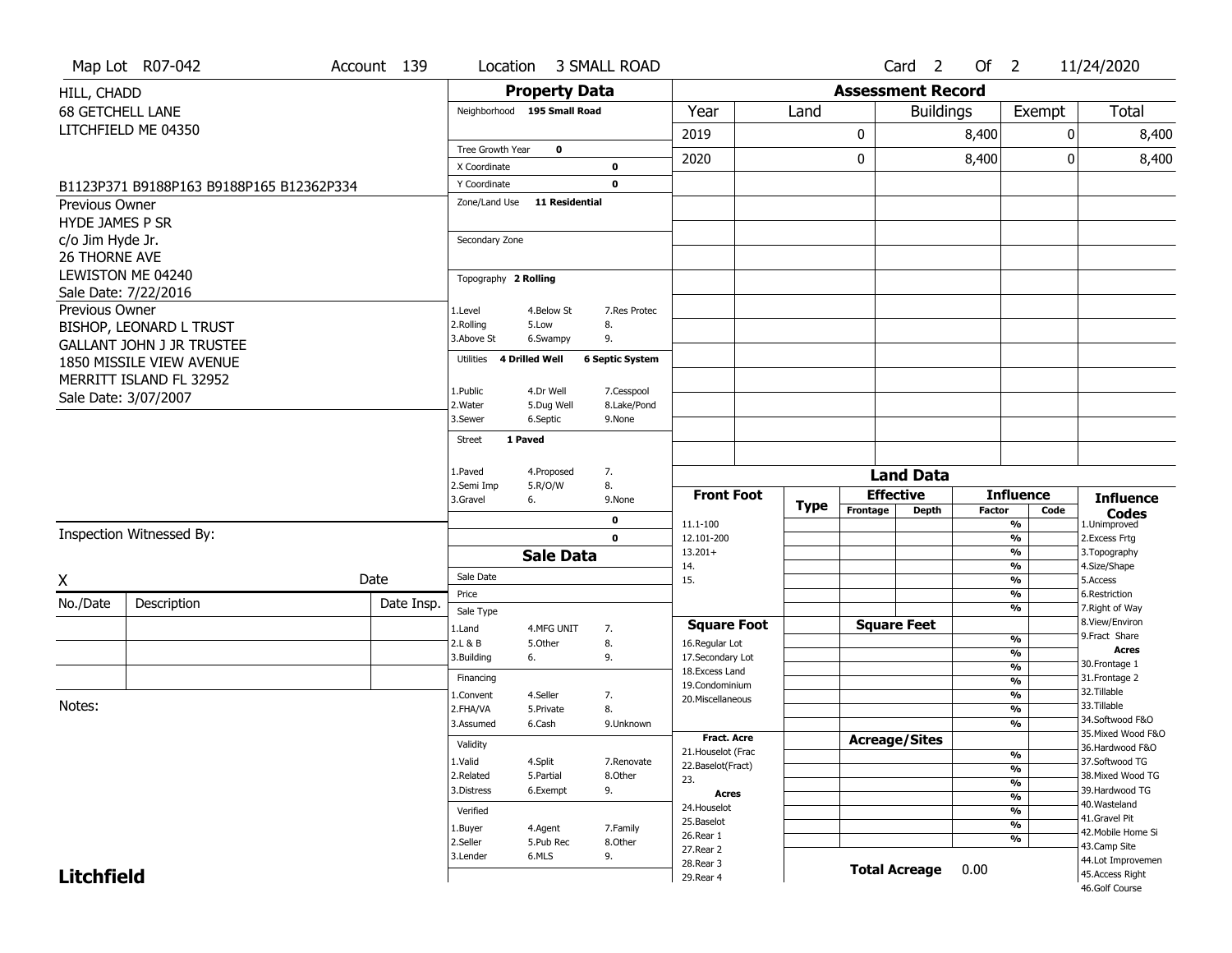|                        |                 |                                                   |                |                           |            |                                       |             |                        |             |            | <b>Litchfield</b>                     |      |         |      |                   |                 |           |      |               |
|------------------------|-----------------|---------------------------------------------------|----------------|---------------------------|------------|---------------------------------------|-------------|------------------------|-------------|------------|---------------------------------------|------|---------|------|-------------------|-----------------|-----------|------|---------------|
|                        | Map Lot R07-042 |                                                   |                |                           |            | Account 139                           |             | Location               |             |            | <b>3 SMALL ROAD</b>                   |      |         |      | Card <sub>2</sub> |                 |           | Of 2 | 11/24/2020    |
| <b>Building Style</b>  |                 |                                                   | SF Bsmt Living |                           |            |                                       |             | Layout                 |             |            |                                       |      |         |      |                   |                 |           |      |               |
| 0.Uncoded              | 4.Cape          | 8.Log                                             |                | Fin Bsmt Grade            |            |                                       |             | 1. Typical             | 4.          |            | 7.                                    |      |         |      |                   |                 |           |      |               |
| 1.Conv.                | 5.Garrison      | 9.0ther                                           |                | OPEN-5-CUSTOMIZE          |            |                                       |             | 2.Inadeg               | 5.          |            | 8.                                    |      |         |      |                   |                 |           |      |               |
| 2.Ranch                | 6.Split         | 10.Tri-Lev                                        | Heat Type      | 100%                      |            |                                       |             | 3.                     | 6.          |            | 9.                                    |      |         |      |                   |                 |           |      |               |
| 3.R Ranch              | 7.Contemp       | 11.Earth O                                        | 0.Uncoded      |                           | 4.Steam    |                                       | 8.Fl/Wall   | Attic                  |             |            |                                       |      |         |      |                   |                 |           |      |               |
| <b>Dwelling Units</b>  |                 |                                                   | 1.HWBB         |                           | 5.FWA      |                                       | 9.No Heat   | 1.1/4 Fin              | 4.Full Fin  |            | 7.                                    |      |         |      |                   |                 |           |      | Sv Shed       |
| Other Units            |                 |                                                   | 2.HWCI         |                           | 6.GravWA   |                                       | 10.Radiant  | 2.1/2 Fin              | 5.Fl/Stair  |            | 8.                                    |      |         |      |                   |                 |           |      |               |
| Stories                |                 |                                                   | 3.H Pump       |                           | 7.Electric |                                       | 11.Radiant  | 3.3/4 Fin              | 6.          |            | 9.None                                |      |         |      |                   |                 |           |      | $8.0^{\circ}$ |
| 1.1                    | 4.1.5           | 7.1.25                                            | Cool Type      | 0%                        |            |                                       |             | Insulation             |             |            |                                       |      |         |      |                   |                 |           |      | 8.0           |
| 2.2                    | 5.1.75          | 8.3.5                                             | 1.Refrig       |                           | 4.W&C Air  |                                       | 7.RadHW     | 1.Full                 | 4.Minimal   |            | 7.                                    |      |         |      |                   |                 |           |      |               |
| 3.3                    | 6.2.5           | 9.4                                               | 2.Evapor       |                           | 5.Monitor- | 8.                                    |             | 2.Heavy                | 5.Partial   |            | 8.                                    |      |         |      |                   |                 |           |      |               |
| <b>Exterior Walls</b>  |                 |                                                   | 3.H Pump       |                           | 6.Monitor- | 9.None                                |             | 3.Capped               | 6.          |            | 9.None                                |      |         |      |                   |                 |           |      |               |
| 0.Uncoded              | 4.Asbestos      | 8.Concrete                                        | Kitchen Style  |                           |            |                                       |             | Unfinished %           |             |            |                                       |      |         |      |                   |                 |           |      |               |
| 1.Wd Clapb             | 5.Stucco        | 9.0ther                                           | 1.Modern       |                           | 4.Obsolete | 7.                                    |             | Grade & Factor         |             |            |                                       |      |         |      |                   |                 |           |      |               |
| 2.Vinyl                | 6.Brick         | 10.Wd shin                                        | 2. Typical     |                           | 5.         | 8.                                    |             | 1.E Grade              |             | 4.B Grade  | 7.AAA Grad                            |      |         |      |                   |                 |           |      |               |
| 3.Compos.              | 7.Stone         | 11.T1-11                                          | 3.Old Type     |                           | 6.         | 9.None                                |             | 2.D Grade              |             | 5.A Grade  | 8.M&S                                 |      |         |      |                   |                 |           |      |               |
| Roof Surface           |                 |                                                   | Bath(s) Style  |                           |            |                                       |             | 3.C Grade              |             | 6.AA Grade | 9.Same                                |      |         |      |                   |                 |           |      |               |
| 1.Asphalt              | 4.Composit      | 7.Rolled R                                        | 1.Modern       |                           | 4.Obsolete | 7.                                    |             | SQFT (Footprint)       |             |            |                                       | 14.0 | 1985 MH |      |                   |                 |           |      |               |
| 2.Slate                | 5.Wood          | 8.                                                | 2. Typical     |                           | 5.         | 8.                                    |             | Condition              |             |            |                                       |      |         |      |                   |                 |           |      |               |
| 3. Metal               | 6.Other         | 9.                                                | 3.Old Type     |                           | 6.         | 9.None                                |             | 1.Poor                 | 4.Avg       |            | 7.V G                                 |      |         |      |                   |                 |           |      |               |
| <b>SF Masonry Trim</b> |                 |                                                   | # Rooms        |                           |            |                                       |             | 2.Fair                 | $5.Avg+$    |            | 8.Exc                                 |      |         | 48.0 |                   |                 |           |      |               |
| OPEN-3-CUSTOM          |                 |                                                   | # Bedrooms     |                           |            |                                       |             | $3.Avg-$               | 6.Good      |            | 9.Same                                |      |         |      |                   |                 |           |      |               |
| OPEN-4-CUSTOM          |                 |                                                   | # Full Baths   |                           |            |                                       |             | Phys. % Good           |             |            |                                       |      |         |      |                   |                 | <b>WD</b> |      |               |
| Year Built             |                 |                                                   | # Half Baths   |                           |            |                                       |             | Funct. % Good          |             |            |                                       |      |         |      |                   | $5.0^{1}_{0.0}$ |           |      |               |
| Year Remodeled         |                 |                                                   |                | # Addn Fixtures           |            |                                       |             | <b>Functional Code</b> |             |            |                                       |      |         |      |                   |                 |           |      |               |
| Foundation             |                 |                                                   | # Fireplaces   |                           |            |                                       |             | 1.Incomp               | 4.Delap     |            | 7.No Power                            |      |         |      |                   |                 |           |      |               |
| 1.Concrete             | 4.Wood          | 7.                                                |                |                           |            |                                       |             | 2.0-Built              | 5.Bsmt      |            | 8.LongTerm                            |      |         |      |                   |                 |           |      |               |
| 2.C Block              | 5.Slab          | 8.                                                |                |                           |            |                                       |             | 3.Damage               |             | 6.Common   | 9.None                                |      |         |      |                   |                 |           |      |               |
|                        | 6.Piers         | 9.                                                |                |                           |            |                                       |             | Econ. % Good           |             |            |                                       |      |         |      |                   |                 |           |      |               |
| 3.Br/Stone             |                 |                                                   |                |                           |            |                                       |             | Economic Code          |             |            |                                       |      |         |      |                   |                 |           |      |               |
| Basement               |                 |                                                   |                |                           |            |                                       |             | 0.None                 |             |            |                                       |      |         |      |                   |                 |           |      |               |
| $1.1/4$ Bmt            | 4.Full Bmt      | 7.                                                |                |                           |            |                                       |             |                        |             | 3.No Power | 9.None                                |      |         |      |                   |                 |           |      |               |
| 2.1/2 Bmt              | 5.Crawl Sp      | 8.                                                |                |                           |            |                                       |             | 1.Location             |             | 4.Generate | 8.                                    |      |         |      |                   |                 |           |      |               |
| 3.3/4 Bmt              | 6.              | 9.None                                            |                |                           |            | <i>Software</i>                       |             | 2.Encroach             |             | 5.Multi-Fa | 9.                                    |      |         |      |                   |                 |           |      |               |
| Bsmt Gar # Cars        |                 |                                                   |                |                           |            | A Division of Harris Computer Systems |             | Entrance Code          | $\mathbf 0$ |            |                                       |      |         |      |                   |                 |           |      |               |
| Wet Basement           |                 |                                                   |                |                           |            |                                       |             | 1.Interior             | 4.Vacant    |            | 7.                                    |      |         |      |                   |                 |           |      |               |
| 1.Dry                  | 4.Dirt Flr      | 7.                                                |                |                           |            |                                       |             | 2.Refusal              |             | 5.Estimate | 8.                                    |      |         |      |                   |                 |           |      |               |
| 2.Damp                 | 5.              | 8.                                                |                |                           |            |                                       |             | 3.Informed             | 6.Existing  |            | 9.                                    |      |         |      |                   |                 |           |      |               |
| 3.Wet                  | 6.              | 9.                                                |                |                           |            |                                       |             | Information Code 0     |             |            |                                       |      |         |      |                   |                 |           |      |               |
|                        |                 |                                                   |                |                           |            |                                       |             | 1.0wner                | 4.Agent     |            | 7.Vacant                              |      |         |      |                   |                 |           |      |               |
|                        |                 |                                                   |                |                           |            |                                       |             | 2.Relative             |             | 5.Estimate | 8.                                    |      |         |      |                   |                 |           |      |               |
|                        |                 |                                                   |                | Date Inspected 11/17/2011 |            |                                       |             | 3.Tenant               | 6.Other     |            | 9.                                    |      |         |      |                   |                 |           |      |               |
|                        |                 | <b>Additions, Outbuildings &amp; Improvements</b> |                |                           |            |                                       |             |                        |             |            | 1.One Story Fram<br>2. Two Story Fram |      |         |      |                   |                 |           |      |               |
| Type                   |                 | Year                                              | Units          | Grade                     | Cond       | Phys.                                 | Funct.      | Sound Value            |             |            | 3. Three Story Fr                     |      |         |      |                   |                 |           |      |               |
| 998 14 MFG UNIT        |                 | 1985                                              | 14x48          | 2 100                     | 3          | 0                                     | % 100 %     |                        |             |            | 4.1 & 1/2 Story                       |      |         |      |                   |                 |           |      |               |
| 68 Wood Deck/s         |                 | 2018                                              | 40             | 3 100                     | 9          | 0                                     | % 0<br>$\%$ |                        |             |            | 5.1 & 3/4 Story                       |      |         |      |                   |                 |           |      |               |
| 24 Frame Shed          |                 | 10                                                |                |                           |            | $\%$                                  |             | $\sqrt{96}$ 400        |             |            | 6.2 & 1/2 Story                       |      |         |      |                   |                 |           |      |               |
|                        |                 |                                                   |                |                           |            | $\frac{0}{0}$                         | $\%$        |                        |             |            | 21. Open Frame Por                    |      |         |      |                   |                 |           |      |               |
|                        |                 |                                                   |                |                           |            |                                       |             |                        |             |            | 22.Encl Frame Por                     |      |         |      |                   |                 |           |      |               |
|                        |                 |                                                   |                |                           |            | $\sqrt{6}$                            | $\sqrt{2}$  |                        |             |            | 23. Frame Garage                      |      |         |      |                   |                 |           |      |               |
|                        |                 |                                                   |                |                           |            | $\sqrt{6}$                            | $\%$        |                        |             |            | 24.Frame Shed                         |      |         |      |                   |                 |           |      |               |
|                        |                 |                                                   |                |                           |            | $\%$                                  | $\%$        |                        |             |            | 25. Frame Bay Wind                    |      |         |      |                   |                 |           |      |               |
|                        |                 |                                                   |                |                           |            |                                       |             |                        |             |            | 26.1SFr Overhang                      |      |         |      |                   |                 |           |      |               |
|                        |                 |                                                   |                |                           |            | $\%$                                  | $\%$        |                        |             |            | 27. Unfin Basement                    |      |         |      |                   |                 |           |      |               |
|                        |                 |                                                   |                |                           |            | $\sqrt{6}$                            | $\sqrt{6}$  |                        |             |            | 28. Unfinished Att                    |      |         |      |                   |                 |           |      |               |
|                        |                 |                                                   |                |                           |            | $\sqrt{6}$                            | $\sqrt{6}$  |                        |             |            | 29. Finished Attic                    |      |         |      |                   |                 |           |      |               |
|                        |                 |                                                   |                |                           |            |                                       |             |                        |             |            |                                       |      |         |      |                   |                 |           |      |               |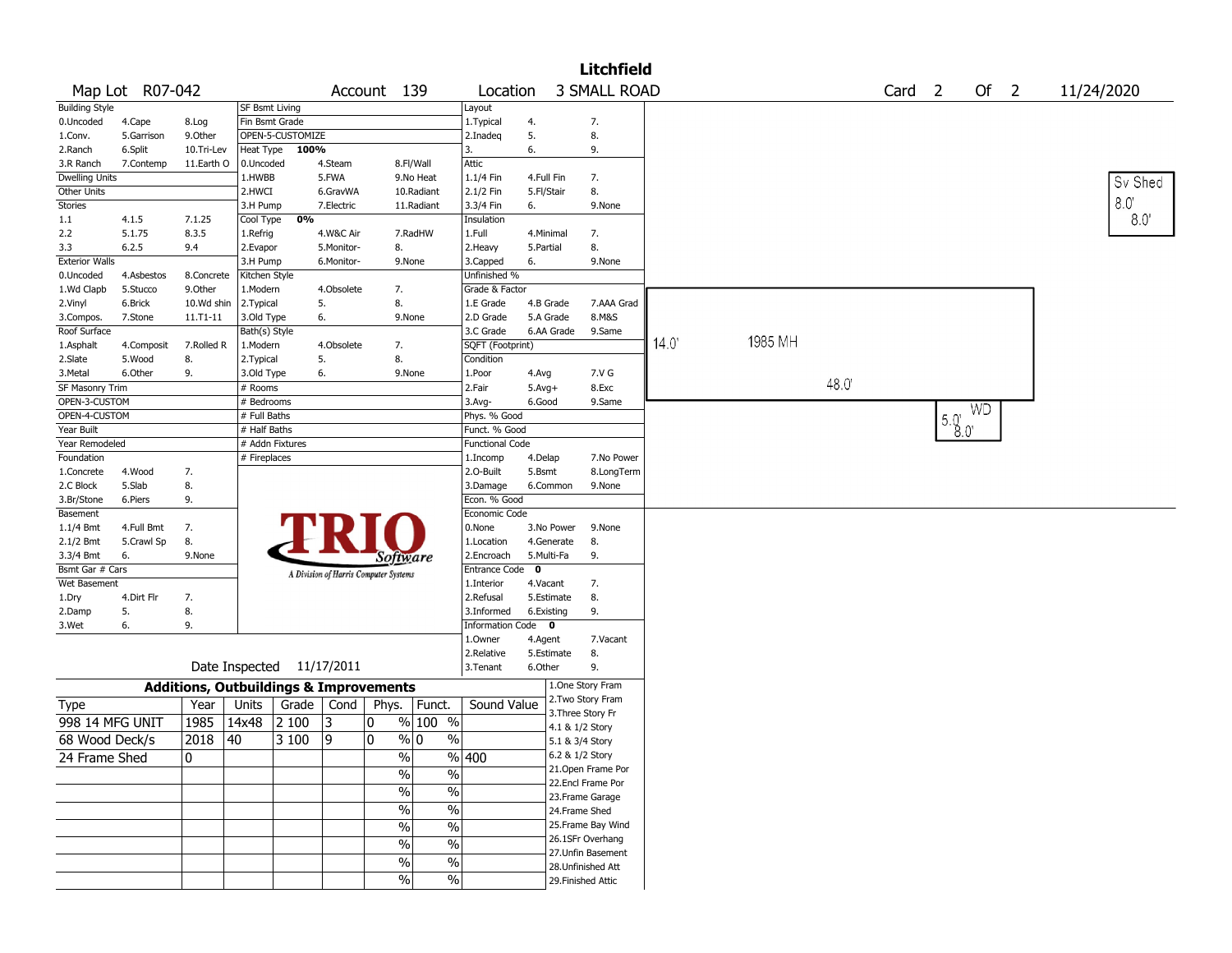|                     | Map Lot R07-042-A                  | Account 2923 | Location              |                          | <b>SMALL ROAD</b>      |                                     |                 |                          | Card 1               | Of 1          |                                                      | 11/24/2020                                     |
|---------------------|------------------------------------|--------------|-----------------------|--------------------------|------------------------|-------------------------------------|-----------------|--------------------------|----------------------|---------------|------------------------------------------------------|------------------------------------------------|
| HILL, JENNIFER A    |                                    |              |                       | <b>Property Data</b>     |                        |                                     |                 | <b>Assessment Record</b> |                      |               |                                                      |                                                |
|                     | 68 GETCH-HILL ROAD                 |              | Neighborhood 1 Rural  |                          |                        | Year                                | Land            |                          | <b>Buildings</b>     |               | Exempt                                               | Total                                          |
| Litchfield ME 04350 |                                    |              |                       |                          |                        | 2018                                |                 | 35,650                   |                      | $\mathbf 0$   |                                                      | 35,650<br>0                                    |
|                     |                                    |              | Tree Growth Year      | $\mathbf 0$              |                        | 2019                                |                 | 34,200                   |                      | 7,500         |                                                      | 41,700<br>0                                    |
|                     |                                    |              | X Coordinate          |                          | $\mathbf 0$            |                                     |                 |                          |                      |               |                                                      |                                                |
| B12775P194          |                                    |              | Y Coordinate          |                          | $\mathbf 0$            | 2020                                |                 | 34,200                   |                      | 7,500         |                                                      | 0<br>41,700                                    |
|                     |                                    |              | Zone/Land Use         | <b>11 Residential</b>    |                        |                                     |                 |                          |                      |               |                                                      |                                                |
|                     |                                    |              | Secondary Zone        |                          |                        |                                     |                 |                          |                      |               |                                                      |                                                |
|                     |                                    |              | Topography 2 Rolling  |                          |                        |                                     |                 |                          |                      |               |                                                      |                                                |
|                     |                                    |              | 1.Level               | 4.Below St               | 7.Res Protec           |                                     |                 |                          |                      |               |                                                      |                                                |
|                     |                                    |              | 2.Rolling             | 5.Low                    | 8.                     |                                     |                 |                          |                      |               |                                                      |                                                |
|                     |                                    |              | 3.Above St            | 6.Swampy                 | 9.                     |                                     |                 |                          |                      |               |                                                      |                                                |
|                     |                                    |              | Utilities             | <b>4 Drilled Well</b>    | <b>6 Septic System</b> |                                     |                 |                          |                      |               |                                                      |                                                |
|                     |                                    |              | 1.Public              | 4.Dr Well                | 7.Cesspool             |                                     |                 |                          |                      |               |                                                      |                                                |
|                     |                                    |              | 2. Water              | 5.Dug Well               | 8.Lake/Pond            |                                     |                 |                          |                      |               |                                                      |                                                |
|                     |                                    |              | 3.Sewer               | 6.Septic                 | 9.None                 |                                     |                 |                          |                      |               |                                                      |                                                |
|                     |                                    |              | 1 Paved<br>Street     |                          |                        |                                     |                 |                          |                      |               |                                                      |                                                |
|                     |                                    |              | 1.Paved               | 4.Proposed               | 7.                     |                                     |                 |                          | <b>Land Data</b>     |               |                                                      |                                                |
|                     |                                    |              | 2.Semi Imp            | 5.R/O/W                  | 8.                     | <b>Front Foot</b>                   |                 |                          | <b>Effective</b>     |               | <b>Influence</b>                                     | <b>Influence</b>                               |
|                     |                                    |              | 3.Gravel              | 6.                       | 9.None                 |                                     | <b>Type</b>     | Frontage                 | <b>Depth</b>         | <b>Factor</b> | Code                                                 | <b>Codes</b>                                   |
|                     | Inspection Witnessed By:           |              |                       |                          | 0<br>$\mathbf 0$       | 11.1-100<br>12.101-200              |                 |                          |                      |               | $\overline{\frac{9}{6}}$<br>$\overline{\frac{9}{6}}$ | 1.Unimproved<br>2.Excess Frtg                  |
|                     |                                    |              |                       | <b>Sale Data</b>         |                        | $13.201+$                           |                 |                          |                      |               | %                                                    | 3. Topography                                  |
|                     |                                    |              | Sale Date             |                          | 11/13/2017             | 14.                                 |                 |                          |                      |               | %                                                    | 4.Size/Shape                                   |
| X                   |                                    | Date         | Price                 |                          |                        | 15.                                 |                 |                          |                      |               | %<br>%                                               | 5.Access<br>6.Restriction                      |
| No./Date            | Description                        | Date Insp.   | Sale Type             | 1 Land Only              |                        |                                     |                 |                          |                      |               | %                                                    | 7. Right of Way                                |
|                     |                                    |              | 1.Land                | 4.MFG UNIT               | 7.                     | <b>Square Foot</b>                  |                 |                          | <b>Square Feet</b>   |               |                                                      | 8.View/Environ<br>9.Fract Share                |
|                     |                                    |              | 2.L & B               | 5.0ther                  | 8.                     | 16.Regular Lot                      |                 |                          |                      |               | $\frac{9}{6}$<br>%                                   | <b>Acres</b>                                   |
|                     |                                    |              | 3.Building            | 6.                       | 9.                     | 17.Secondary Lot<br>18. Excess Land |                 |                          |                      |               | $\frac{9}{6}$                                        | 30. Frontage 1                                 |
|                     |                                    |              | Financing             | 9 Unknown                |                        | 19.Condominium                      |                 |                          |                      |               | %                                                    | 31. Frontage 2<br>32.Tillable                  |
| Notes:              |                                    |              | 1.Convent<br>2.FHA/VA | 4.Seller<br>5.Private    | 7.<br>8.               | 20.Miscellaneous                    |                 |                          |                      |               | $\frac{9}{6}$<br>%                                   | 33.Tillable                                    |
|                     | '18 NEW LOT 4.06 ACRES FROM LOT 42 |              | 3.Assumed             | 6.Cash                   | 9.Unknown              |                                     |                 |                          |                      |               | %                                                    | 34.Softwood F&O                                |
|                     |                                    |              | Validity              | <b>2 Related Parties</b> |                        | <b>Fract. Acre</b>                  |                 |                          | <b>Acreage/Sites</b> |               |                                                      | 35. Mixed Wood F&O                             |
|                     |                                    |              | 1.Valid               | 4.Split                  | 7.Renovate             | 21. Houselot (Frac                  | 21              |                          | 1.00                 | 100           | %                                                    | 36.Hardwood F&O<br>0<br>37.Softwood TG         |
|                     |                                    |              | 2.Related             | 5.Partial                | 8.Other                | 22.Baselot(Fract)<br>23.            | $\overline{26}$ |                          | 3.06                 | 100           | %                                                    | $\overline{\mathfrak{o}}$<br>38. Mixed Wood TG |
|                     |                                    |              | 3.Distress            | 6.Exempt                 | 9.                     | Acres                               |                 |                          |                      |               | $\overline{\frac{9}{6}}$<br>$\frac{9}{6}$            | 39.Hardwood TG                                 |
|                     |                                    |              | Verified              | <b>5 Public Record</b>   |                        | 24. Houselot                        |                 |                          |                      |               | $\frac{9}{6}$                                        | 40. Wasteland<br>41.Gravel Pit                 |
|                     |                                    |              | 1.Buyer               | 4.Agent                  | 7.Family               | 25.Baselot                          |                 |                          |                      |               | $\overline{\frac{9}{6}}$                             | 42. Mobile Home Si                             |
|                     |                                    |              | 2.Seller              | 5.Pub Rec                | 8.Other                | 26.Rear 1<br>27. Rear 2             |                 |                          |                      |               | $\frac{9}{6}$                                        | 43.Camp Site                                   |
|                     |                                    |              | 3.Lender              | 6.MLS                    | 9.                     | 28. Rear 3                          |                 |                          | <b>Total Acreage</b> | 4.06          |                                                      | 44.Lot Improvemen                              |
| <b>Litchfield</b>   |                                    |              |                       |                          |                        | 29. Rear 4                          |                 |                          |                      |               |                                                      | 45.Access Right<br>46.Golf Course              |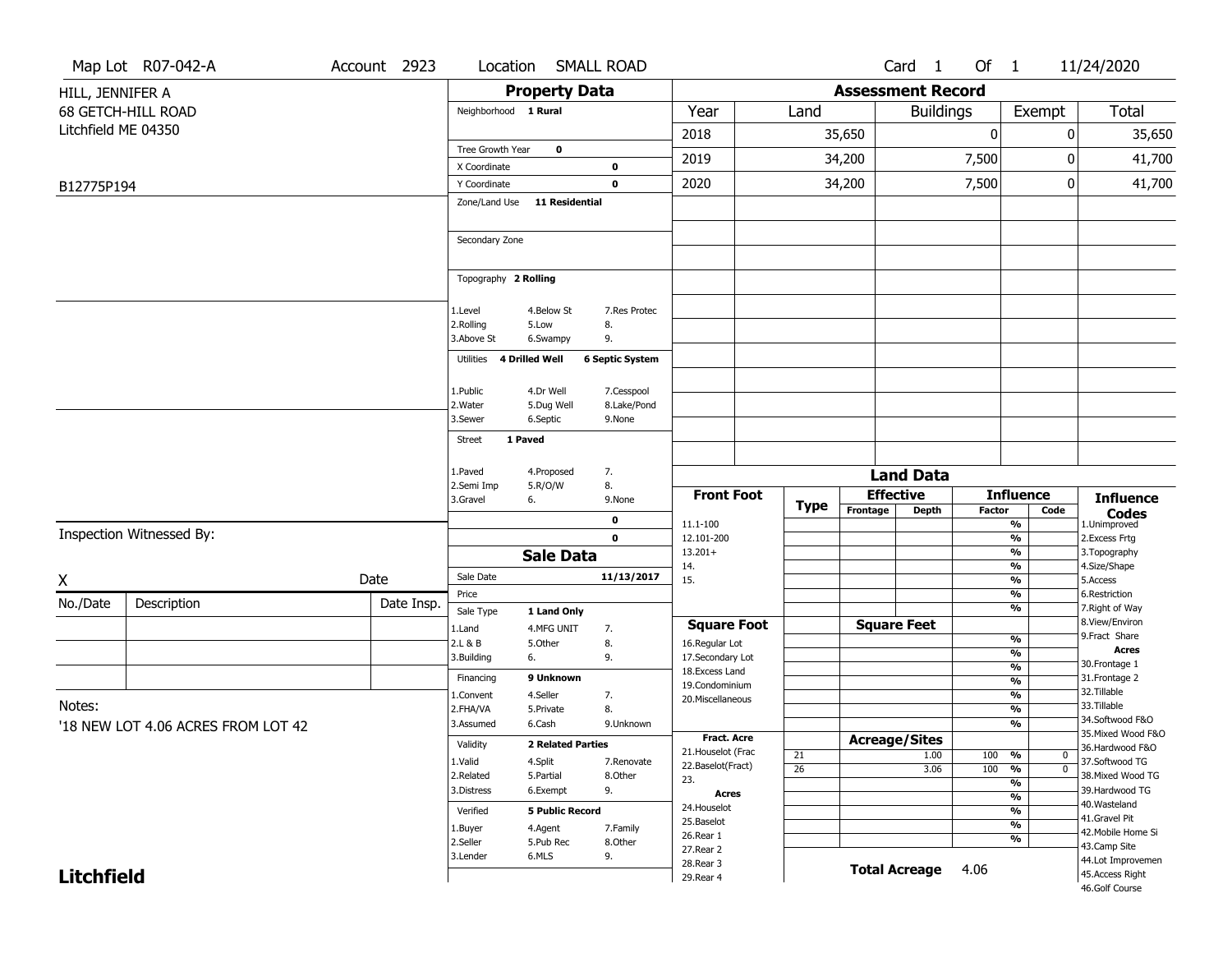|                        |                   |                                                   |                       |                           |            |                                       |               |                             |            |            | <b>Litchfield</b>                  |       |           |        |      |    |            |  |
|------------------------|-------------------|---------------------------------------------------|-----------------------|---------------------------|------------|---------------------------------------|---------------|-----------------------------|------------|------------|------------------------------------|-------|-----------|--------|------|----|------------|--|
|                        | Map Lot R07-042-A |                                                   |                       |                           |            | Account 2923                          |               | Location                    |            |            | <b>SMALL ROAD</b>                  |       |           | Card 1 | Of 1 |    | 11/24/2020 |  |
| <b>Building Style</b>  |                   |                                                   | <b>SF Bsmt Living</b> |                           |            |                                       |               | Layout                      |            |            |                                    |       |           |        |      |    |            |  |
| 0.Uncoded              | 4.Cape            | 8.Log                                             |                       | Fin Bsmt Grade            |            |                                       |               | 1. Typical                  | 4.         |            | 7.                                 |       |           |        |      |    |            |  |
| 1.Conv.                | 5.Garrison        | 9.0ther                                           |                       | OPEN-5-CUSTOMIZE          |            |                                       |               | 2.Inadeq                    | 5.         |            | 8.                                 |       |           |        |      |    |            |  |
| 2.Ranch                | 6.Split           | 10.Tri-Lev                                        | Heat Type             | 100%                      |            |                                       |               | 3.                          | 6.         |            | 9.                                 |       |           |        |      |    |            |  |
| 3.R Ranch              | 7.Contemp         | 11.Earth O                                        | 0.Uncoded             |                           | 4.Steam    |                                       | 8.Fl/Wall     | Attic                       |            |            |                                    |       |           |        |      |    |            |  |
| <b>Dwelling Units</b>  |                   |                                                   | 1.HWBB                |                           | 5.FWA      |                                       | 9.No Heat     | 1.1/4 Fin                   | 4.Full Fin |            | 7.                                 |       |           |        |      |    |            |  |
| Other Units            |                   |                                                   | 2.HWCI                |                           | 6.GravWA   |                                       | 10.Radiant    | 2.1/2 Fin                   | 5.Fl/Stair |            | 8.                                 |       |           |        |      |    |            |  |
| Stories                |                   |                                                   | 3.H Pump              |                           | 7.Electric |                                       | 11.Radiant    | 3.3/4 Fin                   | 6.         |            | 9.None                             |       |           |        |      |    |            |  |
| 1.1                    | 4.1.5             | 7.1.25                                            | Cool Type             | 0%                        |            |                                       |               | Insulation                  |            |            |                                    |       | 10.0"     |        |      |    |            |  |
| 2.2                    | 5.1.75            | 8.3.5                                             | 1.Refrig              |                           | 4.W&C Air  |                                       | 7.RadHW       | 1.Full                      | 4.Minimal  |            | 7.                                 |       |           |        |      |    |            |  |
| 3.3                    | 6.2.5             | 9.4                                               | 2.Evapor              |                           | 5.Monitor- | 8.                                    |               | 2.Heavy                     | 5.Partial  |            | 8.                                 |       |           |        |      |    |            |  |
| <b>Exterior Walls</b>  |                   |                                                   | 3.H Pump              |                           | 6.Monitor- |                                       | 9.None        | 3.Capped                    | 6.         |            | 9.None                             |       |           | 8.0'   |      |    |            |  |
| 0.Uncoded              | 4.Asbestos        | 8.Concrete                                        | Kitchen Style         |                           |            |                                       |               | Unfinished %                |            |            |                                    |       | <b>WD</b> |        |      |    |            |  |
| 1.Wd Clapb             | 5.Stucco          | 9.Other                                           | 1.Modern              |                           | 4.Obsolete | 7.                                    |               | Grade & Factor              |            |            |                                    |       |           |        |      |    |            |  |
| 2.Vinyl                | 6.Brick           | 10.Wd shin                                        | 2.Typical             |                           | 5.         | 8.                                    |               | 1.E Grade                   |            | 4.B Grade  | 7.AAA Grad                         |       |           |        |      |    |            |  |
| 3.Compos.              | 7.Stone           | $11.71 - 11$                                      | 3.Old Type            |                           | 6.         |                                       | 9.None        | 2.D Grade                   |            | 5.A Grade  | 8.M&S                              |       |           | 66.0   |      |    |            |  |
| Roof Surface           |                   |                                                   | Bath(s) Style         |                           |            |                                       |               | 3.C Grade                   |            | 6.AA Grade | 9.Same                             |       |           |        |      |    |            |  |
| 1.Asphalt              | 4.Composit        | 7.Rolled R                                        | 1.Modern              |                           | 4.Obsolete | 7.                                    |               | SQFT (Footprint)            |            |            |                                    | 14.0' |           |        |      | MН |            |  |
| 2.Slate                | 5.Wood            | 8.                                                | 2. Typical            |                           | 5.         | 8.                                    |               | Condition                   |            |            |                                    |       |           |        |      |    |            |  |
| 3.Metal                | 6.Other           | 9.                                                | 3.Old Type            |                           | 6.         |                                       | 9.None        | 1.Poor                      | 4.Avg      |            | 7.V G                              |       |           |        |      |    |            |  |
| <b>SF Masonry Trim</b> |                   |                                                   | # Rooms               |                           |            |                                       |               | 2.Fair                      | $5.Avg+$   |            | 8.Exc                              |       |           |        |      |    |            |  |
| OPEN-3-CUSTOM          |                   |                                                   | # Bedrooms            |                           |            |                                       |               | 3.Avg-                      | 6.Good     |            | 9.Same                             |       |           |        |      |    |            |  |
| OPEN-4-CUSTOM          |                   |                                                   | # Full Baths          |                           |            |                                       |               | Phys. % Good                |            |            |                                    |       |           |        |      |    |            |  |
| Year Built             |                   |                                                   | # Half Baths          |                           |            |                                       |               | Funct. % Good               |            |            |                                    |       |           |        |      |    |            |  |
| Year Remodeled         |                   |                                                   |                       | # Addn Fixtures           |            |                                       |               | <b>Functional Code</b>      |            |            |                                    |       |           |        |      |    |            |  |
| Foundation             |                   |                                                   | # Fireplaces          |                           |            |                                       |               | 1.Incomp                    | 4.Delap    |            | 7.No Power                         |       |           |        |      |    |            |  |
| 1.Concrete             | 4.Wood            | 7.                                                |                       |                           |            |                                       |               | 2.0-Built                   | 5.Bsmt     |            | 8.LongTerm                         |       |           |        |      |    |            |  |
| 2.C Block              | 5.Slab            | 8.                                                |                       |                           |            |                                       |               | 3.Damage                    |            | 6.Common   | 9.None                             |       |           |        |      |    |            |  |
| 3.Br/Stone             | 6.Piers           | 9.                                                |                       |                           |            |                                       |               | Econ. % Good                |            |            |                                    |       |           |        |      |    |            |  |
| Basement               |                   |                                                   |                       |                           |            |                                       |               | Economic Code               |            |            |                                    |       |           |        |      |    |            |  |
| $1.1/4$ Bmt            | 4.Full Bmt        | 7.                                                |                       |                           |            |                                       |               | 0.None                      |            | 3.No Power | 9.None                             |       |           |        |      |    |            |  |
| $2.1/2$ Bmt            | 5.Crawl Sp        | 8.                                                |                       |                           |            |                                       |               | 1.Location                  |            | 4.Generate | 8.                                 |       |           |        |      |    |            |  |
| 3.3/4 Bmt              | 6.                | 9.None                                            |                       |                           |            | Software                              |               | 2.Encroach                  |            | 5.Multi-Fa | 9.                                 |       |           |        |      |    |            |  |
| Bsmt Gar # Cars        |                   |                                                   |                       |                           |            | A Division of Harris Computer Systems |               | Entrance Code 5 Estimated   |            |            |                                    |       |           |        |      |    |            |  |
| Wet Basement           |                   |                                                   |                       |                           |            |                                       |               | 1.Interior                  | 4.Vacant   |            | 7.                                 |       |           |        |      |    |            |  |
| 1.Dry                  | 4.Dirt Flr        | 7.                                                |                       |                           |            |                                       |               | 2.Refusal                   |            | 5.Estimate | 8.                                 |       |           |        |      |    |            |  |
| 2.Damp                 | 5.                | 8.                                                |                       |                           |            |                                       |               | 3.Informed                  | 6.Existing |            | 9.                                 |       |           |        |      |    |            |  |
| 3.Wet                  | 6.                | 9.                                                |                       |                           |            |                                       |               | Information Code 5 Estimate |            |            |                                    |       |           |        |      |    |            |  |
|                        |                   |                                                   |                       |                           |            |                                       |               | 1.0wner                     | 4.Agent    |            | 7.Vacant                           |       |           |        |      |    |            |  |
|                        |                   |                                                   |                       |                           |            |                                       |               | 2.Relative                  |            | 5.Estimate | 8.                                 |       |           |        |      |    |            |  |
|                        |                   |                                                   |                       | Date Inspected 10/12/2018 |            |                                       |               | 3.Tenant                    | 6.Other    |            | 9.                                 |       |           |        |      |    |            |  |
|                        |                   | <b>Additions, Outbuildings &amp; Improvements</b> |                       |                           |            |                                       |               |                             |            |            | 1.One Story Fram                   |       |           |        |      |    |            |  |
| Type                   |                   | Year                                              | Units                 | Grade                     | Cond       | Phys.                                 | Funct.        | Sound Value                 |            |            | 2. Two Story Fram                  |       |           |        |      |    |            |  |
| 977 Westbrook          |                   | 1979                                              | 14x66                 | 2 100                     | 12         | 0                                     | $%100$ %      |                             |            |            | 3. Three Story Fr                  |       |           |        |      |    |            |  |
| 68 Wood Deck/s         |                   | 2018                                              | 80                    | 3 100                     | 4          | 0                                     | $%100$ %      |                             |            |            | 4.1 & 1/2 Story                    |       |           |        |      |    |            |  |
|                        |                   |                                                   |                       |                           |            |                                       |               |                             |            |            | 5.1 & 3/4 Story<br>6.2 & 1/2 Story |       |           |        |      |    |            |  |
|                        |                   |                                                   |                       |                           |            | %                                     | $\frac{0}{6}$ |                             |            |            |                                    |       |           |        |      |    |            |  |
|                        |                   |                                                   |                       |                           |            | $\sqrt{2}$                            | $\%$          |                             |            |            | 21. Open Frame Por                 |       |           |        |      |    |            |  |
|                        |                   |                                                   |                       |                           |            | $\sqrt{2}$                            | $\%$          |                             |            |            | 22.Encl Frame Por                  |       |           |        |      |    |            |  |
|                        |                   |                                                   |                       |                           |            |                                       |               |                             |            |            | 23. Frame Garage                   |       |           |        |      |    |            |  |
|                        |                   |                                                   |                       |                           |            | $\sqrt{6}$                            | $\%$          |                             |            |            | 24.Frame Shed                      |       |           |        |      |    |            |  |
|                        |                   |                                                   |                       |                           |            | $\%$                                  | $\frac{0}{0}$ |                             |            |            | 25. Frame Bay Wind                 |       |           |        |      |    |            |  |
|                        |                   |                                                   |                       |                           |            | %                                     | $\%$          |                             |            |            | 26.1SFr Overhang                   |       |           |        |      |    |            |  |
|                        |                   |                                                   |                       |                           |            | %                                     | $\frac{1}{2}$ |                             |            |            | 27.Unfin Basement                  |       |           |        |      |    |            |  |
|                        |                   |                                                   |                       |                           |            |                                       |               |                             |            |            | 28. Unfinished Att                 |       |           |        |      |    |            |  |
|                        |                   |                                                   |                       |                           |            | $\sqrt{6}$                            | $\%$          |                             |            |            | 29. Finished Attic                 |       |           |        |      |    |            |  |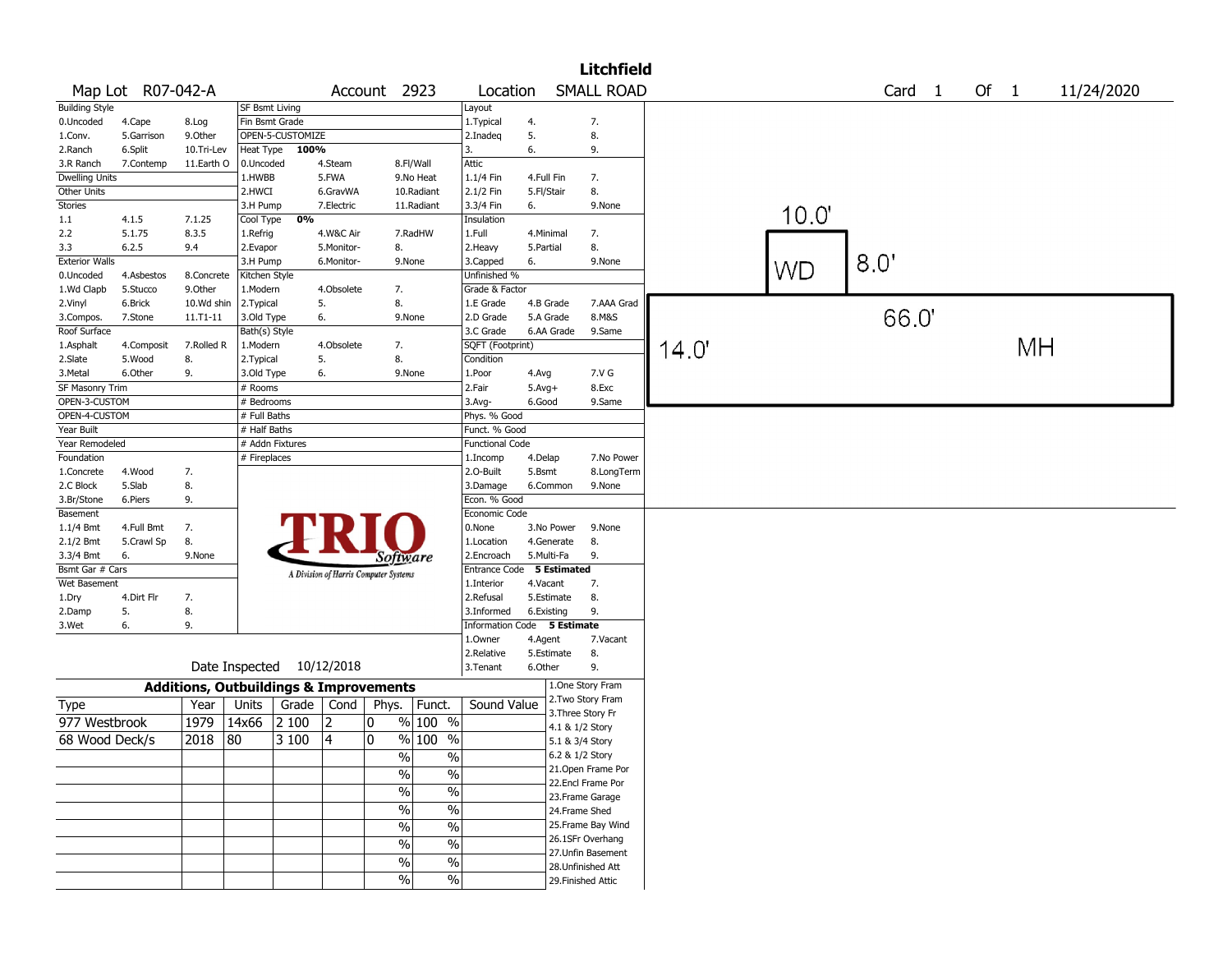|                   | Map Lot R07-043                 | Account 749 | Location                      |                         | <b>PLAINS ROAD</b>        |                                    |                 |          | Card <sub>1</sub>        | Of $1$        |                                           | 11/24/2020                           |
|-------------------|---------------------------------|-------------|-------------------------------|-------------------------|---------------------------|------------------------------------|-----------------|----------|--------------------------|---------------|-------------------------------------------|--------------------------------------|
|                   | AMERICAN LEGION HALL            |             |                               | <b>Property Data</b>    |                           |                                    |                 |          | <b>Assessment Record</b> |               |                                           |                                      |
| ROUTE 197         |                                 |             | Neighborhood 167 Plains Road  |                         |                           | Year                               | Land            |          | <b>Buildings</b>         |               | Exempt                                    | Total                                |
|                   | LITCHFIELD ME 04350             |             |                               |                         |                           | 2007                               |                 | 51,020   |                          | 113,321       | 164,341                                   | 0                                    |
|                   |                                 |             | Tree Growth Year              | 0                       |                           | 2008                               |                 | 51,020   |                          | 113,321       | 164,341                                   | 0                                    |
|                   |                                 |             | X Coordinate                  |                         | 0                         | 2009                               |                 | 49,500   |                          | 95,764        |                                           | 0                                    |
| B1178P258         |                                 |             | Y Coordinate<br>Zone/Land Use | <b>11 Residential</b>   | $\mathbf 0$               |                                    |                 |          |                          |               | 145,264                                   |                                      |
|                   |                                 |             |                               |                         |                           | 2010                               |                 | 49,500   |                          | 110,129       | 159,629                                   | 0                                    |
|                   |                                 |             | Secondary Zone                |                         |                           | 2011                               |                 | 49,500   |                          | 149,620       | 199,120                                   | 0                                    |
|                   |                                 |             |                               |                         |                           | 2012                               |                 | 49,500   |                          | 149,620       | 199,120                                   | 0                                    |
|                   |                                 |             | Topography 2 Rolling          |                         |                           | 2013                               |                 | 49,500   |                          | 149,620       | 199,120                                   | 0                                    |
|                   |                                 |             | 1.Level                       | 4.Below St              | 7.Res Protec              | 2014                               |                 | 49,500   |                          | 147,726       | 197,226                                   | 0                                    |
|                   |                                 |             | 2.Rolling<br>3.Above St       | 5.Low<br>6.Swampy       | 8.<br>9.                  | 2015                               |                 | 49,500   |                          | 147,726       | 197,226                                   | 0                                    |
|                   |                                 |             | 4 Drilled Well<br>Utilities   |                         | <b>6 Septic System</b>    | 2016                               |                 | 49,500   |                          | 145,832       | 195,332                                   | 0                                    |
|                   |                                 |             |                               |                         |                           | 2017                               |                 | 49,500   |                          | 145,832       | 195,332                                   | 0                                    |
|                   |                                 |             | 1.Public<br>2. Water          | 4.Dr Well<br>5.Dug Well | 7.Cesspool<br>8.Lake/Pond | 2018                               |                 | 49,500   |                          | 143,938       | 193,438                                   | 0                                    |
|                   |                                 |             | 3.Sewer                       | 6.Septic                | 9.None                    | 2019                               |                 | 56,400   |                          | 89,100        | 145,500                                   | 0                                    |
|                   |                                 |             | 1 Paved<br>Street             |                         |                           | 2020                               |                 | 56,400   |                          | 89,100        | 145,500                                   | 0                                    |
|                   |                                 |             | 1.Paved                       | 4.Proposed              | 7.                        |                                    |                 |          | <b>Land Data</b>         |               |                                           |                                      |
|                   |                                 |             | 2.Semi Imp<br>3.Gravel        | 5.R/O/W<br>6.           | 8.<br>9.None              | <b>Front Foot</b>                  |                 |          | <b>Effective</b>         |               | <b>Influence</b>                          | <b>Influence</b>                     |
|                   |                                 |             |                               |                         | 0                         | 11.1-100                           | <b>Type</b>     | Frontage | <b>Depth</b>             | <b>Factor</b> | Code<br>%                                 | <b>Codes</b><br>1.Unimproved         |
|                   | Inspection Witnessed By:        |             |                               |                         | $\mathbf 0$               | 12.101-200                         |                 |          |                          |               | %                                         | 2.Excess Frtg                        |
|                   |                                 |             |                               | <b>Sale Data</b>        |                           | $13.201+$<br>14.                   |                 |          |                          |               | %<br>%                                    | 3. Topography<br>4.Size/Shape        |
| X                 |                                 | Date        | Sale Date                     |                         |                           | 15.                                |                 |          |                          |               | %                                         | 5.Access                             |
| No./Date          | Description                     | Date Insp.  | Price<br>Sale Type            |                         |                           |                                    |                 |          |                          |               | $\frac{9}{6}$<br>%                        | 6.Restriction<br>7. Right of Way     |
|                   |                                 |             | 1.Land                        | 4.MFG UNIT              | 7.                        | <b>Square Foot</b>                 |                 |          | <b>Square Feet</b>       |               |                                           | 8.View/Environ                       |
|                   |                                 |             | 2.L & B                       | 5.Other                 | 8.                        | 16.Regular Lot                     |                 |          |                          |               | $\frac{9}{6}$                             | 9. Fract Share<br><b>Acres</b>       |
|                   |                                 |             | 3.Building                    | 6.                      | 9.                        | 17.Secondary Lot<br>18.Excess Land |                 |          |                          |               | %<br>$\frac{9}{6}$                        | 30. Frontage 1                       |
|                   |                                 |             | Financing                     |                         |                           | 19.Condominium                     |                 |          |                          |               | $\overline{\frac{9}{6}}$                  | 31. Frontage 2                       |
| Notes:            |                                 |             | 1.Convent                     | 4.Seller                | 7.                        | 20.Miscellaneous                   |                 |          |                          |               | $\frac{9}{6}$                             | 32. Tillable<br>33.Tillable          |
|                   |                                 |             | 2.FHA/VA<br>3.Assumed         | 5.Private<br>6.Cash     | 8.<br>9.Unknown           |                                    |                 |          |                          |               | $\frac{9}{6}$<br>%                        | 34.Softwood F&O                      |
|                   | '15 no 20 $\times$ 40 addition. |             |                               |                         |                           | Fract. Acre                        |                 |          | <b>Acreage/Sites</b>     |               |                                           | 35. Mixed Wood F&O                   |
|                   |                                 |             | Validity                      |                         |                           | 21. Houselot (Frac                 | 24              |          | 1.00                     | 100           | %<br>0                                    | 36.Hardwood F&O                      |
|                   |                                 |             | 1.Valid                       | 4.Split                 | 7.Renovate                | 22.Baselot(Fract)                  | $\overline{26}$ |          | 3.80                     | 100           | $\overline{0}$<br>%                       | 37.Softwood TG<br>38. Mixed Wood TG  |
|                   |                                 |             | 2.Related<br>3.Distress       | 5.Partial<br>6.Exempt   | 8.Other<br>9.             | 23.                                | 44              |          | 1.00                     | 100           | $\frac{1}{\sqrt{6}}$<br>$\overline{0}$    | 39.Hardwood TG                       |
|                   |                                 |             |                               |                         |                           | <b>Acres</b><br>24. Houselot       |                 |          |                          |               | $\frac{9}{6}$                             | 40. Wasteland                        |
|                   |                                 |             | Verified                      |                         |                           | 25.Baselot                         |                 |          |                          |               | $\overline{\frac{9}{6}}$<br>$\frac{9}{6}$ | 41.Gravel Pit                        |
|                   |                                 |             | 1.Buyer<br>2.Seller           | 4.Agent<br>5.Pub Rec    | 7.Family<br>8.Other       | 26.Rear 1                          |                 |          |                          |               | %                                         | 42. Mobile Home Si                   |
|                   |                                 |             |                               |                         |                           |                                    |                 |          |                          |               |                                           | 43.Camp Site                         |
|                   |                                 |             |                               |                         |                           | 27. Rear 2                         |                 |          |                          |               |                                           |                                      |
| <b>Litchfield</b> |                                 |             | 3.Lender                      | 6.MLS                   | 9.                        | 28. Rear 3<br>29. Rear 4           |                 |          | <b>Total Acreage</b>     | 4.80          |                                           | 44.Lot Improvemen<br>45.Access Right |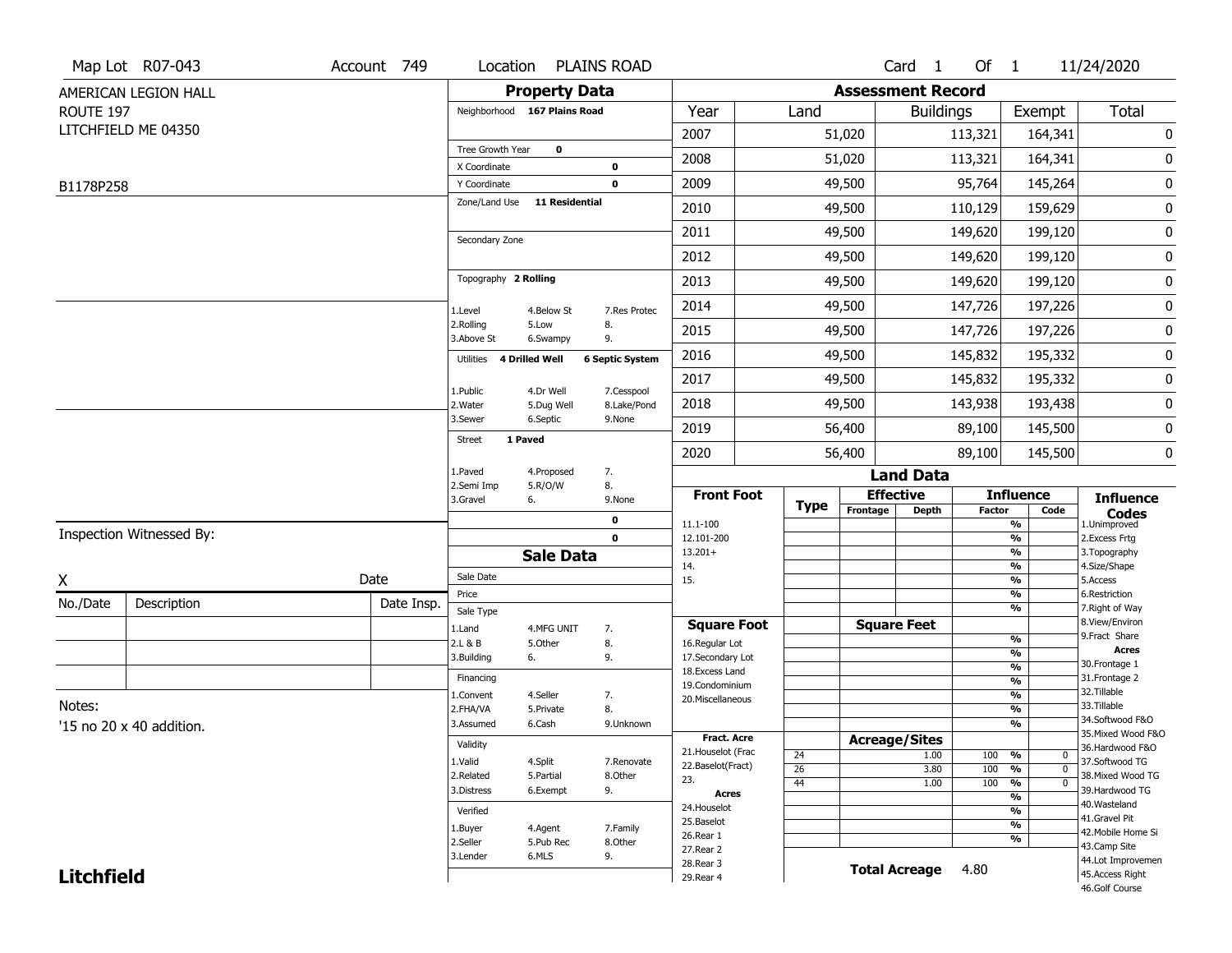|                              |                               |                                                   |                       |                  |                   |                                       |                          |                             |                        |                                    | <b>Litchfield</b>                      |       |       |        |        |            |  |
|------------------------------|-------------------------------|---------------------------------------------------|-----------------------|------------------|-------------------|---------------------------------------|--------------------------|-----------------------------|------------------------|------------------------------------|----------------------------------------|-------|-------|--------|--------|------------|--|
|                              | Map Lot R07-043               |                                                   |                       |                  |                   | Account 749                           |                          | Location                    |                        |                                    | <b>PLAINS ROAD</b>                     |       |       | Card 1 | Of $1$ | 11/24/2020 |  |
|                              | Building Style 1 Conventional |                                                   | <b>SF Bsmt Living</b> |                  | $\mathbf 0$       |                                       |                          | Layout 1 Typical            |                        |                                    |                                        |       |       |        |        |            |  |
| 0.Uncoded                    | 4.Cape                        | 8.Log                                             | Fin Bsmt Grade        |                  | 0 <sub>0</sub>    |                                       |                          | 1. Typical                  | 4.                     |                                    | 7.                                     |       |       |        |        |            |  |
| 1.Conv.                      | 5.Garrison                    | 9.0ther                                           |                       | OPEN-5-CUSTOMIZE | $\mathbf 0$       |                                       |                          | 2.Inadeg                    | 5.                     |                                    | 8.                                     |       |       |        |        |            |  |
| 2.Ranch                      | 6.Split                       | 10.Tri-Lev                                        | Heat Type             | 100%             |                   | 8 Floor/Wall Unit                     |                          | 3.                          | 6.                     |                                    | 9.                                     |       |       |        |        |            |  |
| 3.R Ranch                    | 7.Contemp                     | 11.Earth O                                        | 0.Uncoded             |                  | 4.Steam           |                                       | 8.Fl/Wall                | 9 None<br>Attic             |                        |                                    |                                        |       |       |        |        |            |  |
| Dwelling Units 0             |                               |                                                   | 1.HWBB                |                  | 5.FWA             |                                       | 9.No Heat                | 1.1/4 Fin                   | 4.Full Fin             |                                    | 7.                                     |       |       |        |        |            |  |
| Other Units                  | $\mathbf{1}$                  |                                                   | 2.HWCI                |                  | 6.GravWA          |                                       | 10.Radiant               | 2.1/2 Fin                   | 5.Fl/Stair             |                                    | 8.                                     |       |       |        |        |            |  |
| Stories                      | 1 One Story                   |                                                   | 3.H Pump              |                  | 7.Electric        |                                       | 11.Radiant               | 3.3/4 Fin                   | 6.                     |                                    | 9.None                                 |       |       |        |        |            |  |
| 1.1                          | 4.1.5                         | 7.1.25                                            | Cool Type             | 0%               |                   | 9 None                                |                          | Insulation                  | $1$ Full               |                                    |                                        |       |       |        | 1sFr/B |            |  |
| 2.2                          | 5.1.75                        | 8.3.5                                             | 1.Refrig              |                  | 4.W&C Air         |                                       | 7.RadHW                  | 1.Full                      | 4.Minimal              |                                    | 7.                                     | EP    |       |        |        |            |  |
| 3.3                          | 6.2.5                         | 9.4                                               | 2.Evapor              |                  | 5.Monitor-        | 8.                                    |                          | 2.Heavy                     | 5.Partial              |                                    | 8.                                     |       |       |        |        |            |  |
| <b>Exterior Walls</b>        | 2 Vinyl                       |                                                   | 3.H Pump              |                  | 6.Monitor-        | 9.None                                |                          | 3.Capped                    | 6.                     |                                    | 9.None                                 |       |       |        |        |            |  |
| 0.Uncoded                    | 4.Asbestos                    | 8.Concrete                                        | Kitchen Style         |                  | 2 Typical         |                                       |                          | Unfinished %                | 0%                     |                                    |                                        | 14.0' |       |        |        |            |  |
| 1.Wd Clapb                   | 5.Stucco                      | 9.0ther                                           | 1.Modern              |                  | 4.Obsolete        | 7.                                    |                          | Grade & Factor              |                        | 2 Fair 100%                        |                                        |       | 42.0' |        |        |            |  |
| 2.Vinyl                      | 6.Brick                       | 10.Wd shin                                        | 2. Typical            |                  | 5.                | 8.                                    |                          | 1.E Grade                   | 4.B Grade              |                                    | 7.AAA Grad                             | 10.0' |       |        |        |            |  |
| 3.Compos.                    | 7.Stone                       | 11.T1-11                                          | 3.Old Type            |                  | 6.                | 9.None                                |                          | 2.D Grade                   | 5.A Grade              |                                    | 8.M&S                                  |       |       |        |        |            |  |
| Roof Surface                 | 3 Sheet Metal                 |                                                   | Bath(s) Style         |                  |                   | 2 Typical Bath(s)                     |                          | 3.C Grade                   | 6.AA Grade             |                                    | 9.Same                                 |       |       |        |        |            |  |
| 1.Asphalt                    | 4.Composit                    | 7.Rolled R                                        | 1.Modern              |                  | 4.Obsolete        | 7.                                    |                          | SQFT (Footprint) 1680       |                        |                                    |                                        |       |       |        |        |            |  |
| 2.Slate                      | 5.Wood                        | 8.                                                | 2. Typical            |                  | 5.                | 8.                                    |                          | Condition                   | <b>3 Below Average</b> |                                    |                                        |       |       |        |        |            |  |
| 3.Metal<br>SF Masonry Trim 0 | 6.Other                       | 9.                                                | 3.Old Type<br># Rooms |                  | 6.<br>$\mathbf 0$ | 9.None                                |                          | 1.Poor<br>2.Fair            | 4.Avg                  |                                    | 7.V G<br>8.Exc                         |       |       |        |        |            |  |
| OPEN-3-CUSTOM 0              |                               |                                                   | # Bedrooms            |                  | 0                 |                                       |                          | $3.$ Avg-                   | $5.Avg+$<br>6.Good     |                                    | 9.Same                                 |       |       |        |        |            |  |
| OPEN-4-CUSTOM 0              |                               |                                                   | # Full Baths          |                  | $\mathbf 0$       |                                       |                          | Phys. % Good                | 0%                     |                                    |                                        |       |       |        |        |            |  |
| Year Built                   | 1980                          |                                                   | # Half Baths          |                  | $\overline{2}$    |                                       |                          | Funct. % Good               |                        | 100%                               |                                        |       |       |        |        |            |  |
| Year Remodeled               | $\mathbf 0$                   |                                                   | # Addn Fixtures       |                  | $\mathbf 0$       |                                       |                          | <b>Functional Code</b>      |                        | 9 None                             |                                        |       |       |        |        |            |  |
| Foundation                   | 1 Concrete                    |                                                   | # Fireplaces          |                  | 0                 |                                       |                          | 1.Incomp                    | 4.Delap                |                                    | 7.No Power                             |       |       |        |        |            |  |
| 1.Concrete                   | 4.Wood                        | 7.                                                |                       |                  |                   |                                       |                          | 2.O-Built                   | 5.Bsmt                 |                                    | 8.LongTerm                             |       |       | 40.0'  |        |            |  |
| 2.C Block                    | 5.Slab                        | 8.                                                |                       |                  |                   |                                       |                          | 3.Damage                    | 6.Common               |                                    | 9.None                                 |       |       |        |        |            |  |
| 3.Br/Stone                   | 6.Piers                       | 9.                                                |                       |                  |                   |                                       |                          | Econ. % Good                | 100%                   |                                    |                                        |       |       |        |        |            |  |
| Basement                     | <b>4 Full Basement</b>        |                                                   |                       |                  |                   |                                       |                          | Economic Code None          |                        |                                    |                                        |       |       |        |        |            |  |
| 1.1/4 Bmt                    | 4.Full Bmt                    | 7.                                                |                       |                  |                   |                                       |                          | 0.None                      | 3.No Power             |                                    | 9.None                                 |       |       |        |        |            |  |
| 2.1/2 Bmt                    | 5.Crawl Sp                    | 8.                                                |                       |                  |                   |                                       |                          | 1.Location                  | 4.Generate             |                                    | 8.                                     |       |       |        |        |            |  |
| 3.3/4 Bmt                    | 6.                            | 9.None                                            |                       |                  |                   | Software                              |                          | 2.Encroach                  | 5.Multi-Fa             |                                    | 9.                                     |       |       |        |        |            |  |
| Bsmt Gar # Cars 0            |                               |                                                   |                       |                  |                   | A Division of Harris Computer Systems |                          | Entrance Code               |                        | 5 Estimated                        |                                        |       |       |        |        |            |  |
|                              | Wet Basement 1 Dry Basement   |                                                   |                       |                  |                   |                                       |                          | 1.Interior                  | 4.Vacant               |                                    | 7.                                     |       |       |        |        |            |  |
| 1.Dry                        | 4.Dirt Flr                    | 7.                                                |                       |                  |                   |                                       |                          | 2.Refusal                   | 5.Estimate             |                                    | 8.                                     |       |       |        |        |            |  |
| 2.Damp                       | 5.                            | 8.                                                |                       |                  |                   |                                       |                          | 3.Informed                  | 6.Existing             |                                    | 9.                                     |       |       |        |        |            |  |
| 3.Wet                        | 6.                            | 9.                                                |                       |                  |                   |                                       |                          | Information Code 5 Estimate |                        |                                    |                                        |       |       |        |        |            |  |
|                              |                               |                                                   |                       |                  |                   |                                       |                          | 1.0wner                     | 4.Agent                |                                    | 7.Vacant                               |       |       |        |        |            |  |
|                              |                               |                                                   |                       |                  |                   |                                       |                          | 2.Relative                  | 5.Estimate             |                                    | 8.                                     |       |       |        |        |            |  |
|                              |                               | Date Inspected 10/12/2018                         |                       |                  |                   |                                       |                          | 3. Tenant                   | 6.Other                |                                    | 9.                                     |       |       |        |        |            |  |
|                              |                               | <b>Additions, Outbuildings &amp; Improvements</b> |                       |                  |                   |                                       |                          |                             |                        |                                    | 1.One Story Fram                       |       |       |        |        |            |  |
| Type                         |                               | Year                                              | Units                 | Grade   Cond     |                   | Phys.                                 | Funct.                   | Sound Value                 |                        |                                    | 2. Two Story Fram<br>3. Three Story Fr |       |       |        |        |            |  |
| 22 Encl Frame                |                               | 10                                                | 140                   | 00               | 10                | 0                                     | % 0<br>$\%$              |                             |                        |                                    |                                        |       |       |        |        |            |  |
|                              |                               |                                                   |                       |                  |                   | $\frac{0}{0}$                         | $\%$                     |                             |                        | 4.1 & 1/2 Story<br>5.1 & 3/4 Story |                                        |       |       |        |        |            |  |
|                              |                               |                                                   |                       |                  |                   |                                       |                          |                             |                        | 6.2 & 1/2 Story                    |                                        |       |       |        |        |            |  |
|                              |                               |                                                   |                       |                  |                   | %                                     | %                        |                             |                        |                                    | 21. Open Frame Por                     |       |       |        |        |            |  |
|                              |                               |                                                   |                       |                  |                   | $\frac{0}{6}$                         | $\overline{\frac{0}{0}}$ |                             |                        |                                    | 22.Encl Frame Por                      |       |       |        |        |            |  |
|                              |                               |                                                   |                       |                  |                   | $\frac{1}{2}$                         | $\overline{\frac{0}{0}}$ |                             |                        |                                    | 23. Frame Garage                       |       |       |        |        |            |  |
|                              |                               |                                                   |                       |                  |                   | %                                     | $\overline{\frac{0}{0}}$ |                             |                        | 24.Frame Shed                      |                                        |       |       |        |        |            |  |
|                              |                               |                                                   |                       |                  |                   | $\frac{1}{2}$                         | $\overline{\frac{0}{0}}$ |                             |                        |                                    | 25. Frame Bay Wind                     |       |       |        |        |            |  |
|                              |                               |                                                   |                       |                  |                   |                                       |                          |                             |                        |                                    | 26.1SFr Overhang                       |       |       |        |        |            |  |
|                              |                               |                                                   |                       |                  |                   | $\frac{0}{0}$                         | $\frac{0}{0}$            |                             |                        |                                    | 27. Unfin Basement                     |       |       |        |        |            |  |
|                              |                               |                                                   |                       |                  |                   | $\%$                                  | $\%$                     |                             |                        |                                    | 28. Unfinished Att                     |       |       |        |        |            |  |
|                              |                               |                                                   |                       |                  |                   | $\frac{9}{6}$                         | $\frac{9}{6}$            |                             |                        |                                    | 29. Finished Attic                     |       |       |        |        |            |  |
|                              |                               |                                                   |                       |                  |                   |                                       |                          |                             |                        |                                    |                                        |       |       |        |        |            |  |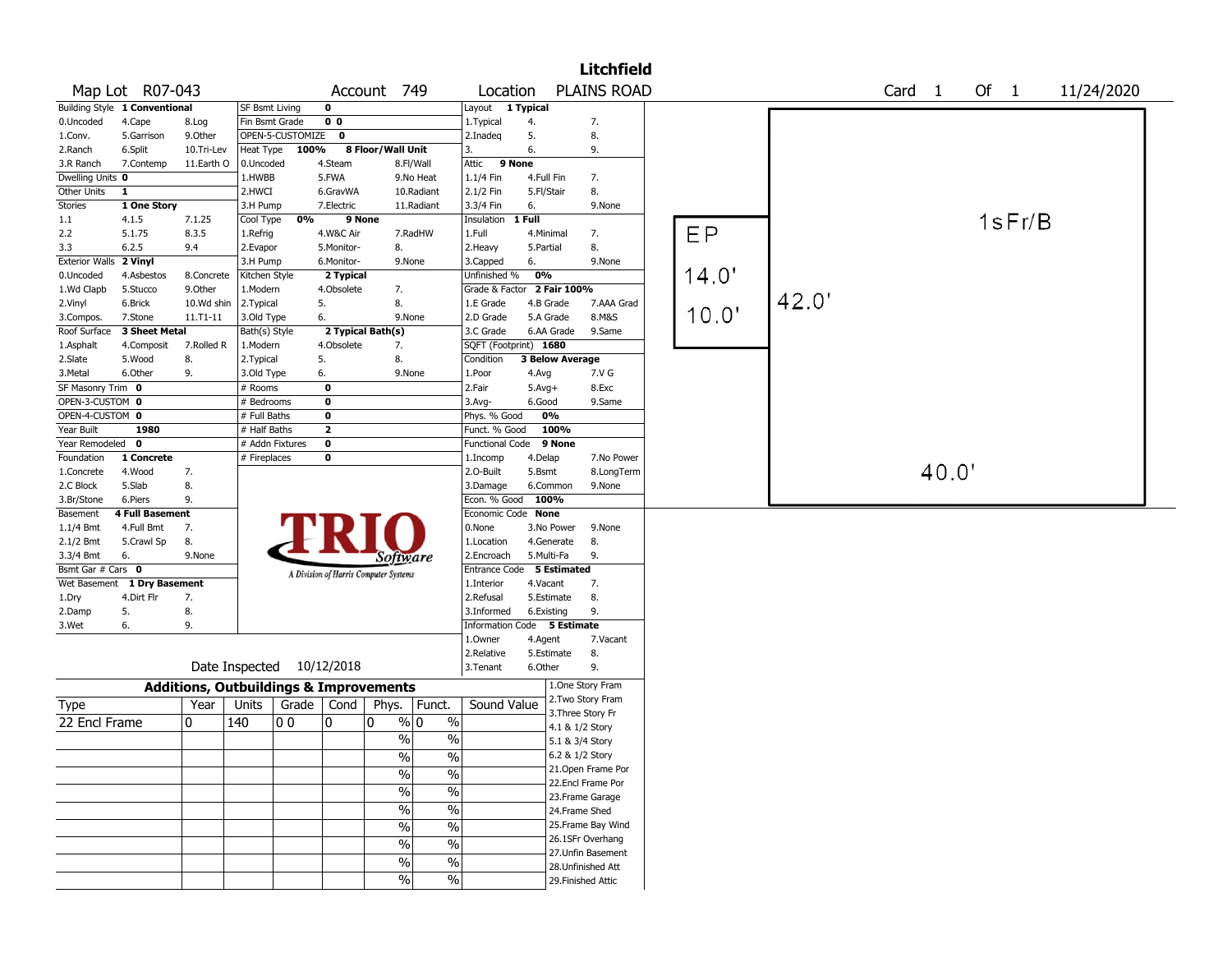|                   | Map Lot R07-044A         | Account 1188 | Location                     |                                  | 223 PLAINS ROAD        |                                          |             |                          | Card <sub>1</sub>    | Of $1$        |                                      | 11/24/2020                            |
|-------------------|--------------------------|--------------|------------------------------|----------------------------------|------------------------|------------------------------------------|-------------|--------------------------|----------------------|---------------|--------------------------------------|---------------------------------------|
| MCFEE, LISA       |                          |              |                              | <b>Property Data</b>             |                        |                                          |             | <b>Assessment Record</b> |                      |               |                                      |                                       |
| 223 PLAINS RD     |                          |              | Neighborhood 167 Plains Road |                                  |                        | Year                                     | Land        |                          | <b>Buildings</b>     |               | Exempt                               | <b>Total</b>                          |
|                   | LITCHFIELD ME 04350      |              |                              |                                  |                        | 2007                                     |             | 40,000                   |                      | 66,651        | 0                                    | 106,651                               |
|                   |                          |              | Tree Growth Year             | $\mathbf 0$                      |                        | 2008                                     |             | 40,000                   |                      | 65,856        | 0                                    | 105,856                               |
|                   |                          |              | X Coordinate                 |                                  | $\bf{0}$               |                                          |             |                          |                      |               |                                      |                                       |
| B7075P183         |                          |              | Y Coordinate                 | 11 Residential                   | $\mathbf 0$            | 2009                                     |             | 40,000                   |                      | 73,923        | 0                                    | 113,923                               |
| Previous Owner    | MCFEE, ROBERT JR & LISA  |              | Zone/Land Use                |                                  |                        | 2010                                     |             | 40,000                   |                      | 65,062        | 0                                    | 105,062                               |
| 223 PLAINS ROAD   |                          |              | Secondary Zone               |                                  |                        | 2011                                     |             | 40,000                   |                      | 60,032        | 0                                    | 100,032                               |
|                   |                          |              |                              |                                  |                        | 2012                                     |             | 40,000                   |                      | 60,032        | 0                                    | 100,032                               |
|                   | LITCHFIELD ME 04350      |              | Topography 2 Rolling         |                                  |                        | 2013                                     |             | 40,000                   |                      | 59,209        | 0                                    | 99,209                                |
|                   | Sale Date: 10/21/2004    |              | 1.Level                      | 4.Below St                       | 7.Res Protec           | 2014                                     |             | 40,000                   |                      | 47,107        | 0                                    | 87,107                                |
|                   |                          |              | 2.Rolling<br>3.Above St      | 5.Low<br>6.Swampy                | 8.<br>9.               | 2015                                     |             | 40,000                   |                      | 47,032        | 0                                    | 87,032                                |
|                   |                          |              | 4 Drilled Well<br>Utilities  |                                  | <b>6 Septic System</b> | 2016                                     |             | 40,000                   |                      | 47,020        | 0                                    | 87,020                                |
|                   |                          |              | 1.Public                     | 4.Dr Well                        | 7.Cesspool             | 2017                                     |             | 40,000                   |                      | 46,959        | 0                                    | 86,959                                |
|                   |                          |              | 2. Water                     | 5.Dug Well                       | 8.Lake/Pond            | 2018                                     |             | 40,000                   |                      | 46,946        | 0                                    | 86,946                                |
|                   |                          |              | 3.Sewer<br>1 Paved           | 6.Septic                         | 9.None                 | 2019                                     |             | 45,000                   |                      | 33,400        | 0                                    | 78,400                                |
|                   |                          |              | Street                       |                                  |                        | 2020                                     |             | 45,000                   |                      | 33,400        | 0                                    | 78,400                                |
|                   |                          |              | 1.Paved                      | 4.Proposed                       | 7.                     |                                          |             |                          | <b>Land Data</b>     |               |                                      |                                       |
|                   |                          |              | 2.Semi Imp<br>3.Gravel<br>6. | 5.R/O/W                          | 8.<br>9.None           | <b>Front Foot</b>                        | <b>Type</b> |                          | <b>Effective</b>     |               | <b>Influence</b>                     | <b>Influence</b>                      |
|                   |                          |              |                              |                                  | 0                      | 11.1-100                                 |             | Frontage                 | <b>Depth</b>         | <b>Factor</b> | Code<br>%                            | <b>Codes</b><br>1.Unimproved          |
|                   | Inspection Witnessed By: |              |                              |                                  | $\mathbf 0$            | 12.101-200                               |             |                          |                      |               | $\frac{9}{6}$                        | 2.Excess Frtg                         |
|                   |                          |              |                              | <b>Sale Data</b>                 |                        | $13.201+$<br>14.                         |             |                          |                      |               | %<br>%                               | 3. Topography<br>4.Size/Shape         |
| X                 |                          | Date         | Sale Date                    |                                  | 10/21/2004             | 15.                                      |             |                          |                      |               | $\frac{9}{6}$                        | 5.Access                              |
| No./Date          | Description              | Date Insp.   | Price                        |                                  | 39,000                 |                                          |             |                          |                      |               | $\frac{9}{6}$<br>%                   | 6.Restriction<br>7. Right of Way      |
|                   |                          |              | Sale Type<br>1.Land          | 2 Land & Buildings<br>4.MFG UNIT | 7.                     | <b>Square Foot</b>                       |             |                          | <b>Square Feet</b>   |               |                                      | 8.View/Environ                        |
|                   |                          |              | 2.L & B                      | 5.Other                          | 8.                     | 16.Regular Lot                           |             |                          |                      |               | $\frac{9}{6}$                        | 9. Fract Share                        |
|                   |                          |              | 3.Building<br>6.             |                                  | 9.                     | 17.Secondary Lot                         |             |                          |                      |               | $\frac{9}{6}$<br>$\frac{9}{6}$       | <b>Acres</b><br>30. Frontage 1        |
|                   |                          |              | Financing                    | 9 Unknown                        |                        | 18.Excess Land<br>19.Condominium         |             |                          |                      |               | $\frac{9}{6}$                        | 31. Frontage 2                        |
|                   |                          |              | 1.Convent                    | 4.Seller                         | 7.                     | 20.Miscellaneous                         |             |                          |                      |               | $\frac{9}{6}$                        | 32. Tillable                          |
| Notes:            |                          |              | 2.FHA/VA                     | 5.Private                        | 8.                     |                                          |             |                          |                      |               | $\frac{9}{6}$                        | 33.Tillable                           |
|                   |                          |              | 3.Assumed                    | 6.Cash                           | 9.Unknown              |                                          |             |                          |                      |               | $\overline{\frac{9}{6}}$             | 34.Softwood F&O<br>35. Mixed Wood F&O |
|                   |                          |              | Validity                     | <b>2 Related Parties</b>         |                        | <b>Fract. Acre</b><br>21. Houselot (Frac |             | <b>Acreage/Sites</b>     |                      |               |                                      | 36.Hardwood F&O                       |
|                   |                          |              | 1.Valid                      | 4.Split                          | 7.Renovate             | 22.Baselot(Fract)                        | 24          |                          | 1.00                 | 100           | %<br>0                               | 37.Softwood TG                        |
|                   |                          |              | 2.Related                    | 5.Partial                        | 8.Other                | 23.                                      | 44          |                          | 1.00                 | 100           | $\overline{0}$<br>%<br>$\frac{9}{6}$ | 38. Mixed Wood TG                     |
|                   |                          |              | 3.Distress                   | 6.Exempt                         | 9.                     | <b>Acres</b>                             |             |                          |                      |               | $\frac{9}{6}$                        | 39.Hardwood TG                        |
|                   |                          |              | Verified                     | <b>5 Public Record</b>           |                        | 24. Houselot                             |             |                          |                      |               | $\frac{9}{6}$                        | 40. Wasteland                         |
|                   |                          |              | 1.Buyer                      | 4.Agent                          | 7.Family               | 25.Baselot                               |             |                          |                      |               | $\frac{9}{6}$                        | 41.Gravel Pit                         |
|                   |                          |              |                              |                                  |                        |                                          |             |                          |                      |               |                                      | 42. Mobile Home Si                    |
|                   |                          |              |                              |                                  |                        | 26.Rear 1                                |             |                          |                      |               | $\frac{9}{6}$                        |                                       |
|                   |                          |              | 2.Seller<br>3.Lender         | 5.Pub Rec<br>6.MLS               | 8.Other                | 27.Rear 2                                |             |                          |                      |               |                                      | 43.Camp Site                          |
| <b>Litchfield</b> |                          |              |                              |                                  | 9.                     | 28. Rear 3<br>29. Rear 4                 |             |                          | <b>Total Acreage</b> | 1.00          |                                      | 44.Lot Improvemen<br>45.Access Right  |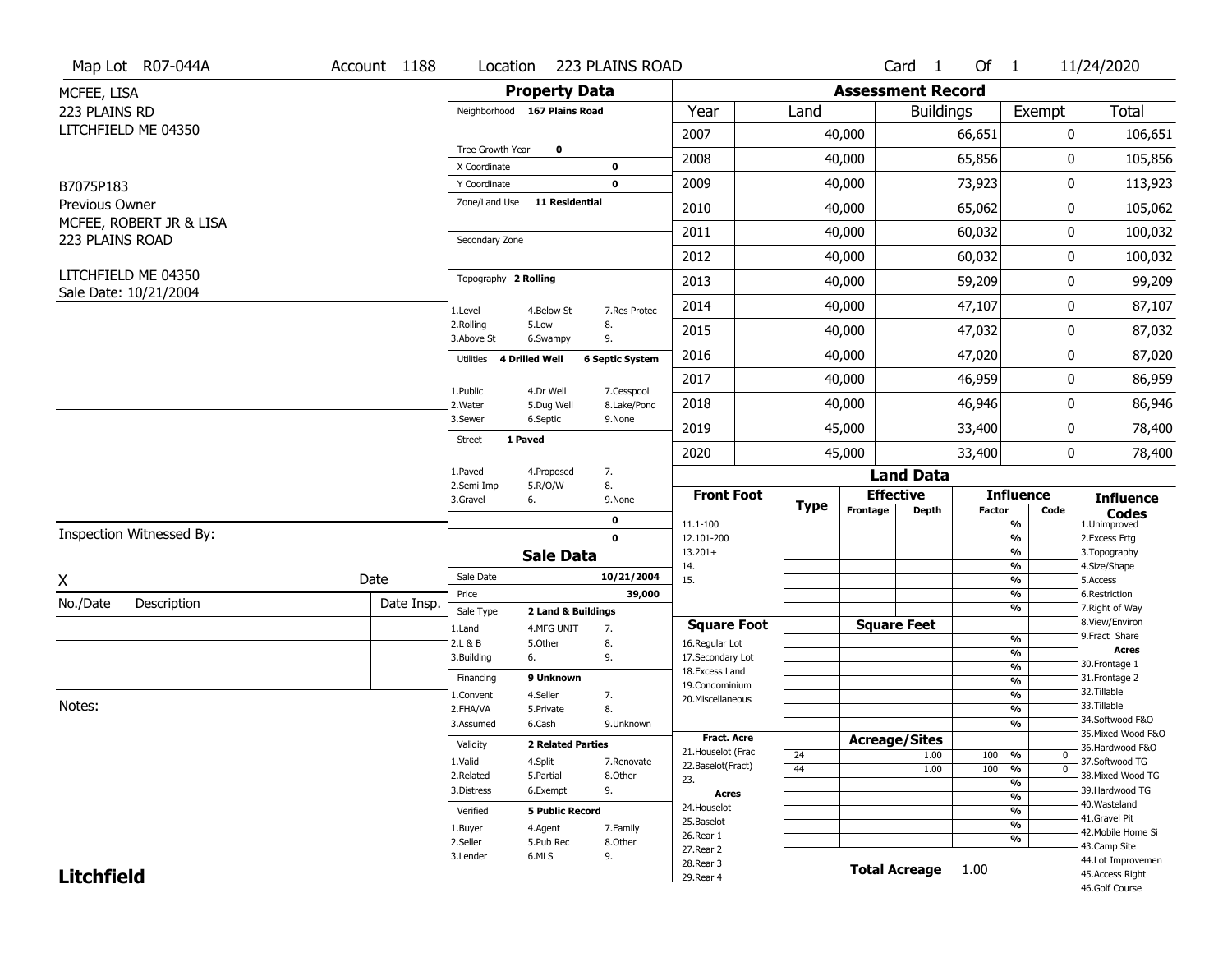|                       |                  |                                                   |                |                           |                                       |               |                       |                             |            |                 | <b>Litchfield</b>  |                                         |
|-----------------------|------------------|---------------------------------------------------|----------------|---------------------------|---------------------------------------|---------------|-----------------------|-----------------------------|------------|-----------------|--------------------|-----------------------------------------|
|                       | Map Lot R07-044A |                                                   |                |                           |                                       | Account 1188  |                       | Location                    |            |                 | 223 PLAINS ROAD    | Of 1<br>Card <sub>1</sub><br>11/24/2020 |
| <b>Building Style</b> |                  |                                                   | SF Bsmt Living |                           |                                       |               |                       | Layout                      |            |                 |                    |                                         |
| 0.Uncoded             | 4.Cape           | 8.Log                                             | Fin Bsmt Grade |                           |                                       |               |                       | 1.Typical                   | 4.         |                 | 7.                 | 20.0'                                   |
| 1.Conv.               | 5.Garrison       | 9.0ther                                           |                | OPEN-5-CUSTOMIZE          |                                       |               |                       | 2.Inadeg                    | 5.         |                 | 8.                 | 12.0'                                   |
| 2.Ranch               | 6.Split          | 10.Tri-Lev                                        | Heat Type      | 100%                      |                                       |               |                       | 3.                          | 6.         |                 | 9.                 | <b>WD</b>                               |
| 3.R Ranch             | 7.Contemp        | 11.Earth O                                        | 0.Uncoded      |                           | 4.Steam                               |               | 8.Fl/Wall             | Attic                       |            |                 |                    |                                         |
| <b>Dwelling Units</b> |                  |                                                   | 1.HWBB         |                           | 5.FWA                                 |               | 9.No Heat             | 1.1/4 Fin                   | 4.Full Fin |                 | 7.                 |                                         |
| Other Units           |                  |                                                   | 2.HWCI         |                           | 6.GravWA                              |               | 10.Radiant            | 2.1/2 Fin                   | 5.Fl/Stair |                 | 8.                 |                                         |
| Stories               |                  |                                                   | 3.H Pump       |                           | 7.Electric                            |               | 11.Radiant            | 3.3/4 Fin                   | 6.         |                 | 9.None             |                                         |
| 1.1                   | 4.1.5            | 7.1.25                                            | Cool Type      | 0%                        |                                       |               |                       | Insulation                  |            |                 |                    | D-Wide/S                                |
| 2.2                   | 5.1.75           | 8.3.5                                             | 1.Refrig       |                           | 4.W&C Air                             |               | 7.RadHW               | 1.Full                      | 4.Minimal  |                 | 7.                 |                                         |
| 3.3                   | 6.2.5            | 9.4                                               | 2.Evapor       |                           | 5.Monitor-                            | 8.            |                       | 2.Heavy                     | 5.Partial  |                 | 8.                 | 28.0                                    |
| <b>Exterior Walls</b> |                  |                                                   | 3.H Pump       |                           | 6.Monitor-                            |               | 9.None                | 3.Capped                    | 6.         |                 | 9.None             |                                         |
| 0.Uncoded             | 4.Asbestos       | 8.Concrete                                        | Kitchen Style  |                           |                                       |               |                       | Unfinished %                |            |                 |                    |                                         |
| 1.Wd Clapb            | 5.Stucco         | 9.0ther                                           | 1.Modern       |                           | 4.Obsolete                            | 7.            |                       | Grade & Factor              |            |                 |                    |                                         |
| 2.Vinyl               | 6.Brick          | 10.Wd shin                                        | 2. Typical     |                           | 5.                                    | 8.            |                       | 1.E Grade                   |            | 4.B Grade       | 7.AAA Grad         |                                         |
| 3.Compos.             | 7.Stone          | 11.T1-11                                          | 3.Old Type     |                           | 6.                                    |               | 9.None                | 2.D Grade                   |            | 5.A Grade       | 8.M&S              | 40.0                                    |
| Roof Surface          |                  |                                                   | Bath(s) Style  |                           |                                       |               |                       | 3.C Grade                   |            | 6.AA Grade      | 9.Same             |                                         |
| 1.Asphalt             | 4.Composit       | 7.Rolled R                                        | 1.Modern       |                           | 4.Obsolete                            | 7.            |                       | SQFT (Footprint)            |            |                 |                    |                                         |
| 2.Slate               | 5.Wood           | 8.                                                | 2. Typical     |                           | 5.                                    | 8.            |                       | Condition                   |            |                 |                    |                                         |
| 3.Metal               | 6.Other          | 9.                                                | 3.Old Type     |                           | 6.                                    |               | 9.None                | 1.Poor                      | 4.Avg      |                 | 7.V G              |                                         |
| SF Masonry Trim       |                  |                                                   | # Rooms        |                           |                                       |               |                       | 2.Fair                      | $5.Avg+$   |                 | 8.Exc              |                                         |
| OPEN-3-CUSTOM         |                  |                                                   | # Bedrooms     |                           |                                       |               |                       | $3.$ Avg-                   | 6.Good     |                 | 9.Same             |                                         |
| OPEN-4-CUSTOM         |                  |                                                   | # Full Baths   |                           |                                       |               |                       | Phys. % Good                |            |                 |                    |                                         |
| Year Built            |                  |                                                   | # Half Baths   |                           |                                       |               |                       | Funct. % Good               |            |                 |                    |                                         |
| Year Remodeled        |                  |                                                   |                | # Addn Fixtures           |                                       |               |                       | <b>Functional Code</b>      |            |                 |                    | 16.0'                                   |
| Foundation            |                  |                                                   | # Fireplaces   |                           |                                       |               |                       | 1.Incomp                    | 4.Delap    |                 | 7.No Power         |                                         |
| 1.Concrete            | 4.Wood           | 7.                                                |                |                           |                                       |               |                       | 2.O-Built                   | 5.Bsmt     |                 | 8.LongTerm         | 12.0'                                   |
| 2.C Block             | 5.Slab           | 8.                                                |                |                           |                                       |               |                       | 3.Damage                    |            | 6.Common        | 9.None             | Shed                                    |
| 3.Br/Stone            | 6.Piers          | 9.                                                |                |                           |                                       |               |                       | Econ. % Good                |            |                 |                    |                                         |
| Basement              |                  |                                                   |                |                           |                                       |               |                       | Economic Code               |            |                 |                    |                                         |
| $1.1/4$ Bmt           | 4.Full Bmt       | 7.                                                |                |                           |                                       |               |                       | 0.None                      |            | 3.No Power      | 9.None             |                                         |
| 2.1/2 Bmt             | 5.Crawl Sp       | 8.                                                |                |                           |                                       |               |                       | 1.Location                  |            | 4.Generate      | 8.                 |                                         |
| 3.3/4 Bmt             | 6.               | 9.None                                            |                |                           |                                       | Software      |                       | 2.Encroach                  |            | 5.Multi-Fa      | 9.                 |                                         |
| Bsmt Gar # Cars       |                  |                                                   |                |                           | A Division of Harris Computer Systems |               |                       | Entrance Code 5 Estimated   |            |                 |                    |                                         |
| Wet Basement          |                  |                                                   |                |                           |                                       |               |                       | 1.Interior                  | 4.Vacant   |                 | 7.                 |                                         |
| 1.Dry                 | 4.Dirt Flr       | 7.                                                |                |                           |                                       |               |                       | 2.Refusal                   |            | 5.Estimate      | 8.                 |                                         |
| 2.Damp                | 5.               | 8.                                                |                |                           |                                       |               |                       | 3.Informed                  | 6.Existing |                 | 9.                 |                                         |
| 3.Wet                 | 6.               | 9.                                                |                |                           |                                       |               |                       | Information Code 5 Estimate |            |                 |                    |                                         |
|                       |                  |                                                   |                |                           |                                       |               |                       | 1.Owner                     | 4.Agent    |                 | 7.Vacant           |                                         |
|                       |                  |                                                   |                |                           |                                       |               |                       | 2.Relative                  |            | 5.Estimate      | 8.                 |                                         |
|                       |                  |                                                   |                | Date Inspected 12/07/2011 |                                       |               |                       | 3. Tenant                   | 6.Other    |                 | 9.                 |                                         |
|                       |                  | <b>Additions, Outbuildings &amp; Improvements</b> |                |                           |                                       |               |                       |                             |            |                 | 1.One Story Fram   |                                         |
| <b>Type</b>           |                  | Year                                              | Units          | Grade                     | Cond                                  | Phys.         | Funct.                | Sound Value                 |            |                 | 2. Two Story Fram  |                                         |
| 991 Double wide       |                  | 1985                                              | 28x40          | 3 100                     | 5                                     | 0             | % 100 %               |                             |            |                 | 3. Three Story Fr  |                                         |
|                       |                  |                                                   |                |                           |                                       |               |                       |                             |            | 4.1 & 1/2 Story |                    |                                         |
| 101 Conc Slab         |                  | 0                                                 | 1120           | 00                        | 10                                    | 0             | $\sqrt[6]{0}$<br>$\%$ |                             |            | 5.1 & 3/4 Story |                    |                                         |
| 68 Wood Deck/s        |                  | 10                                                | 240            | 00                        | 10                                    | 10            | % 0<br>%              |                             |            |                 | 6.2 & 1/2 Story    |                                         |
| 24 Frame Shed         |                  | 10                                                |                |                           |                                       | $\frac{1}{2}$ |                       | % 1,000                     |            |                 | 21. Open Frame Por |                                         |
|                       |                  |                                                   |                |                           |                                       | $\sqrt{6}$    | $\%$                  |                             |            |                 | 22.Encl Frame Por  |                                         |
|                       |                  |                                                   |                |                           |                                       |               |                       |                             |            |                 | 23. Frame Garage   |                                         |
|                       |                  |                                                   |                |                           |                                       | $\sqrt{6}$    | $\%$                  |                             |            | 24.Frame Shed   |                    |                                         |
|                       |                  |                                                   |                |                           |                                       | $\sqrt{6}$    | $\%$                  |                             |            |                 | 25. Frame Bay Wind |                                         |
|                       |                  |                                                   |                |                           |                                       | $\%$          | $\%$                  |                             |            |                 | 26.1SFr Overhang   |                                         |
|                       |                  |                                                   |                |                           |                                       |               |                       |                             |            |                 | 27.Unfin Basement  |                                         |
|                       |                  |                                                   |                |                           |                                       | $\%$          | $\%$                  |                             |            |                 | 28. Unfinished Att |                                         |
|                       |                  |                                                   |                |                           |                                       | $\sqrt{6}$    | $\%$                  |                             |            |                 | 29. Finished Attic |                                         |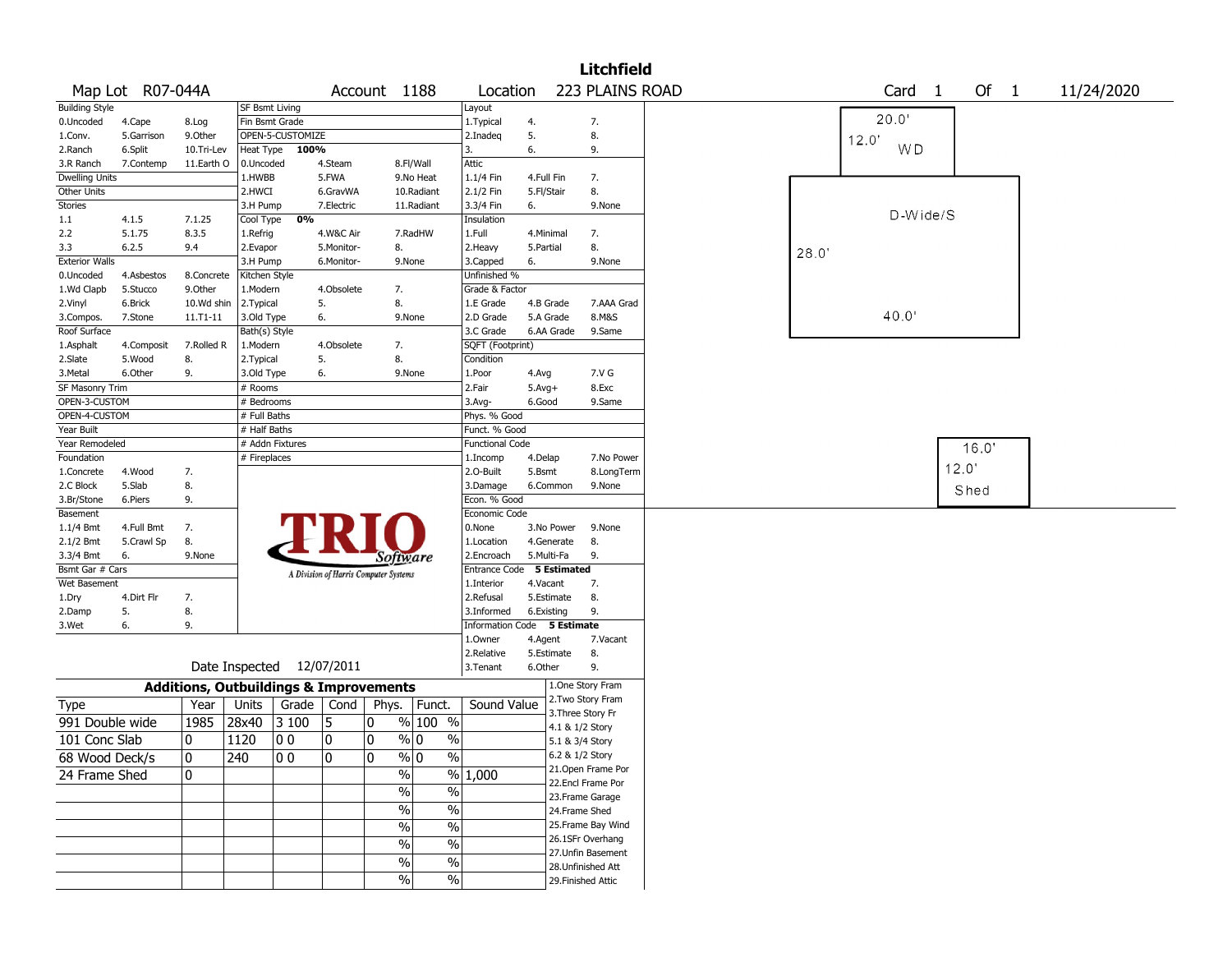|                   | Map Lot R07-044-ON       | Account 2847 |                              |                       | Location 215 PLAINS ROAD |                                     |             |           | Card <sub>1</sub>        | Of $1$        |                                | 11/24/2020                          |
|-------------------|--------------------------|--------------|------------------------------|-----------------------|--------------------------|-------------------------------------|-------------|-----------|--------------------------|---------------|--------------------------------|-------------------------------------|
| ROGERS, JOHN      |                          |              |                              | <b>Property Data</b>  |                          |                                     |             |           | <b>Assessment Record</b> |               |                                |                                     |
| 215 PLAINS ROAD   |                          |              | Neighborhood 167 Plains Road |                       |                          | Year                                | Land        |           | <b>Buildings</b>         |               | Exempt                         | Total                               |
|                   | LITCHFIELD ME 04350      |              |                              |                       |                          | 2014                                |             | 0         |                          | 10,790        |                                | 10,790<br>0                         |
|                   |                          |              | Tree Growth Year             | $\mathbf 0$           |                          | 2015                                |             |           |                          |               |                                | 233                                 |
|                   |                          |              | X Coordinate                 |                       | $\bf o$                  |                                     |             | 0         |                          | 10,233        | 10,000                         |                                     |
|                   |                          |              | Y Coordinate                 |                       | $\mathbf 0$              | 2016                                |             | $\pmb{0}$ |                          | 9,684         | 9,684                          | $\pmb{0}$                           |
|                   |                          |              | Zone/Land Use                | <b>11 Residential</b> |                          | 2017                                |             | 0         |                          | 9,153         | 9,153                          | $\pmb{0}$                           |
|                   |                          |              | Secondary Zone               |                       |                          | 2018                                |             | 0         |                          | 8,626         | 8,626                          | 0                                   |
|                   |                          |              |                              |                       |                          | 2019                                |             | $\pmb{0}$ |                          | 20,600        | 20,000                         | 600                                 |
|                   |                          |              | Topography 2 Rolling         |                       |                          | 2020                                |             | 0         |                          | 19,800        | 19,800                         | 0                                   |
|                   |                          |              | 1.Level                      | 4.Below St            | 7.Res Protec             |                                     |             |           |                          |               |                                |                                     |
|                   |                          |              | 2.Rolling                    | 5.Low                 | 8.                       |                                     |             |           |                          |               |                                |                                     |
|                   |                          |              | 3.Above St                   | 6.Swampy              | 9.                       |                                     |             |           |                          |               |                                |                                     |
|                   |                          |              | Utilities                    |                       |                          |                                     |             |           |                          |               |                                |                                     |
|                   |                          |              | 1.Public                     | 4.Dr Well             | 7.Cesspool               |                                     |             |           |                          |               |                                |                                     |
|                   |                          |              | 2. Water                     | 5.Dug Well            | 8.Lake/Pond              |                                     |             |           |                          |               |                                |                                     |
|                   |                          |              | 3.Sewer                      | 6.Septic              | 9.None                   |                                     |             |           |                          |               |                                |                                     |
|                   |                          |              | Street                       | 1 Paved               |                          |                                     |             |           |                          |               |                                |                                     |
|                   |                          |              | 1.Paved                      | 4.Proposed            | 7.                       |                                     |             |           | <b>Land Data</b>         |               |                                |                                     |
|                   |                          |              | 2.Semi Imp                   | 5.R/O/W               | 8.                       | <b>Front Foot</b>                   |             |           | <b>Effective</b>         |               | <b>Influence</b>               |                                     |
|                   |                          |              | 3.Gravel                     | 6.                    | 9.None                   |                                     | <b>Type</b> | Frontage  | <b>Depth</b>             | <b>Factor</b> | Code                           | <b>Influence</b>                    |
|                   | Inspection Witnessed By: |              |                              |                       | 0                        | 11.1-100                            |             |           |                          |               | %                              | <b>Codes</b><br>1.Unimproved        |
|                   |                          |              |                              | <b>Sale Data</b>      | $\mathbf 0$              | 12.101-200<br>$13.201+$             |             |           |                          |               | %<br>%                         | 2.Excess Frtg<br>3. Topography      |
|                   |                          |              |                              |                       |                          | 14.                                 |             |           |                          |               | %                              | 4.Size/Shape                        |
| X                 |                          | Date         | Sale Date<br>Price           |                       |                          | 15.                                 |             |           |                          |               | %<br>%                         | 5.Access<br>6.Restriction           |
| No./Date          | Description              | Date Insp.   | Sale Type                    |                       |                          |                                     |             |           |                          |               | %                              | 7. Right of Way                     |
|                   |                          |              | 1.Land                       | 4.MFG UNIT            | 7.                       | <b>Square Foot</b>                  |             |           | <b>Square Feet</b>       |               |                                | 8.View/Environ                      |
|                   |                          |              | 2.L & B                      | 5.Other               | 8.                       | 16.Regular Lot                      |             |           |                          |               | $\frac{9}{6}$                  | 9.Fract Share<br><b>Acres</b>       |
|                   |                          |              | 3.Building                   | 6.                    | 9.                       | 17.Secondary Lot<br>18. Excess Land |             |           |                          |               | %<br>$\frac{9}{6}$             | 30.Frontage 1                       |
|                   |                          |              | Financing                    |                       |                          | 19.Condominium                      |             |           |                          |               | $\frac{9}{6}$                  | 31. Frontage 2                      |
| Notes:            |                          |              | L.Convent                    | 4.Seller              | 7.                       | 20.Miscellaneous                    |             |           |                          |               | $\frac{9}{6}$                  | 32.Tillable<br>33.Tillable          |
|                   |                          |              | 2.FHA/VA<br>3.Assumed        | 5.Private<br>6.Cash   | 8.<br>9.Unknown          |                                     |             |           |                          |               | $\frac{9}{6}$<br>$\frac{9}{6}$ | 34.Softwood F&O                     |
| '14 nah new "on"  |                          |              |                              |                       |                          | <b>Fract. Acre</b>                  |             |           | <b>Acreage/Sites</b>     |               |                                | 35. Mixed Wood F&O                  |
|                   |                          |              | Validity                     |                       |                          | 21. Houselot (Frac                  |             |           |                          |               | %                              | 36.Hardwood F&O                     |
|                   |                          |              | 1.Valid<br>2.Related         | 4.Split<br>5.Partial  | 7.Renovate<br>8.Other    | 22.Baselot(Fract)                   |             |           |                          |               | $\frac{9}{6}$                  | 37.Softwood TG<br>38. Mixed Wood TG |
|                   |                          |              | 3.Distress                   | 6.Exempt              | 9.                       | 23.<br><b>Acres</b>                 |             |           |                          |               | $\frac{9}{6}$                  | 39.Hardwood TG                      |
|                   |                          |              | Verified                     |                       |                          | 24. Houselot                        |             |           |                          |               | $\frac{9}{6}$<br>$\frac{9}{6}$ | 40. Wasteland                       |
|                   |                          |              | 1.Buyer                      | 4.Agent               | 7.Family                 | 25.Baselot                          |             |           |                          |               | $\frac{9}{6}$                  | 41.Gravel Pit                       |
|                   |                          |              | 2.Seller                     | 5.Pub Rec             | 8.Other                  | 26.Rear 1                           |             |           |                          |               | $\frac{9}{6}$                  | 42. Mobile Home Si<br>43.Camp Site  |
|                   |                          |              | 3.Lender                     | 6.MLS                 | 9.                       | 27.Rear 2<br>28. Rear 3             |             |           |                          |               |                                | 44.Lot Improvemen                   |
| <b>Litchfield</b> |                          |              |                              |                       |                          | 29. Rear 4                          |             |           | <b>Total Acreage</b>     | 0.00          |                                | 45.Access Right                     |
|                   |                          |              |                              |                       |                          |                                     |             |           |                          |               |                                | 46.Golf Course                      |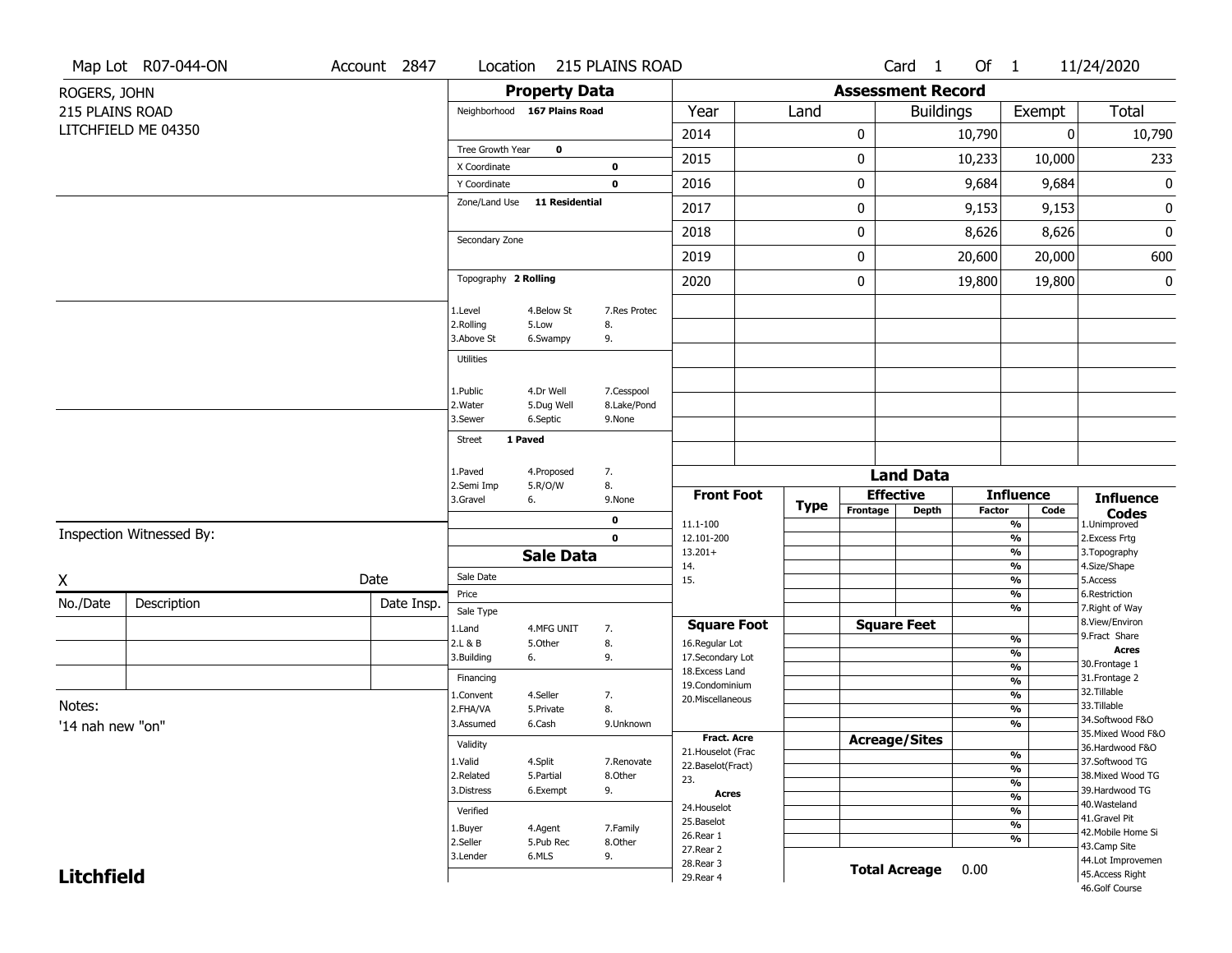|                                |                    |                                                   |                            |                           |            |                                       |                      |                             |              |                                      | <b>Litchfield</b>  |    |             |      |                   |           |      |    |            |
|--------------------------------|--------------------|---------------------------------------------------|----------------------------|---------------------------|------------|---------------------------------------|----------------------|-----------------------------|--------------|--------------------------------------|--------------------|----|-------------|------|-------------------|-----------|------|----|------------|
|                                | Map Lot R07-044-ON |                                                   |                            |                           |            | Account 2847                          |                      | Location                    |              |                                      | 215 PLAINS ROAD    |    |             |      | Card <sub>1</sub> |           | Of 1 |    | 11/24/2020 |
| <b>Building Style</b>          |                    |                                                   | SF Bsmt Living             |                           |            |                                       |                      | Layout                      |              |                                      |                    |    |             |      |                   |           |      |    |            |
| 0.Uncoded                      | 4.Cape             | 8.Log                                             | Fin Bsmt Grade             |                           |            |                                       |                      | 1. Typical                  | 4.           |                                      | 7.                 |    |             | SHED |                   |           |      |    |            |
| 1.Conv.                        | 5.Garrison         | 9.0ther                                           |                            | OPEN-5-CUSTOMIZE          |            |                                       |                      | 2.Inadeg                    | 5.           |                                      | 8.                 |    |             | 10'  |                   |           |      |    |            |
| 2.Ranch                        | 6.Split            | 10.Tri-Lev                                        | Heat Type                  | 100%                      |            |                                       |                      | 3.                          | 6.           |                                      | 9.                 |    |             |      |                   |           |      |    |            |
| 3.R Ranch                      | 7.Contemp          | 11.Earth O                                        | 0.Uncoded                  |                           | 4.Steam    |                                       | 8.Fl/Wall            | Attic                       |              |                                      |                    |    | <b>SHED</b> | 10'  |                   |           |      |    |            |
| <b>Dwelling Units</b>          |                    |                                                   | 1.HWBB                     |                           | 5.FWA      |                                       | 9.No Heat            | 1.1/4 Fin                   | 4.Full Fin   |                                      | 7.                 |    | 10'         |      |                   |           |      |    |            |
| Other Units                    |                    |                                                   | 2.HWCI                     |                           | 6.GravWA   |                                       | 10.Radiant           | 2.1/2 Fin                   | 5.Fl/Stair   |                                      | 8.                 |    |             |      |                   |           |      |    |            |
| <b>Stories</b>                 |                    |                                                   | 3.H Pump                   |                           | 7.Electric |                                       | 11.Radiant           | 3.3/4 Fin                   | 6.           |                                      | 9.None             |    | 10'         |      |                   |           |      |    |            |
| 1.1                            | 4.1.5              | 7.1.25                                            | Cool Type                  | 0%                        |            |                                       |                      | Insulation                  |              |                                      |                    |    |             |      |                   |           |      |    |            |
| 2.2                            | 5.1.75             | 8.3.5                                             | 1.Refrig                   |                           | 4.W&C Air  |                                       | 7.RadHW              | 1.Full                      | 4.Minimal    |                                      | 7.                 |    |             |      |                   |           |      |    |            |
| 3.3                            | 6.2.5              | 9.4                                               | 2.Evapor                   |                           | 5.Monitor- | 8.                                    |                      | 2. Heavy                    | 5.Partial    |                                      | 8.                 |    |             |      |                   |           |      |    |            |
| <b>Exterior Walls</b>          |                    |                                                   | 3.H Pump                   |                           | 6.Monitor- | 9.None                                |                      | 3.Capped                    | 6.           |                                      | 9.None             |    |             |      |                   |           |      |    |            |
| 0.Uncoded                      | 4.Asbestos         | 8.Concrete                                        | Kitchen Style              |                           |            |                                       |                      | Unfinished %                |              |                                      |                    |    |             |      |                   |           |      |    |            |
| 1.Wd Clapb                     | 5.Stucco           | 9.0ther                                           | 1.Modern                   |                           | 4.Obsolete | 7.                                    |                      | Grade & Factor              |              |                                      |                    |    |             |      |                   |           |      |    |            |
| 2.Vinyl                        | 6.Brick            | 10.Wd shin                                        | 2. Typical                 |                           | 5.         | 8.                                    |                      | 1.E Grade                   | 4.B Grade    |                                      | 7.AAA Grad         |    |             |      |                   |           |      |    |            |
| 3.Compos.                      | 7.Stone            | $11.71 - 11$                                      | 3.Old Type                 |                           | 6.         | 9.None                                |                      | 2.D Grade                   | 5.A Grade    |                                      | 8.M&S              |    |             |      |                   |           |      |    |            |
| Roof Surface                   |                    |                                                   | Bath(s) Style              |                           |            |                                       |                      | 3.C Grade                   |              | 6.AA Grade                           | 9.Same             |    |             |      |                   |           |      |    |            |
| 1.Asphalt                      | 4.Composit         | 7.Rolled R                                        | 1.Modern                   |                           | 4.Obsolete | 7.                                    |                      | SQFT (Footprint)            |              |                                      |                    |    |             |      |                   |           |      |    |            |
| 2.Slate                        | 5.Wood             | 8.                                                | 2. Typical                 |                           | 5.         | 8.                                    |                      | Condition                   |              |                                      |                    |    |             |      |                   |           |      |    |            |
| 3.Metal<br>SF Masonry Trim     | 6.Other            | 9.                                                | 3.Old Type                 |                           | 6.         | 9.None                                |                      | 1.Poor                      | 4.Avg        |                                      | 7.V G              |    |             |      |                   |           |      | MH |            |
|                                |                    |                                                   | # Rooms                    |                           |            |                                       |                      | 2.Fair                      | $5.$ Avg $+$ |                                      | 8.Exc              | 14 |             |      |                   |           |      |    |            |
| OPEN-3-CUSTOM<br>OPEN-4-CUSTOM |                    |                                                   | # Bedrooms<br># Full Baths |                           |            |                                       |                      | $3.$ Avg-<br>Phys. % Good   | 6.Good       |                                      | 9.Same             |    |             |      |                   |           |      |    |            |
| Year Built                     |                    |                                                   | # Half Baths               |                           |            |                                       |                      | Funct. % Good               |              |                                      |                    |    |             |      | 72                |           |      |    |            |
| Year Remodeled                 |                    |                                                   |                            | # Addn Fixtures           |            |                                       |                      | <b>Functional Code</b>      |              |                                      |                    |    |             |      |                   |           |      |    |            |
| Foundation                     |                    |                                                   | # Fireplaces               |                           |            |                                       |                      | 1.Incomp                    | 4.Delap      |                                      | 7.No Power         |    |             |      |                   | <b>WD</b> |      |    |            |
| 1.Concrete                     | 4.Wood             | 7.                                                |                            |                           |            |                                       |                      | 2.0-Built                   | 5.Bsmt       |                                      | 8.LongTerm         |    |             |      |                   |           |      |    |            |
| 2.C Block                      | 5.Slab             | 8.                                                |                            |                           |            |                                       |                      | 3.Damage                    |              | 6.Common                             | 9.None             |    |             |      |                   | 8<br>10'  |      |    |            |
| 3.Br/Stone                     | 6.Piers            | 9.                                                |                            |                           |            |                                       |                      | Econ. % Good                |              |                                      |                    |    |             |      |                   |           |      |    |            |
| Basement                       |                    |                                                   |                            |                           |            |                                       |                      | Economic Code               |              |                                      |                    |    |             |      |                   |           |      |    |            |
| $1.1/4$ Bmt                    | 4.Full Bmt         | 7.                                                |                            |                           |            |                                       |                      | 0.None                      |              | 3.No Power                           | 9.None             |    |             |      |                   |           |      |    |            |
| 2.1/2 Bmt                      | 5.Crawl Sp         | 8.                                                |                            |                           |            |                                       |                      | 1.Location                  |              | 4.Generate                           | 8.                 |    |             |      |                   |           |      |    |            |
| 3.3/4 Bmt                      | 6.                 | 9.None                                            |                            |                           |            | <i>Software</i>                       |                      | 2.Encroach                  | 5.Multi-Fa   |                                      | 9.                 |    |             |      |                   |           |      |    |            |
| Bsmt Gar # Cars                |                    |                                                   |                            |                           |            |                                       |                      | Entrance Code               |              | 5 Estimated                          |                    |    |             |      |                   |           |      |    |            |
| Wet Basement                   |                    |                                                   |                            |                           |            | A Division of Harris Computer Systems |                      | 1.Interior                  | 4.Vacant     |                                      | 7.                 |    |             |      |                   |           |      |    |            |
| 1.Dry                          | 4.Dirt Flr         | 7.                                                |                            |                           |            |                                       |                      | 2.Refusal                   |              | 5.Estimate                           | 8.                 |    |             |      |                   |           |      |    |            |
| 2.Damp                         | 5.                 | 8.                                                |                            |                           |            |                                       |                      | 3.Informed                  | 6.Existing   |                                      | 9.                 |    |             |      |                   |           |      |    |            |
| 3.Wet                          | 6.                 | 9.                                                |                            |                           |            |                                       |                      | Information Code 5 Estimate |              |                                      |                    |    |             |      |                   |           |      |    |            |
|                                |                    |                                                   |                            |                           |            |                                       |                      | 1.0wner                     | 4.Agent      |                                      | 7.Vacant           |    |             |      |                   |           |      |    |            |
|                                |                    |                                                   |                            |                           |            |                                       |                      | 2.Relative                  |              | 5.Estimate                           | 8.                 |    |             |      |                   |           |      |    |            |
|                                |                    |                                                   |                            | Date Inspected 10/12/2018 |            |                                       |                      | 3. Tenant                   | 6.Other      |                                      | 9.                 |    |             |      |                   |           |      |    |            |
|                                |                    | <b>Additions, Outbuildings &amp; Improvements</b> |                            |                           |            |                                       |                      |                             |              |                                      | 1.One Story Fram   |    |             |      |                   |           |      |    |            |
| Type                           |                    | Year                                              | Units                      | Grade                     | Cond       | Phys.                                 | Funct.               | Sound Value                 |              |                                      | 2. Two Story Fram  |    |             |      |                   |           |      |    |            |
| 712 Astro                      |                    | MFG. 2001                                         | 14x72                      | 3 100                     | 4          | 0                                     | % 100 %              |                             |              | 3. Three Story Fr<br>4.1 & 1/2 Story |                    |    |             |      |                   |           |      |    |            |
| 68 Wood Deck/s                 |                    | $\mathbf{0}$                                      | 80                         | 00                        | 0          | 0                                     | % 0<br>$\frac{0}{0}$ |                             |              | 5.1 & 3/4 Story                      |                    |    |             |      |                   |           |      |    |            |
|                                |                    | 10                                                |                            |                           |            | %                                     |                      | $\frac{9}{6}$ 500           |              | 6.2 & 1/2 Story                      |                    |    |             |      |                   |           |      |    |            |
| 24 Frame Shed                  |                    |                                                   |                            |                           |            |                                       |                      |                             |              |                                      | 21. Open Frame Por |    |             |      |                   |           |      |    |            |
| 24 Frame Shed                  |                    | 10                                                |                            |                           |            | $\%$                                  |                      | $\frac{9}{6}$ 500           |              |                                      | 22.Encl Frame Por  |    |             |      |                   |           |      |    |            |
|                                |                    |                                                   |                            |                           |            | $\frac{9}{6}$                         | $\frac{0}{6}$        |                             |              |                                      | 23. Frame Garage   |    |             |      |                   |           |      |    |            |
|                                |                    |                                                   |                            |                           |            | $\sqrt{6}$                            | $\%$                 |                             |              | 24.Frame Shed                        |                    |    |             |      |                   |           |      |    |            |
|                                |                    |                                                   |                            |                           |            | $\%$                                  | $\%$                 |                             |              |                                      | 25. Frame Bay Wind |    |             |      |                   |           |      |    |            |
|                                |                    |                                                   |                            |                           |            | $\%$                                  | $\%$                 |                             |              |                                      | 26.1SFr Overhang   |    |             |      |                   |           |      |    |            |
|                                |                    |                                                   |                            |                           |            |                                       |                      |                             |              |                                      | 27. Unfin Basement |    |             |      |                   |           |      |    |            |
|                                |                    |                                                   |                            |                           |            | $\%$                                  | $\sqrt{6}$           |                             |              |                                      | 28. Unfinished Att |    |             |      |                   |           |      |    |            |
|                                |                    |                                                   |                            |                           |            | $\sqrt{6}$                            | $\sqrt{6}$           |                             |              |                                      | 29. Finished Attic |    |             |      |                   |           |      |    |            |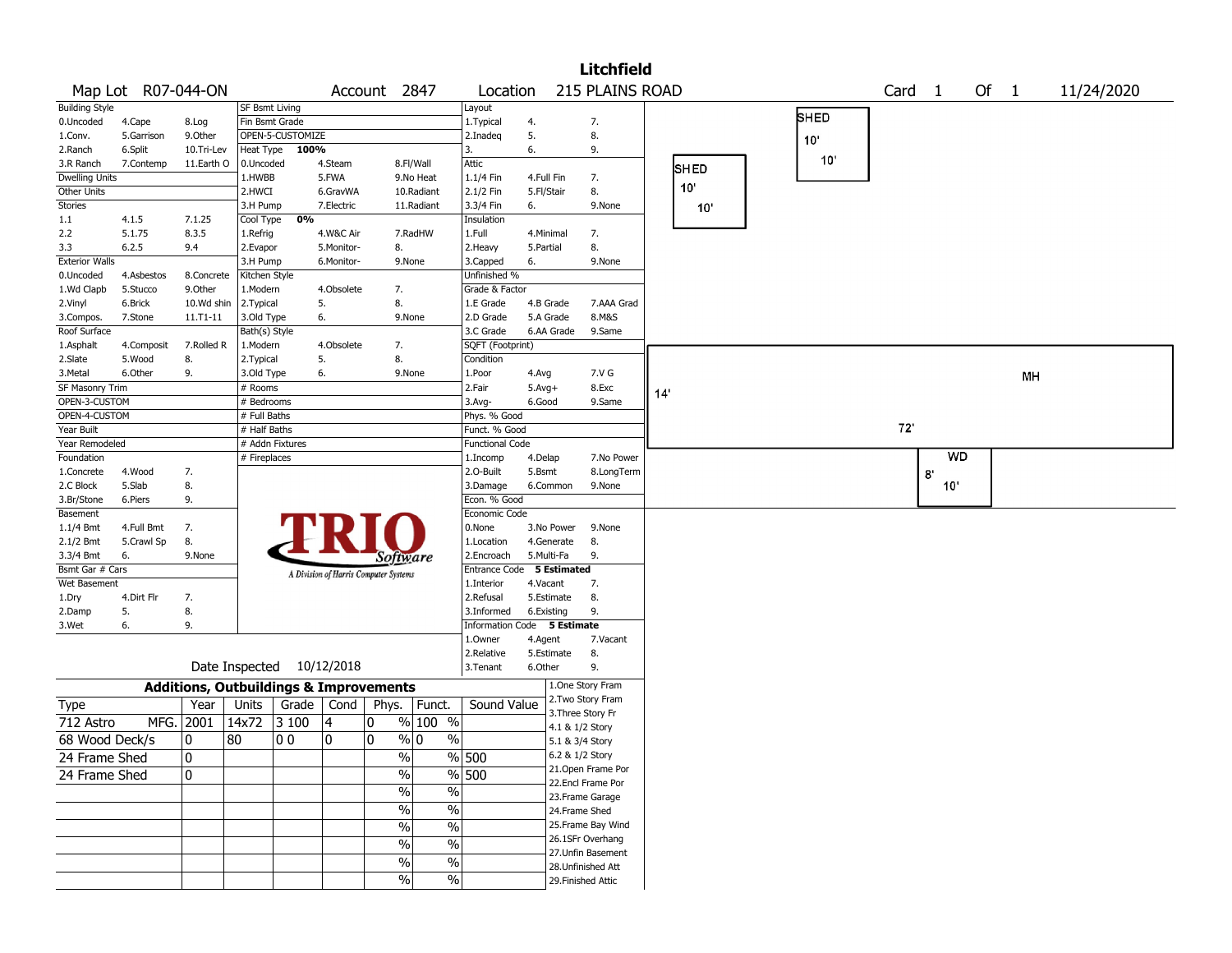|                   | Map Lot R07-045                                                  | Account 987 | Location                |                              | <b>205 PLAINS ROAD</b> |                                    |                       |                          | Card <sub>1</sub>    | Of 1       |                                           | 11/24/2020                            |
|-------------------|------------------------------------------------------------------|-------------|-------------------------|------------------------------|------------------------|------------------------------------|-----------------------|--------------------------|----------------------|------------|-------------------------------------------|---------------------------------------|
|                   | LAMOREAU, BRYAN T                                                |             |                         | <b>Property Data</b>         |                        |                                    |                       | <b>Assessment Record</b> |                      |            |                                           |                                       |
| LAMOREAU, TRUDY   |                                                                  |             |                         | Neighborhood 167 Plains Road |                        | Year                               | Land                  |                          | <b>Buildings</b>     |            | Exempt                                    | <b>Total</b>                          |
| 205 PLAINS ROAD   |                                                                  |             |                         |                              |                        | 2007                               |                       | 42,320                   |                      | 115,445    | 13,000                                    | 144,765                               |
|                   | LITCHFIELD ME 04350                                              |             | Tree Growth Year        | 0                            |                        |                                    |                       |                          |                      |            |                                           |                                       |
|                   |                                                                  |             | X Coordinate            |                              | $\bf{0}$               | 2008                               |                       | 42,320                   |                      | 115,262    | 12,350                                    | 145,232                               |
| B13300P166        |                                                                  |             | Y Coordinate            |                              | 0                      | 2009                               |                       | 42,000                   |                      | 102,286    | 9,500                                     | 134,786                               |
|                   |                                                                  |             | Zone/Land Use           | <b>11 Residential</b>        |                        | 2010                               |                       | 42,000                   |                      | 115,333    | 10,000                                    | 147,333                               |
|                   |                                                                  |             | Secondary Zone          |                              |                        | 2011                               |                       | 42,000                   |                      | 114,702    | 10,000                                    | 146,702                               |
|                   |                                                                  |             |                         |                              |                        | 2012                               |                       | 42,000                   |                      | 114,202    | 10,000                                    | 146,202                               |
|                   |                                                                  |             | Topography 2 Rolling    |                              |                        | 2013                               |                       | 42,000                   |                      | 114,000    | 10,000                                    | 146,000                               |
|                   |                                                                  |             | 1.Level                 | 4.Below St                   | 7.Res Protec           | 2014                               |                       | 42,000                   |                      | 112,801    | 10,000                                    | 144,801                               |
|                   |                                                                  |             | 2.Rolling<br>3.Above St | 5.Low<br>6.Swampy            | 8.<br>9.               | 2015                               |                       | 42,000                   |                      | 112,598    | 10,000                                    | 144,598                               |
|                   |                                                                  |             | Utilities               | <b>4 Drilled Well</b>        | <b>6 Septic System</b> | 2016                               |                       | 42,000                   |                      | 112,101    | 15,000                                    | 139,101                               |
|                   |                                                                  |             | 1.Public                | 4.Dr Well                    | 7.Cesspool             | 2017                               |                       | 42,000                   |                      | 115,996    | 20,000                                    | 137,996                               |
|                   |                                                                  |             | 2. Water                | 5.Dug Well                   | 8.Lake/Pond            | 2018                               |                       | 42,000                   |                      | 110,261    | 19,200                                    | 133,061                               |
|                   |                                                                  |             | 3.Sewer                 | 6.Septic                     | 9.None                 | 2019                               |                       | 47,400                   |                      | 133,800    | 20,000                                    | 161,200                               |
|                   |                                                                  |             | <b>Street</b>           | 1 Paved                      |                        | 2020                               |                       | 79,600                   |                      | 142,900    | 25,000                                    | 197,500                               |
|                   |                                                                  |             | 1.Paved                 | 4.Proposed                   | 7.                     |                                    |                       |                          | <b>Land Data</b>     |            |                                           |                                       |
|                   |                                                                  |             | 2.Semi Imp<br>3.Gravel  | 5.R/O/W<br>6.                | 8.<br>9.None           | <b>Front Foot</b>                  | <b>Type</b>           |                          | <b>Effective</b>     |            | <b>Influence</b>                          | <b>Influence</b>                      |
|                   |                                                                  |             |                         |                              | 0                      | 11.1-100                           |                       | Frontage                 | <b>Depth</b>         | Factor     | Code<br>%                                 | <b>Codes</b><br>1.Unimproved          |
|                   | Inspection Witnessed By:                                         |             |                         |                              | $\mathbf 0$            | 12.101-200                         |                       |                          |                      |            | %                                         | 2.Excess Frtg                         |
|                   |                                                                  |             |                         | <b>Sale Data</b>             |                        | $13.201+$<br>14.                   |                       |                          |                      |            | %<br>%                                    | 3. Topography<br>4.Size/Shape         |
| X                 |                                                                  | Date        | Sale Date               |                              |                        | 15.                                |                       |                          |                      |            | %                                         | 5.Access                              |
| No./Date          | Description                                                      | Date Insp.  | Price                   |                              |                        |                                    |                       |                          |                      |            | %<br>%                                    | 6.Restriction<br>7. Right of Way      |
|                   |                                                                  |             | Sale Type<br>1.Land     | 4.MFG UNIT                   | 7.                     | <b>Square Foot</b>                 |                       |                          | <b>Square Feet</b>   |            |                                           | 8.View/Environ                        |
|                   |                                                                  |             | 2.L & B                 | 5.Other                      | 8.                     | 16.Regular Lot                     |                       |                          |                      |            | %                                         | 9.Fract Share                         |
|                   |                                                                  |             | 3.Building              | 6.                           | 9.                     | 17.Secondary Lot                   |                       |                          |                      |            | %                                         | <b>Acres</b><br>30. Frontage 1        |
|                   |                                                                  |             | Financing               |                              |                        | 18.Excess Land                     |                       |                          |                      |            | $\frac{9}{6}$<br>$\overline{\frac{9}{6}}$ | 31. Frontage 2                        |
|                   |                                                                  |             | 1.Convent               | 4.Seller                     | 7.                     | 19.Condominium<br>20.Miscellaneous |                       |                          |                      |            | $\frac{9}{6}$                             | 32. Tillable                          |
| Notes:            |                                                                  |             | 2.FHA/VA                | 5.Private                    | 8.                     |                                    |                       |                          |                      |            | $\overline{\frac{9}{6}}$                  | 33.Tillable                           |
|                   | 2/17/20 W/ MR IN GAR ADDN. WILL BE LIVING SPACE. ADD             |             | 3.Assumed               | 6.Cash                       | 9.Unknown              |                                    |                       |                          |                      |            | %                                         | 34.Softwood F&O<br>35. Mixed Wood F&O |
| 1SFR.             |                                                                  |             | Validity                |                              |                        | Fract. Acre<br>21. Houselot (Frac  |                       | <b>Acreage/Sites</b>     |                      |            |                                           | 36.Hardwood F&O                       |
|                   |                                                                  |             |                         |                              |                        |                                    | 24                    |                          | 1.00                 | 100        | %<br>0                                    | 37.Softwood TG                        |
|                   | '18 Per review delete ep & wd.                                   |             | 1.Valid                 | 4.Split                      | 7.Renovate             |                                    |                       |                          |                      |            |                                           |                                       |
|                   | '17 adjust condition of loft barn to average and add (3 fixtures |             | 2.Related               | 5.Partial                    | 8.Other                | 22.Baselot(Fract)<br>23.           | $\overline{26}$       |                          | 1.00                 | 80         | %<br>3                                    | 38. Mixed Wood TG                     |
|                   | for full bath in barn)in dwelling section.                       |             | 3.Distress              | 6.Exempt                     | 9.                     | Acres                              | 26<br>$\overline{27}$ |                          | 4.00<br>0.20         | 100<br>100 | %<br>$\mathbf 0$<br>%<br>$\mathbf 0$      | 39.Hardwood TG                        |
|                   |                                                                  |             | Verified                |                              |                        | 24. Houselot                       | 44                    |                          | 2.00                 | 100        | %<br>$\mathbf 0$                          | 40. Wasteland                         |
|                   |                                                                  |             | 1.Buyer                 | 4.Agent                      | 7.Family               | 25.Baselot                         |                       |                          |                      |            | %                                         | 41.Gravel Pit                         |
|                   |                                                                  |             | 2.Seller                | 5.Pub Rec                    | 8.Other                | 26.Rear 1                          |                       |                          |                      |            | %                                         | 42. Mobile Home Si<br>43.Camp Site    |
|                   |                                                                  |             | 3.Lender                | 6.MLS                        | 9.                     | 27.Rear 2                          |                       |                          |                      |            |                                           | 44.Lot Improvemen                     |
| <b>Litchfield</b> |                                                                  |             |                         |                              |                        | 28. Rear 3<br>29. Rear 4           |                       |                          | <b>Total Acreage</b> | 6.20       |                                           | 45.Access Right<br>46.Golf Course     |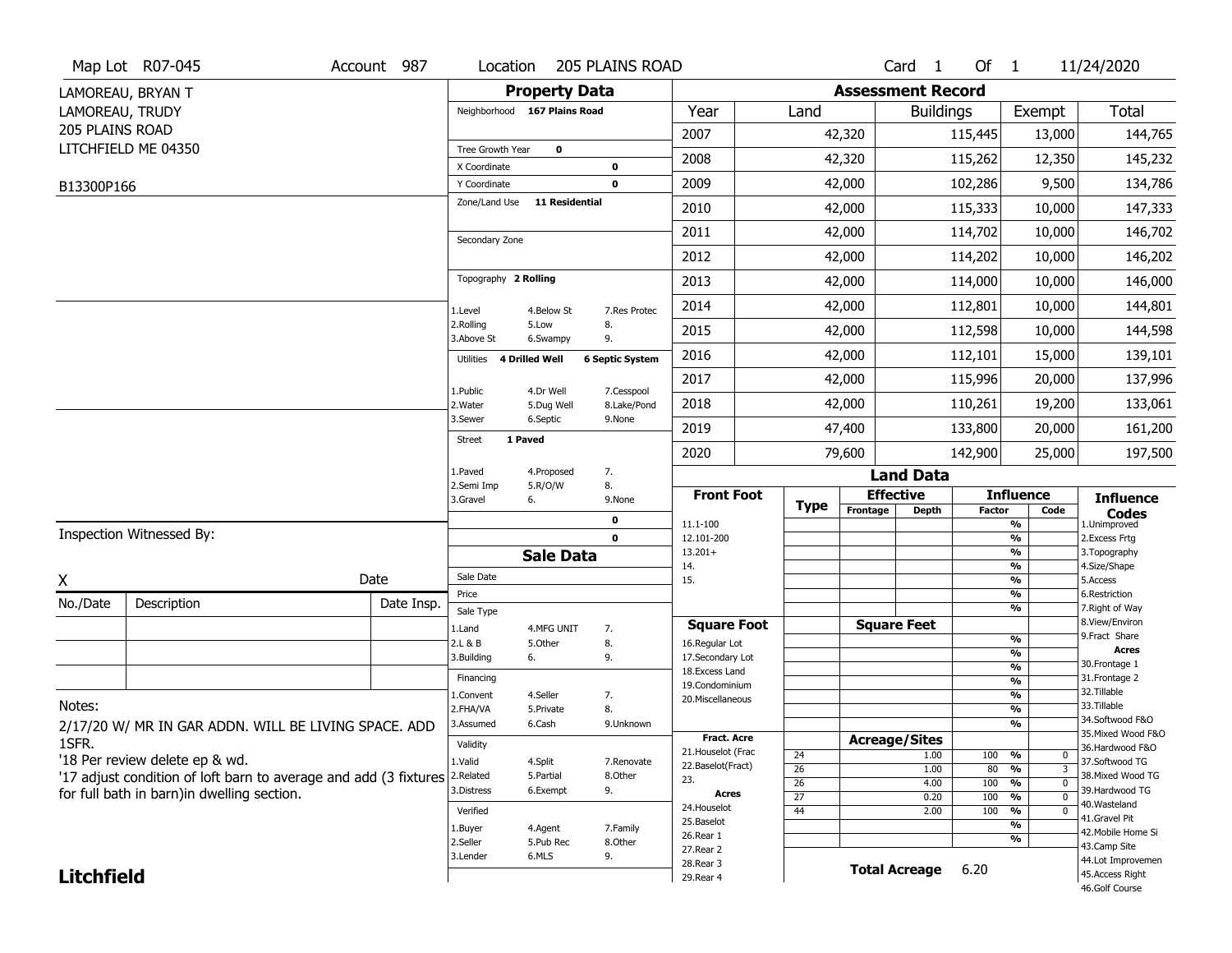|                        |                             |            |                       |                                                   |                |                                       |                                              |                               |                |                        | <b>Litchfield</b>  |               |                         |                |        |               |       |            |
|------------------------|-----------------------------|------------|-----------------------|---------------------------------------------------|----------------|---------------------------------------|----------------------------------------------|-------------------------------|----------------|------------------------|--------------------|---------------|-------------------------|----------------|--------|---------------|-------|------------|
|                        | Map Lot R07-045             |            |                       |                                                   |                | Account                               | 987                                          | Location                      |                |                        | 205 PLAINS ROAD    |               |                         | Card           | 1      | Of 1          |       | 11/24/2020 |
| Building Style 2 Ranch |                             |            | <b>SF Bsmt Living</b> |                                                   | 0              |                                       |                                              | Layout 1 Typical              |                |                        |                    |               |                         |                |        |               |       |            |
| 0.Uncoded              | 4.Cape                      | 8.Log      |                       | Fin Bsmt Grade                                    | 0 <sub>0</sub> |                                       |                                              | 1. Typical                    | 4.             |                        | 7.                 |               |                         |                |        |               |       |            |
| 1.Conv.                | 5.Garrison                  | 9.Other    |                       | OPEN-5-CUSTOMIZE 0                                |                |                                       |                                              | 2.Inadeq                      | 5.             |                        | 8.                 | Shed          |                         |                |        |               |       |            |
| 2.Ranch                | 6.Split                     | 10.Tri-Lev | Heat Type             | 100%                                              |                | 1 Hot Water BB                        |                                              | 3.                            | 6.             |                        | 9.                 |               |                         | $13/4s$ Gar    |        |               |       |            |
| 3.R Ranch              | 7.Contemp                   | 11.Earth O | 0.Uncoded             |                                                   | 4.Steam        |                                       | 8.Fl/Wall                                    | Attic                         | 9 None         |                        |                    | 40.0'         |                         |                |        |               |       |            |
| Dwelling Units 1       |                             |            | 1.HWBB                |                                                   | 5.FWA          |                                       | 9.No Heat                                    | 1.1/4 Fin                     | 4.Full Fin     |                        | 7.                 |               | $1 \text{ s Fr}$        |                |        | 8.0'          |       |            |
| Other Units            | 0                           |            | 2.HWCI                |                                                   | 6.GravWA       |                                       | 10.Radiant                                   | 2.1/2 Fin                     | 5.Fl/Stair     |                        | 8.                 |               |                         |                |        | Shed          |       |            |
| <b>Stories</b>         | 1 One Story                 |            | 3.H Pump              |                                                   | 7.Electric     |                                       | 11.Radiant                                   | 3.3/4 Fin                     | 6.             |                        | 9.None             |               | $2.5^{\circ}.0^{\circ}$ | 40.0           |        | $8.0^{\circ}$ |       |            |
| 1.1                    | 4.1.5                       | 7.1.25     | Cool Type             | 0%                                                |                | 9 None                                |                                              | Insulation                    | 1 Full         |                        |                    | $8.0^{\circ}$ |                         |                |        |               |       |            |
| 2.2                    | 5.1.75                      | 8.3.5      | 1.Refrig              |                                                   | 4.W&C Air      |                                       | 7.RadHW                                      | 1.Full                        |                | 4.Minimal              | 7.                 |               | $0.01$                  |                |        |               |       |            |
| 3.3                    | 6.2.5                       | 9.4        | 2.Evapor              |                                                   | 5.Monitor-     | 8.                                    |                                              | 2.Heavy                       | 5.Partial      |                        | 8.                 |               |                         |                |        |               |       |            |
| Exterior Walls 2 Vinyl |                             |            | 3.H Pump              |                                                   | 6.Monitor-     |                                       | 9.None                                       | 3.Capped                      | 6.             |                        | 9.None             |               |                         | 24.0'          |        |               |       |            |
| 0.Uncoded              | 4.Asbestos                  | 8.Concrete | Kitchen Style         |                                                   | 2 Typical      |                                       |                                              | Unfinished %                  | 0%             |                        |                    |               |                         |                |        |               |       |            |
| 1.Wd Clapb             | 5.Stucco                    | 9.Other    | 1.Modern              |                                                   | 4.Obsolete     | 7.                                    |                                              | Grade & Factor 3 Average 100% |                |                        |                    |               |                         |                |        |               |       |            |
| 2.Vinyl                | 6.Brick                     | 10.Wd shin | 2.Typical             |                                                   | 5.             | 8.                                    |                                              | 1.E Grade                     |                | 4.B Grade              | 7.AAA Grad         |               |                         |                |        |               |       |            |
| 3.Compos.              | 7.Stone                     | 11.T1-11   | 3.Old Type            |                                                   | 6.             |                                       | 9.None                                       | 2.D Grade                     |                | 5.A Grade              | 8.M&S              |               |                         |                |        |               |       |            |
| Roof Surface           | 3 Sheet Metal               |            | Bath(s) Style         |                                                   |                | 2 Typical Bath(s)                     |                                              | 3.C Grade                     |                | 6.AA Grade             | 9.Same             |               |                         |                | IG P   |               |       |            |
| 1.Asphalt              | 4.Composit                  | 7.Rolled R | 1.Modern              |                                                   | 4.Obsolete     | 7.                                    |                                              | SQFT (Footprint) 1080         |                |                        |                    |               |                         | $16.0^{\circ}$ |        |               |       |            |
| 2.Slate                | 5.Wood                      | 8.         | 2.Typical             |                                                   | 5.             | 8.                                    |                                              | Condition                     |                | <b>5 Above Average</b> |                    |               |                         |                | 32.0'  |               |       |            |
| 3.Metal                | 6.Other                     | 9.         | 3.Old Type            |                                                   | 6.             |                                       | 9.None                                       | 1.Poor                        | 4.Avg          |                        | 7.V G              |               |                         |                |        |               |       |            |
| SF Masonry Trim 0      |                             |            | # Rooms               |                                                   | 0              |                                       |                                              | 2.Fair                        | $5.Avg+$       |                        | 8.Exc              |               |                         |                |        |               |       |            |
| OPEN-3-CUSTOM 0        |                             |            | # Bedrooms            |                                                   | 0              |                                       |                                              | 3.Avg-                        | 6.Good         |                        | 9.Same             |               |                         |                |        |               |       |            |
| OPEN-4-CUSTOM 0        |                             |            | # Full Baths          |                                                   | 2              |                                       |                                              | Phys. % Good                  |                | 0%                     |                    |               |                         |                |        |               |       |            |
| Year Built             | 1970                        |            | # Half Baths          |                                                   | 0              |                                       |                                              | Funct. % Good                 |                | 100%                   |                    |               |                         |                | 1sFr/B |               | Gar   |            |
| Year Remodeled 2007    |                             |            |                       | # Addn Fixtures                                   | 0              |                                       |                                              | Functional Code 9 None        |                |                        |                    |               |                         |                |        |               | 24.0' |            |
| Foundation             | 1 Concrete                  |            | # Fireplaces          |                                                   | 1              |                                       |                                              | 1.Incomp                      | 4.Delap        |                        | 7.No Power         |               |                         |                | 30.0'  |               |       |            |
| 1.Concrete             | 4.Wood                      | 7.         |                       |                                                   |                |                                       |                                              | 2.0-Built                     | 5.Bsmt         |                        | 8.LongTerm         |               |                         |                |        |               | 24.0' |            |
| 2.C Block              | 5.Slab                      | 8.         |                       |                                                   |                |                                       |                                              | 3.Damage                      |                | 6.Common               | 9.None             |               |                         |                |        |               |       |            |
| 3.Br/Stone             | 6.Piers                     | 9.         |                       |                                                   |                |                                       |                                              | Econ. % Good                  |                | 100%                   |                    |               |                         | 36.0'          |        |               |       |            |
| Basement               | <b>4 Full Basement</b>      |            |                       |                                                   |                |                                       |                                              | Economic Code None            |                |                        |                    |               |                         |                |        |               |       |            |
| $1.1/4$ Bmt            | 4.Full Bmt                  | 7.         |                       |                                                   |                |                                       |                                              | 0.None                        |                | 3.No Power             | 9.None             |               |                         |                |        |               |       |            |
| $2.1/2$ Bmt            | 5.Crawl Sp                  | 8.         |                       |                                                   |                |                                       |                                              | 1.Location                    |                | 4.Generate             | 8.                 |               |                         |                |        |               |       |            |
| 3.3/4 Bmt              | 6.                          | 9.None     |                       |                                                   |                | Software                              |                                              | 2.Encroach                    |                | 5.Multi-Fa             | 9.                 |               |                         |                |        |               |       |            |
| Bsmt Gar # Cars 0      |                             |            |                       |                                                   |                | A Division of Harris Computer Systems |                                              | Entrance Code                 | 0              |                        |                    |               |                         |                |        |               |       |            |
|                        | Wet Basement 1 Dry Basement |            |                       |                                                   |                |                                       |                                              | 1.Interior                    | 4.Vacant       |                        | 7.                 |               |                         |                |        |               |       |            |
| 1.Dry                  | 4.Dirt Flr                  | 7.         |                       |                                                   |                |                                       |                                              | 2.Refusal                     |                | 5.Estimate             | 8.                 |               |                         |                |        |               |       |            |
| 2.Damp                 | 5.                          | 8.         |                       |                                                   |                |                                       |                                              | 3.Informed                    |                | 6.Existing             | 9.                 |               |                         |                |        |               |       |            |
| 3.Wet                  | 6.                          | 9.         |                       |                                                   |                |                                       |                                              | Information                   | Code $\bullet$ |                        |                    |               |                         |                |        |               |       |            |
|                        |                             |            |                       |                                                   |                |                                       |                                              | 1.Owner                       | 4.Agent        |                        | 7.Vacant           |               |                         |                |        |               |       |            |
|                        |                             |            |                       |                                                   |                |                                       |                                              | 2.Relative                    |                | 5.Estimate             | 8.                 |               |                         |                |        |               |       |            |
|                        |                             |            | Date Inspected        |                                                   |                |                                       |                                              | 3.Tenant                      | 6.Other        |                        | 9.                 |               |                         |                |        |               |       |            |
|                        |                             |            |                       | <b>Additions, Outbuildings &amp; Improvements</b> |                |                                       |                                              |                               |                |                        | 1.One Story Fram   |               |                         |                |        |               |       |            |
| Type                   |                             | Year       | Units                 | Grade                                             | Cond           | Phys.                                 | Funct.                                       | Sound Value                   |                |                        | 2. Two Story Fram  |               |                         |                |        |               |       |            |
| 23 Frame Garage        |                             | 0          | 576                   | 0 <sub>0</sub>                                    | n              | 0                                     | % 0<br>$\%$                                  |                               |                |                        | 3. Three Story Fr  |               |                         |                |        |               |       |            |
|                        |                             |            |                       |                                                   |                |                                       |                                              |                               |                | 4.1 & 1/2 Story        |                    |               |                         |                |        |               |       |            |
| 74 1 3/4s Garage       |                             | 2009       | 960                   | 2 100                                             | 4              | 0                                     | $\frac{9}{6}$ 75<br>$\overline{\frac{0}{0}}$ |                               |                | 5.1 & 3/4 Story        |                    |               |                         |                |        |               |       |            |
| 24 Frame Shed          |                             | 0          | 320                   | 1 100                                             | 4              | $ 0\rangle$                           | $\frac{9}{6}$ 75<br>$\frac{9}{6}$            |                               |                | 6.2 & 1/2 Story        |                    |               |                         |                |        |               |       |            |
| 24 Frame Shed          |                             | 0          |                       |                                                   |                |                                       | $\frac{9}{6}$                                | $\sqrt{6}$ 400                |                |                        | 21. Open Frame Por |               |                         |                |        |               |       |            |
| 63 Pool IG             |                             | 1978       | 512                   | 3 100                                             | 3              | 10                                    | $\frac{1}{2}$<br>% 50                        |                               |                |                        | 22.Encl Frame Por  |               |                         |                |        |               |       |            |
|                        |                             |            |                       |                                                   |                |                                       |                                              |                               |                |                        | 23.Frame Garage    |               |                         |                |        |               |       |            |
| 88 Interior Finish     |                             | 2014       | 480                   | 2 100                                             | 4              | 0                                     | $\%$ 100 %                                   |                               |                | 24.Frame Shed          |                    |               |                         |                |        |               |       |            |
| 89 Plumbing            |                             | 2014       | $ 3\rangle$           | 2 100                                             | 4              | 0                                     | % 100 %                                      |                               |                |                        | 25. Frame Bay Wind |               |                         |                |        |               |       |            |
| 101 Conc Slab          |                             | 0          | 840                   | 3 100                                             | 4              | 0                                     | % 100 %                                      |                               |                |                        | 26.1SFr Overhang   |               |                         |                |        |               |       |            |
| 1 One Story Frame      |                             | 2020       | 225                   | 2 100                                             | 4              | 0                                     | % 50<br>$\%$                                 |                               |                |                        | 27. Unfin Basement |               |                         |                |        |               |       |            |
|                        |                             |            |                       |                                                   |                |                                       | $\frac{1}{2}$<br>$\frac{9}{6}$               |                               |                |                        | 28. Unfinished Att |               |                         |                |        |               |       |            |
|                        |                             |            |                       |                                                   |                |                                       |                                              |                               |                |                        | 29. Finished Attic |               |                         |                |        |               |       |            |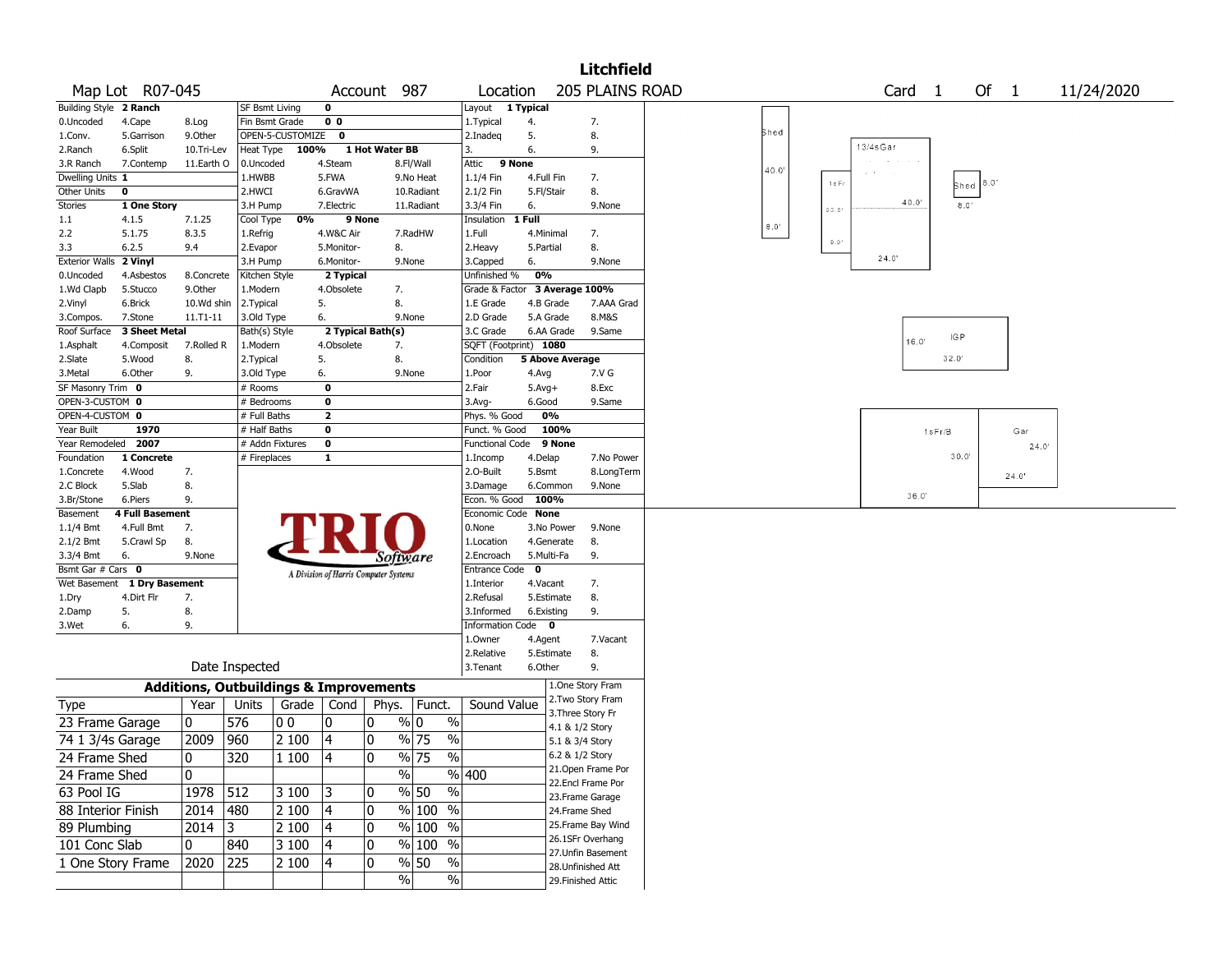|                   | Map Lot R07-046                          | Account 1916 | Location                     |                         | <b>187 PLAINS ROAD</b>    |                                         |                       |                          | Card <sub>1</sub>    | Of $1$        |                                            | 11/24/2020                            |
|-------------------|------------------------------------------|--------------|------------------------------|-------------------------|---------------------------|-----------------------------------------|-----------------------|--------------------------|----------------------|---------------|--------------------------------------------|---------------------------------------|
| WOOD, THOMAS C    |                                          |              |                              | <b>Property Data</b>    |                           |                                         |                       | <b>Assessment Record</b> |                      |               |                                            |                                       |
| 187 PLAINS RD     |                                          |              | Neighborhood 167 Plains Road |                         |                           | Year                                    | Land                  |                          | <b>Buildings</b>     |               | Exempt                                     | <b>Total</b>                          |
|                   | LITCHFIELD ME 04350                      |              |                              |                         |                           | 2007                                    |                       | 40,290                   |                      | 75,584        | 13,000                                     | 102,874                               |
|                   |                                          |              | Tree Growth Year             | $\mathbf 0$             |                           | 2008                                    |                       | 40,290                   |                      | 76,280        | 12,350                                     | 104,220                               |
|                   |                                          |              | X Coordinate<br>Y Coordinate |                         | 0<br>0                    | 2009                                    |                       | 40,250                   |                      | 70,972        | 9,500                                      | 101,722                               |
| B3333P183         |                                          |              | Zone/Land Use                | <b>11 Residential</b>   |                           |                                         |                       |                          |                      |               |                                            |                                       |
|                   |                                          |              |                              |                         |                           | 2010                                    |                       | 40,250                   |                      | 74,276        | 10,000                                     | 104,526                               |
|                   |                                          |              | Secondary Zone               |                         |                           | 2011                                    |                       | 40,250                   |                      | 108,729       | 16,000                                     | 132,979                               |
|                   |                                          |              |                              |                         |                           | 2012                                    |                       | 40,250                   |                      | 108,729       | 16,000                                     | 132,979                               |
|                   |                                          |              | Topography 2 Rolling         |                         |                           | 2013                                    |                       | 40,250                   |                      | 108,729       | 16,000                                     | 132,979                               |
|                   |                                          |              | 1.Level                      | 4.Below St              | 7.Res Protec              | 2014                                    |                       | 40,250                   |                      | 108,711       | 16,000                                     | 132,961                               |
|                   |                                          |              | 2.Rolling<br>3.Above St      | 5.Low<br>6.Swampy       | 8.<br>9.                  | 2015                                    |                       | 40,250                   |                      | 108,711       | 16,000                                     | 132,961                               |
|                   |                                          |              | Utilities                    | 4 Drilled Well          | <b>6 Septic System</b>    | 2016                                    |                       | 40,250                   |                      | 108,693       | 21,000                                     | 127,943                               |
|                   |                                          |              |                              |                         |                           | 2017                                    |                       | 40,250                   |                      | 108,693       | 26,000                                     | 122,943                               |
|                   |                                          |              | 1.Public<br>2. Water         | 4.Dr Well<br>5.Dug Well | 7.Cesspool<br>8.Lake/Pond | 2018                                    |                       | 40,250                   |                      | 108,675       | 24,960                                     | 123,965                               |
|                   |                                          |              | 3.Sewer                      | 6.Septic                | 9.None                    | 2019                                    |                       | 45,300                   |                      | 125,300       | 26,000                                     | 144,600                               |
|                   |                                          |              | Street                       | 1 Paved                 |                           | 2020                                    |                       | 45,300                   |                      | 125,300       | 31,000                                     | 139,600                               |
|                   |                                          |              | 1.Paved                      | 4.Proposed              | 7.                        |                                         |                       |                          | <b>Land Data</b>     |               |                                            |                                       |
|                   |                                          |              | 2.Semi Imp<br>3.Gravel       | 5.R/O/W<br>6.           | 8.<br>9.None              | <b>Front Foot</b>                       |                       |                          | <b>Effective</b>     |               | <b>Influence</b>                           | <b>Influence</b>                      |
|                   |                                          |              |                              |                         | 0                         | 11.1-100                                | <b>Type</b>           | Frontage                 | Depth                | <b>Factor</b> | Code<br>%                                  | <b>Codes</b><br>1.Unimproved          |
|                   | Inspection Witnessed By:                 |              |                              |                         | $\mathbf 0$               | 12.101-200                              |                       |                          |                      |               | $\frac{9}{6}$                              | 2. Excess Frtg                        |
|                   |                                          |              |                              | <b>Sale Data</b>        |                           | $13.201+$<br>14.                        |                       |                          |                      |               | %<br>$\frac{9}{6}$                         | 3. Topography<br>4.Size/Shape         |
| X                 |                                          | Date         | Sale Date                    |                         |                           | 15.                                     |                       |                          |                      |               | %                                          | 5.Access                              |
| No./Date          | Description                              | Date Insp.   | Price                        |                         |                           |                                         |                       |                          |                      |               | %<br>%                                     | 6.Restriction<br>7. Right of Way      |
|                   |                                          |              | Sale Type<br>1.Land          | 4.MFG UNIT              | 7.                        | <b>Square Foot</b>                      |                       |                          | <b>Square Feet</b>   |               |                                            | 8.View/Environ                        |
|                   |                                          |              | 2.L & B                      | 5.Other                 | 8.                        | 16.Regular Lot                          |                       |                          |                      |               | $\frac{9}{6}$                              | 9.Fract Share                         |
|                   |                                          |              | 3.Building                   | 6.                      | 9.                        | 17.Secondary Lot                        |                       |                          |                      |               | %<br>$\frac{9}{6}$                         | <b>Acres</b><br>30. Frontage 1        |
|                   |                                          |              | Financing                    |                         |                           | 18. Excess Land<br>19.Condominium       |                       |                          |                      |               | $\overline{\frac{9}{6}}$                   | 31. Frontage 2                        |
|                   |                                          |              | 1.Convent                    | 4.Seller                | 7.                        | 20.Miscellaneous                        |                       |                          |                      |               | $\frac{9}{6}$                              | 32. Tillable                          |
| Notes:            |                                          |              | 2.FHA/VA                     | 5.Private               | 8.                        |                                         |                       |                          |                      |               | $\overline{\frac{9}{6}}$                   | 33.Tillable                           |
|                   | 6/6/11-PERMIT #-11-036-RENOVATIONS-ROOF, |              | 3.Assumed                    | 6.Cash                  | 9.Unknown                 |                                         |                       |                          |                      |               | %                                          | 34.Softwood F&O<br>35. Mixed Wood F&O |
|                   | WINDOWS, SIDING REPAIR                   |              | Validity                     |                         |                           | <b>Fract. Acre</b>                      |                       | <b>Acreage/Sites</b>     |                      |               |                                            | 36.Hardwood F&O                       |
|                   |                                          |              | 1.Valid                      | 4.Split                 | 7.Renovate                | 21. Houselot (Frac<br>22.Baselot(Fract) | 24                    |                          | 1.00                 | 100           | %<br>0                                     | 37.Softwood TG                        |
|                   |                                          |              | 2.Related                    | 5.Partial               | 8.Other                   | 23.                                     | $\overline{26}$<br>44 |                          | 0.10<br>1.00         | 100<br>100    | $\overline{0}$<br>%<br>$\overline{0}$<br>% | 38. Mixed Wood TG                     |
|                   |                                          |              | 3.Distress                   | 6.Exempt                | 9.                        | <b>Acres</b>                            |                       |                          |                      |               | $\frac{9}{6}$                              | 39.Hardwood TG                        |
|                   |                                          |              | Verified                     |                         |                           | 24. Houselot                            |                       |                          |                      |               | %                                          | 40. Wasteland                         |
|                   |                                          |              | 1.Buyer                      | 4.Agent                 | 7.Family                  | 25.Baselot                              |                       |                          |                      |               | $\frac{9}{6}$                              | 41.Gravel Pit<br>42. Mobile Home Si   |
|                   |                                          |              | 2.Seller                     | 5.Pub Rec               | 8.Other                   | 26.Rear 1                               |                       |                          |                      |               | %                                          | 43.Camp Site                          |
|                   |                                          |              | 3.Lender                     | 6.MLS                   | 9.                        | 27.Rear 2<br>28.Rear 3                  |                       |                          |                      |               |                                            | 44.Lot Improvemen                     |
| <b>Litchfield</b> |                                          |              |                              |                         |                           | 29. Rear 4                              |                       |                          | <b>Total Acreage</b> | 1.10          |                                            | 45.Access Right                       |
|                   |                                          |              |                              |                         |                           |                                         |                       |                          |                      |               |                                            | 46.Golf Course                        |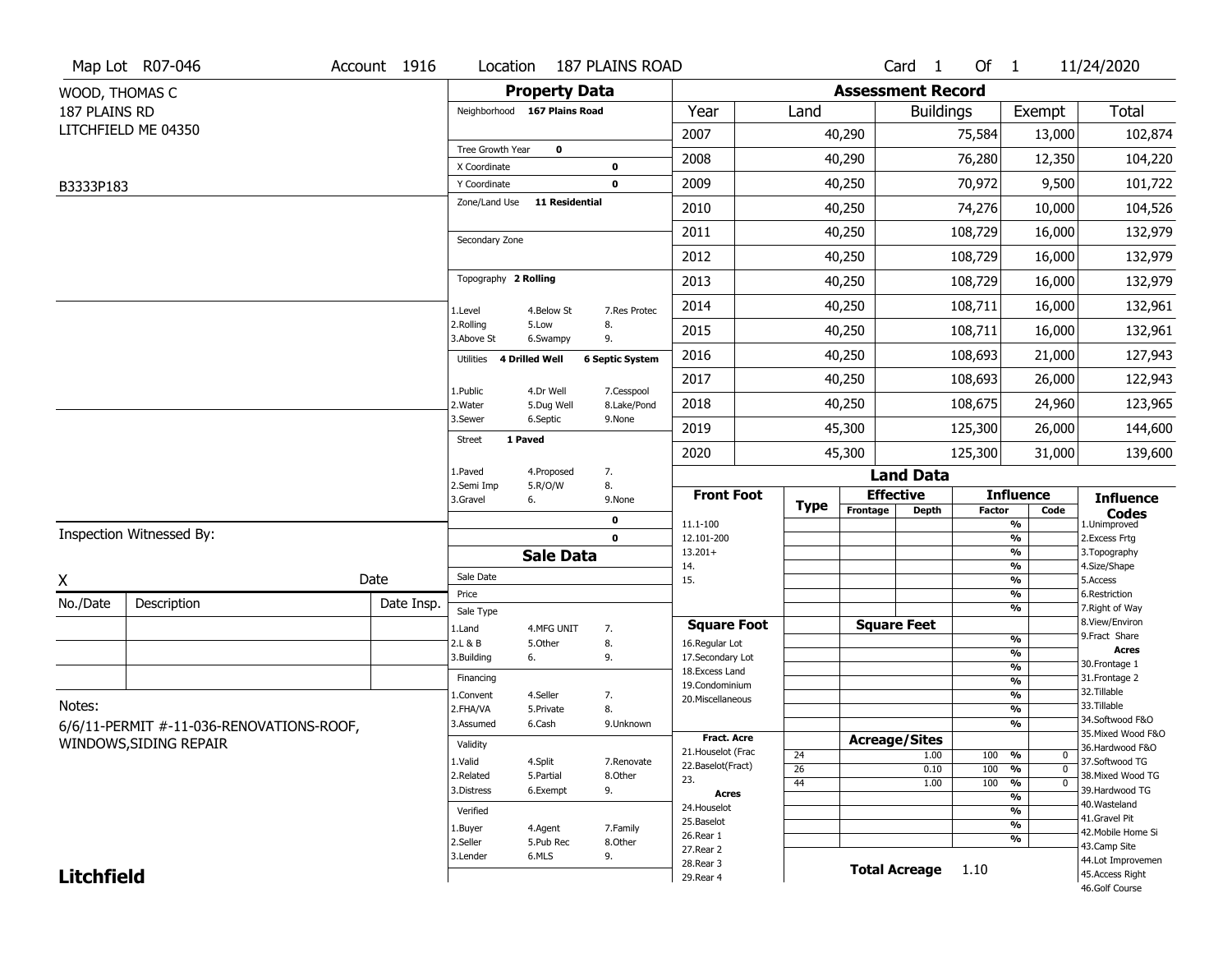|                       |                            |                                                   |                           |                    |                          |                                       |                                 |                               |                        |                           | <b>Litchfield</b>  |                |        |       |        |       |       |              |  |
|-----------------------|----------------------------|---------------------------------------------------|---------------------------|--------------------|--------------------------|---------------------------------------|---------------------------------|-------------------------------|------------------------|---------------------------|--------------------|----------------|--------|-------|--------|-------|-------|--------------|--|
|                       | Map Lot R07-046            |                                                   |                           |                    |                          | Account 1916                          |                                 | Location                      |                        |                           | 187 PLAINS ROAD    |                |        |       | Card 1 |       | Of 1  | 11/24/2020   |  |
| Building Style 4 Cape |                            |                                                   | <b>SF Bsmt Living</b>     |                    | 0                        |                                       |                                 | Layout                        | 1 Typical              |                           |                    |                |        |       |        |       |       |              |  |
| 0.Uncoded             | 4.Cape                     | 8.Log                                             | Fin Bsmt Grade            |                    | 0 <sub>0</sub>           |                                       |                                 | 1.Typical                     | 4.                     |                           | 7.                 | Canopy         |        |       |        |       |       |              |  |
| 1.Conv.               | 5.Garrison                 | 9.0ther                                           |                           | OPEN-5-CUSTOMIZE 0 |                          |                                       |                                 | 2.Inadeg                      | 5.                     |                           | 8.                 | $20.0^{10.0'}$ |        |       |        |       |       |              |  |
| 2.Ranch               | 6.Split                    | 10.Tri-Lev                                        | Heat Type                 | 100%               |                          | 1 Hot Water BB                        |                                 | 3.                            | 6.                     |                           | 9.                 |                |        |       |        |       |       |              |  |
| 3.R Ranch             | 7.Contemp                  | 11.Earth O                                        | 0.Uncoded                 |                    | 4.Steam                  |                                       | 8.Fl/Wall                       | 9 None<br>Attic               |                        |                           |                    |                |        |       |        |       |       |              |  |
| Dwelling Units 1      |                            |                                                   | 1.HWBB                    |                    | 5.FWA                    |                                       | 9.No Heat                       | 1.1/4 Fin                     | 4.Full Fin             |                           | 7.                 |                |        | Gar   |        |       |       |              |  |
| Other Units           | 0                          |                                                   | 2.HWCI                    |                    | 6.GravWA                 |                                       | 10.Radiant                      | 2.1/2 Fin                     | 5.Fl/Stair             |                           | 8.                 |                | Canopy |       |        |       |       |              |  |
| Stories               | 4 One & 1/2 Story          |                                                   | 3.H Pump                  |                    | 7.Electric               |                                       | 11.Radiant                      | 3.3/4 Fin                     | 6.                     |                           | 9.None             |                |        |       |        |       |       |              |  |
| $1.1\,$               | 4.1.5                      | 7.1.25                                            | Cool Type                 | 0%                 |                          | 9 None                                |                                 | Insulation                    | 1 Full                 |                           |                    |                |        |       |        | 32.0' |       |              |  |
| 2.2                   | 5.1.75                     | 8.3.5                                             | 1.Refrig                  |                    | 4.W&C Air                |                                       | 7.RadHW                         | 1.Full                        | 4.Minimal              |                           | 7.                 |                |        |       |        |       |       |              |  |
| 3.3                   | 6.2.5                      | 9.4                                               | 2.Evapor                  |                    | 5.Monitor-               | 8.                                    |                                 | 2.Heavy                       | 5.Partial              |                           | 8.                 |                |        |       |        |       |       |              |  |
|                       | Exterior Walls 1 Clapboard |                                                   | 3.H Pump                  |                    | 6.Monitor-               | 9.None                                |                                 | 3.Capped                      | 6.                     |                           | 9.None             |                |        |       |        |       |       |              |  |
| 0.Uncoded             | 4.Asbestos                 | 8.Concrete                                        | Kitchen Style             |                    | 2 Typical                |                                       |                                 | Unfinished %                  | 0%                     |                           |                    |                | 14.0'  | 32.0' |        |       |       |              |  |
| 1.Wd Clapb            | 5.Stucco                   | 9.0ther                                           | 1.Modern                  |                    | 4.Obsolete               | 7.                                    |                                 | Grade & Factor 3 Average 100% |                        |                           |                    |                |        |       |        |       |       |              |  |
| 2.Vinyl               | 6.Brick                    | 10.Wd shin                                        | 2.Typical                 |                    | 5.                       | 8.                                    |                                 | 1.E Grade                     | 4.B Grade              |                           | 7.AAA Grad         |                |        |       |        |       |       |              |  |
| 3.Compos.             | 7.Stone                    | $11. T1 - 11$                                     | 3.Old Type                |                    | 6.                       | 9.None                                |                                 | 2.D Grade                     | 5.A Grade              |                           | 8.M&S              |                |        |       |        |       |       |              |  |
| Roof Surface          | 3 Sheet Metal              |                                                   | Bath(s) Style             |                    |                          | 2 Typical Bath(s)                     |                                 | 3.C Grade                     | 6.AA Grade             |                           | 9.Same             |                |        |       |        |       |       |              |  |
| 1.Asphalt             | 4.Composit                 | 7.Rolled R                                        | 1.Modern                  |                    | 4.Obsolete               | 7.                                    |                                 | SQFT (Footprint) 972          |                        |                           |                    |                |        |       |        |       |       |              |  |
| 2.Slate               | 5.Wood                     | 8.                                                | 2.Typical                 |                    | 5.                       | 8.                                    |                                 | Condition                     | <b>5 Above Average</b> |                           |                    |                |        |       |        |       | 10.0" |              |  |
| 3. Metal              | 6.Other                    | 9.                                                | 3.Old Type                |                    | 6.                       | 9.None                                |                                 | 1.Poor                        | 4.Avg                  |                           | 7.V G              |                |        |       |        |       | 10.0  |              |  |
| SF Masonry Trim 0     |                            |                                                   | # Rooms                   |                    | $\overline{\phantom{a}}$ |                                       |                                 | 2.Fair                        | $5.$ Avg $+$           |                           | 8.Exc              |                |        |       |        |       | WD    |              |  |
| OPEN-3-CUSTOM 0       |                            |                                                   | # Bedrooms                |                    | 4                        |                                       |                                 | 3.Avg-                        | 6.Good                 |                           | 9.Same             |                |        |       |        | 1sFr  |       |              |  |
| OPEN-4-CUSTOM 0       |                            |                                                   | # Full Baths              |                    | $\mathbf{1}$             |                                       |                                 | Phys. % Good                  | 0%                     |                           |                    |                |        |       |        | 15.0' |       | $11/2s$ Fr/B |  |
| Year Built            | 1807                       |                                                   | # Half Baths              |                    | $\mathbf{1}$             |                                       |                                 | Funct. % Good                 |                        | 100%                      |                    |                |        |       |        |       |       |              |  |
| Year Remodeled        | 2011                       |                                                   | # Addn Fixtures           |                    | 0                        |                                       |                                 | <b>Functional Code</b>        |                        | 9 None                    |                    |                |        |       |        | 17.0' | 27.0  |              |  |
| Foundation            | 3 Brick &/or Stone         |                                                   | # Fireplaces              |                    | 0                        |                                       |                                 | 1.Incomp                      | 4.Delap                |                           | 7.No Power         |                |        |       |        |       |       |              |  |
| 1.Concrete            | 4.Wood                     | 7.                                                |                           |                    |                          |                                       |                                 | 2.O-Built                     | 5.Bsmt                 |                           | 8.LongTerm         |                |        |       |        |       |       |              |  |
| 2.C Block             | 5.Slab                     | 8.                                                |                           |                    |                          |                                       |                                 | 3.Damage                      | 6.Common               |                           | 9.None             |                |        |       |        |       |       |              |  |
| 3.Br/Stone            | 6.Piers                    | 9.                                                |                           |                    |                          |                                       |                                 | Econ. % Good                  | 100%                   |                           |                    |                |        |       |        |       |       | 36.0'        |  |
| Basement              | 21/2 Basement              |                                                   |                           |                    |                          |                                       |                                 | Economic Code None            |                        |                           |                    |                |        |       |        |       |       |              |  |
| 1.1/4 Bmt             | 4.Full Bmt                 | 7.                                                |                           |                    |                          |                                       |                                 | 0.None                        | 3.No Power             |                           | 9.None             |                |        |       |        |       |       |              |  |
| 2.1/2 Bmt             | 5.Crawl Sp                 | 8.                                                |                           |                    |                          |                                       |                                 | 1.Location                    | 4.Generate             |                           | 8.                 |                |        |       |        |       |       |              |  |
| 3.3/4 Bmt             | 6.                         | 9.None                                            |                           |                    |                          | Software                              |                                 | 2.Encroach                    | 5.Multi-Fa             |                           | 9.                 |                |        |       |        |       |       |              |  |
| Bsmt Gar # Cars 0     |                            |                                                   |                           |                    |                          | A Division of Harris Computer Systems |                                 | <b>Entrance Code</b>          |                        | <b>1 Interior Inspect</b> |                    |                |        |       |        |       |       |              |  |
| Wet Basement          | 1 Dry Basement             |                                                   |                           |                    |                          |                                       |                                 | 1.Interior                    | 4.Vacant               |                           | 7.                 |                |        |       |        |       |       |              |  |
| 1.Dry                 | 4.Dirt Flr                 | 7.                                                |                           |                    |                          |                                       |                                 | 2.Refusal                     | 5.Estimate             |                           | 8.                 |                |        |       |        |       |       |              |  |
| 2.Damp                | 5.                         | 8.                                                |                           |                    |                          |                                       |                                 | 3.Informed                    | 6.Existing             |                           | 9.                 |                |        |       |        |       |       |              |  |
| 3.Wet                 | 6.                         | 9.                                                |                           |                    |                          |                                       |                                 | Information Code 1 Owner      |                        |                           |                    |                |        |       |        |       |       |              |  |
|                       |                            |                                                   |                           |                    |                          |                                       |                                 | 1.Owner                       | 4.Agent                |                           | 7.Vacant           |                |        |       |        |       |       |              |  |
|                       |                            |                                                   |                           |                    |                          |                                       |                                 | 2.Relative                    | 5.Estimate             |                           | 8.                 |                |        |       |        |       |       |              |  |
|                       |                            |                                                   | Date Inspected 10/12/2018 |                    |                          |                                       |                                 | 3.Tenant                      | 6.Other                |                           | 9.                 |                |        |       |        |       |       |              |  |
|                       |                            | <b>Additions, Outbuildings &amp; Improvements</b> |                           |                    |                          |                                       |                                 |                               |                        |                           | 1.One Story Fram   |                |        |       |        |       |       |              |  |
| Type                  |                            | Year                                              | Units                     | Grade              | Cond                     | Phys.                                 | Funct.                          | Sound Value                   |                        |                           | 2. Two Story Fram  |                |        |       |        |       |       |              |  |
|                       |                            |                                                   |                           |                    |                          |                                       |                                 |                               |                        | 3. Three Story Fr         |                    |                |        |       |        |       |       |              |  |
| 1 One Story Frame     |                            | 0                                                 | 255                       | O O                | 0                        | 0                                     | $\%$ 0<br>$\frac{0}{0}$         |                               |                        | 4.1 & 1/2 Story           |                    |                |        |       |        |       |       |              |  |
| 68 Wood Deck/s        |                            | 10                                                | 100                       | 2 100              | 4                        | 10                                    | $%100$ %                        |                               |                        | 5.1 & 3/4 Story           |                    |                |        |       |        |       |       |              |  |
| 23 Frame Garage       |                            | 0                                                 | 1024                      | $ 2100\rangle$     | 4                        | 0                                     | $\sqrt[6]{90}$<br>$\frac{9}{6}$ |                               |                        | 6.2 & 1/2 Story           |                    |                |        |       |        |       |       |              |  |
|                       |                            |                                                   |                           |                    |                          |                                       |                                 |                               |                        |                           | 21.Open Frame Por  |                |        |       |        |       |       |              |  |
| 61 Canopy/s           |                            | 0                                                 | 448                       | 1100               | 4                        | 10                                    | $\sqrt{96}$ 75<br>$\frac{0}{0}$ |                               |                        |                           | 22.Encl Frame Por  |                |        |       |        |       |       |              |  |
| 61 Canopy/s           |                            | 2000                                              | 200                       | 2 100              | 14                       | 10                                    | $\sqrt{96}$ 75<br>$\%$          |                               |                        |                           | 23. Frame Garage   |                |        |       |        |       |       |              |  |
|                       |                            |                                                   |                           |                    |                          | $\%$                                  | $\%$                            |                               |                        | 24.Frame Shed             |                    |                |        |       |        |       |       |              |  |
|                       |                            |                                                   |                           |                    |                          | $\frac{0}{0}$                         | $\frac{0}{6}$                   |                               |                        |                           | 25. Frame Bay Wind |                |        |       |        |       |       |              |  |
|                       |                            |                                                   |                           |                    |                          |                                       |                                 |                               |                        |                           | 26.1SFr Overhang   |                |        |       |        |       |       |              |  |
|                       |                            |                                                   |                           |                    |                          | $\sqrt{6}$                            | $\frac{0}{6}$                   |                               |                        |                           | 27.Unfin Basement  |                |        |       |        |       |       |              |  |
|                       |                            |                                                   |                           |                    |                          | $\%$                                  | $\%$                            |                               |                        |                           | 28.Unfinished Att  |                |        |       |        |       |       |              |  |
|                       |                            |                                                   |                           |                    |                          | $\sqrt{6}$                            | $\sqrt{6}$                      |                               |                        | 29. Finished Attic        |                    |                |        |       |        |       |       |              |  |
|                       |                            |                                                   |                           |                    |                          |                                       |                                 |                               |                        |                           |                    |                |        |       |        |       |       |              |  |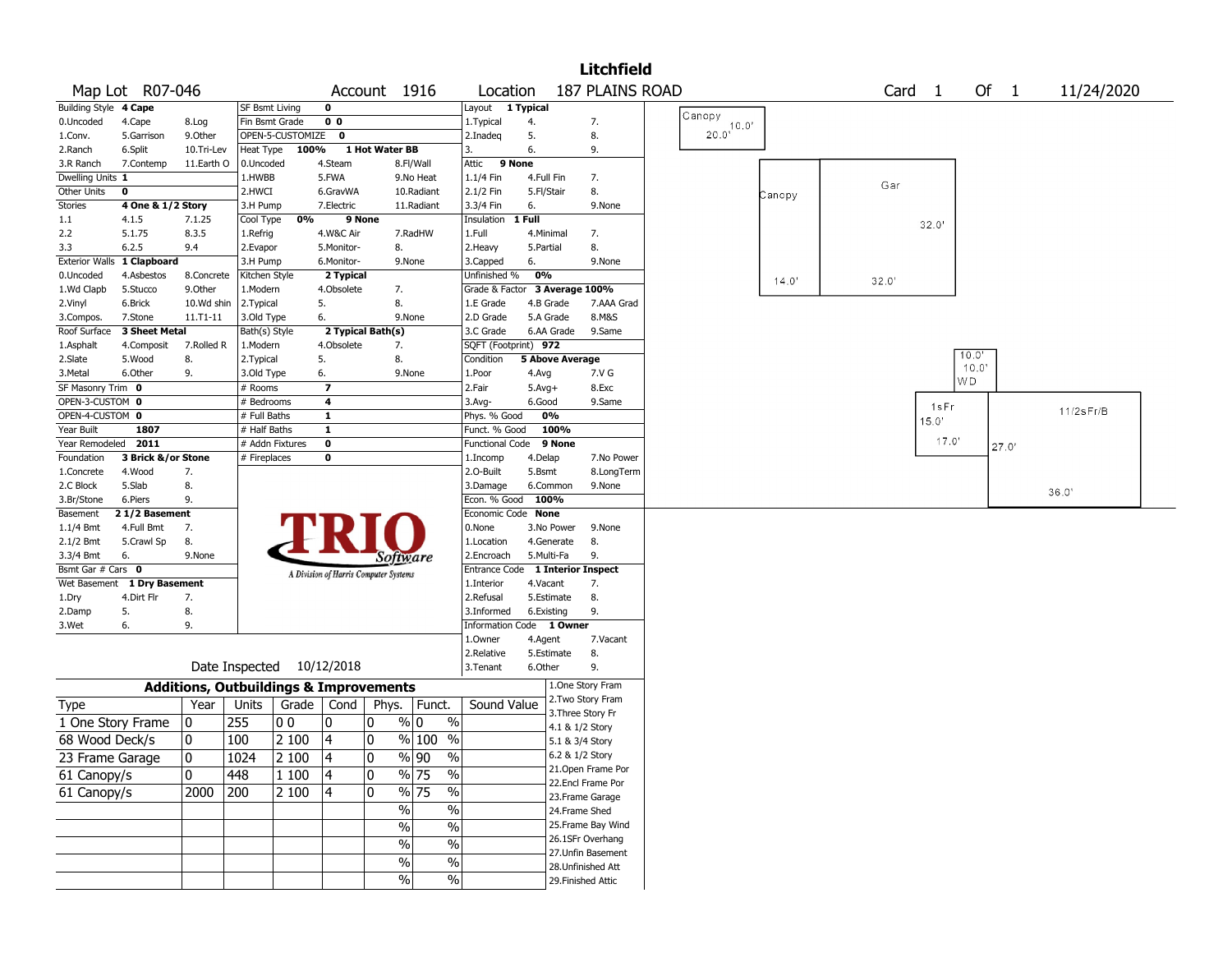|                       | Map Lot R07-047                              | Account 1730 | Location                             | <b>15 JUNGLE LANE</b>                       |              |                                    |                       |                          | Card 1                           | Of 1       |                                                | 11/24/2020                          |
|-----------------------|----------------------------------------------|--------------|--------------------------------------|---------------------------------------------|--------------|------------------------------------|-----------------------|--------------------------|----------------------------------|------------|------------------------------------------------|-------------------------------------|
| THOMPSON, ANNE        |                                              |              |                                      | <b>Property Data</b>                        |              |                                    |                       | <b>Assessment Record</b> |                                  |            |                                                |                                     |
| <b>15 JUNGLE LANE</b> |                                              |              |                                      | Neighborhood 241 Jungle Lane                |              | Year                               | Land                  |                          | <b>Buildings</b>                 |            | Exempt                                         | <b>Total</b>                        |
|                       | LITCHFIELD ME 04350                          |              |                                      |                                             |              | 2007                               |                       | 93,922                   |                                  | 83,064     | 19,000                                         | 157,986                             |
|                       |                                              |              | Tree Growth Year                     | $\mathbf 0$                                 |              | 2008                               |                       | 93,193                   |                                  | 83,064     | 18,050                                         | 158,207                             |
|                       |                                              |              | X Coordinate                         | 0                                           |              |                                    |                       |                          |                                  |            |                                                |                                     |
|                       | B7008P329 B11814P324                         |              | Y Coordinate<br>Zone/Land Use        | 0<br><b>11 Residential</b>                  |              | 2009                               |                       | 94,446                   |                                  | 95,668     | 15,200                                         | 174,914                             |
| <b>Previous Owner</b> | THOMPSON, MAXWELL EUGENE                     |              |                                      |                                             |              | 2010                               |                       | 96,676                   |                                  | 83,051     | 16,000                                         | 163,727                             |
| <b>15 JUNGLE LANE</b> |                                              |              | Secondary Zone                       |                                             |              | 2011                               |                       | 100,276                  |                                  | 95,733     | 16,000                                         | 180,009                             |
|                       |                                              |              |                                      |                                             |              | 2012                               |                       | 100,180                  |                                  | 95,733     | 16,000                                         | 179,913                             |
|                       | LITCHFIELD ME 04350<br>Sale Date: 10/01/2014 |              | Topography 2 Rolling                 |                                             |              | 2013                               |                       | 100,534                  |                                  | 95,714     | 16,000                                         | 180,248                             |
|                       |                                              |              | 1.Level                              | 4.Below St                                  | 7.Res Protec | 2014                               |                       | 100,722                  |                                  | 95,470     | 16,000                                         | 180,192                             |
|                       |                                              |              | 2.Rolling<br>3.Above St              | 5.Low<br>8.<br>9.<br>6.Swampy               |              | 2015                               |                       | 101,098                  |                                  | 95,470     | 0                                              | 196,568                             |
|                       |                                              |              | Utilities                            | 4 Drilled Well<br><b>6 Septic System</b>    |              | 2016                               |                       | 79,198                   |                                  | 95,225     | 0                                              | 174,423                             |
|                       |                                              |              | 1.Public                             | 4.Dr Well                                   | 7.Cesspool   | 2017                               |                       | 80,662                   |                                  | 95,207     | 20,000                                         | 155,869                             |
|                       |                                              |              | 2. Water                             | 5.Dug Well                                  | 8.Lake/Pond  | 2018                               |                       | 79,894                   |                                  | 94,981     | 19,200                                         | 155,675                             |
|                       |                                              |              | 3.Sewer<br>3 Gravel<br><b>Street</b> | 6.Septic<br>9.None                          |              | 2019                               |                       | 80,000                   |                                  | 126,300    | 20,000                                         | 186,300                             |
|                       |                                              |              |                                      |                                             |              | 2020                               |                       | 80,100                   |                                  | 126,300    | 25,000                                         | 181,400                             |
|                       |                                              |              | 1.Paved<br>2.Semi Imp                | 7.<br>4.Proposed<br>8.<br>5.R/O/W           |              |                                    |                       |                          | <b>Land Data</b>                 |            |                                                |                                     |
|                       |                                              |              | 3.Gravel                             | 6.<br>9.None                                |              | <b>Front Foot</b>                  | <b>Type</b>           |                          | <b>Effective</b><br><b>Depth</b> |            | <b>Influence</b>                               | <b>Influence</b>                    |
|                       |                                              |              |                                      |                                             |              |                                    |                       |                          |                                  |            |                                                |                                     |
|                       |                                              |              |                                      | 0                                           |              | 11.1-100                           |                       | Frontage                 |                                  | Factor     | Code<br>%                                      | <b>Codes</b><br>1.Unimproved        |
|                       | Inspection Witnessed By:                     |              |                                      | $\mathbf 0$                                 |              | 12.101-200                         |                       |                          |                                  |            | $\frac{9}{6}$                                  | 2.Excess Frtg                       |
|                       |                                              |              |                                      | <b>Sale Data</b>                            |              | $13.201+$<br>14.                   |                       |                          |                                  |            | %<br>%                                         | 3. Topography<br>4.Size/Shape       |
| X                     |                                              | Date         | Sale Date                            |                                             |              | 15.                                |                       |                          |                                  |            | %                                              | 5.Access                            |
| No./Date              | Description                                  | Date Insp.   | Price                                |                                             |              |                                    |                       |                          |                                  |            | %<br>%                                         | 6.Restriction<br>7. Right of Way    |
|                       |                                              |              | Sale Type<br>1.Land                  | 4.MFG UNIT<br>7.                            |              | <b>Square Foot</b>                 |                       |                          | <b>Square Feet</b>               |            |                                                | 8.View/Environ                      |
|                       |                                              |              | 2.L & B                              | 8.<br>5.Other                               |              | 16.Regular Lot                     |                       |                          |                                  |            | $\frac{9}{6}$                                  | 9. Fract Share<br>Acres             |
|                       |                                              |              | 3.Building                           | 9.<br>6.                                    |              | 17.Secondary Lot<br>18.Excess Land |                       |                          |                                  |            | %<br>$\frac{9}{6}$                             | 30. Frontage 1                      |
|                       |                                              |              | Financing                            |                                             |              | 19.Condominium                     |                       |                          |                                  |            | $\frac{9}{6}$                                  | 31. Frontage 2                      |
| Notes:                |                                              |              | 1.Convent                            | 4.Seller<br>7.                              |              | 20.Miscellaneous                   |                       |                          |                                  |            | $\frac{9}{6}$                                  | 32.Tillable<br>33.Tillable          |
|                       |                                              |              | 2.FHA/VA<br>3.Assumed                | 8.<br>5.Private<br>6.Cash                   | 9.Unknown    |                                    |                       |                          |                                  |            | $\frac{9}{6}$<br>%                             | 34.Softwood F&O                     |
|                       |                                              |              |                                      |                                             |              | <b>Fract, Acre</b>                 |                       |                          |                                  |            |                                                | 35. Mixed Wood F&O                  |
|                       |                                              |              | Validity                             |                                             |              | 21. Houselot (Frac                 | 24                    |                          | <b>Acreage/Sites</b><br>1.00     | 100        | %<br>0                                         | 36.Hardwood F&O                     |
|                       |                                              |              | 1.Valid<br>2.Related                 | 4.Split<br>5.Partial<br>8.Other             | 7.Renovate   | 22.Baselot(Fract)                  | $\overline{26}$       |                          | 5.00                             | 100        | $\overline{0}$<br>%                            | 37.Softwood TG<br>38. Mixed Wood TG |
|                       |                                              |              | 3.Distress                           | 9.<br>6.Exempt                              |              | 23.<br>Acres                       | $\overline{27}$       |                          | 10.00                            | 100        | $\overline{0}$<br>%                            | 39.Hardwood TG                      |
|                       |                                              |              |                                      |                                             |              | 24. Houselot                       | $\overline{28}$       |                          | 10.00                            | 100        | $\frac{9}{6}$<br>$\overline{0}$<br>$\mathbf 0$ | 40. Wasteland                       |
|                       |                                              |              | Verified                             |                                             |              | 25.Baselot                         | 40<br>$\overline{38}$ |                          | 7.00<br>60.00                    | 100<br>100 | %<br>$\frac{9}{6}$<br>$\mathbf 0$              | 41.Gravel Pit                       |
|                       |                                              |              | 1.Buyer<br>2.Seller                  | 4.Agent<br>7.Family<br>5.Pub Rec<br>8.Other |              | 26.Rear 1                          | $\overline{39}$       |                          | 12.00                            | 100        | %<br>$\mathbf 0$                               | 42. Mobile Home Si                  |
|                       |                                              |              | 3.Lender                             | 6.MLS<br>9.                                 |              | 27.Rear 2                          |                       |                          |                                  |            |                                                | 43.Camp Site<br>44.Lot Improvemen   |
| <b>Litchfield</b>     |                                              |              |                                      |                                             |              | 28. Rear 3<br>29. Rear 4           |                       |                          | <b>Total Acreage</b>             | 105.00     |                                                | 45.Access Right<br>46.Golf Course   |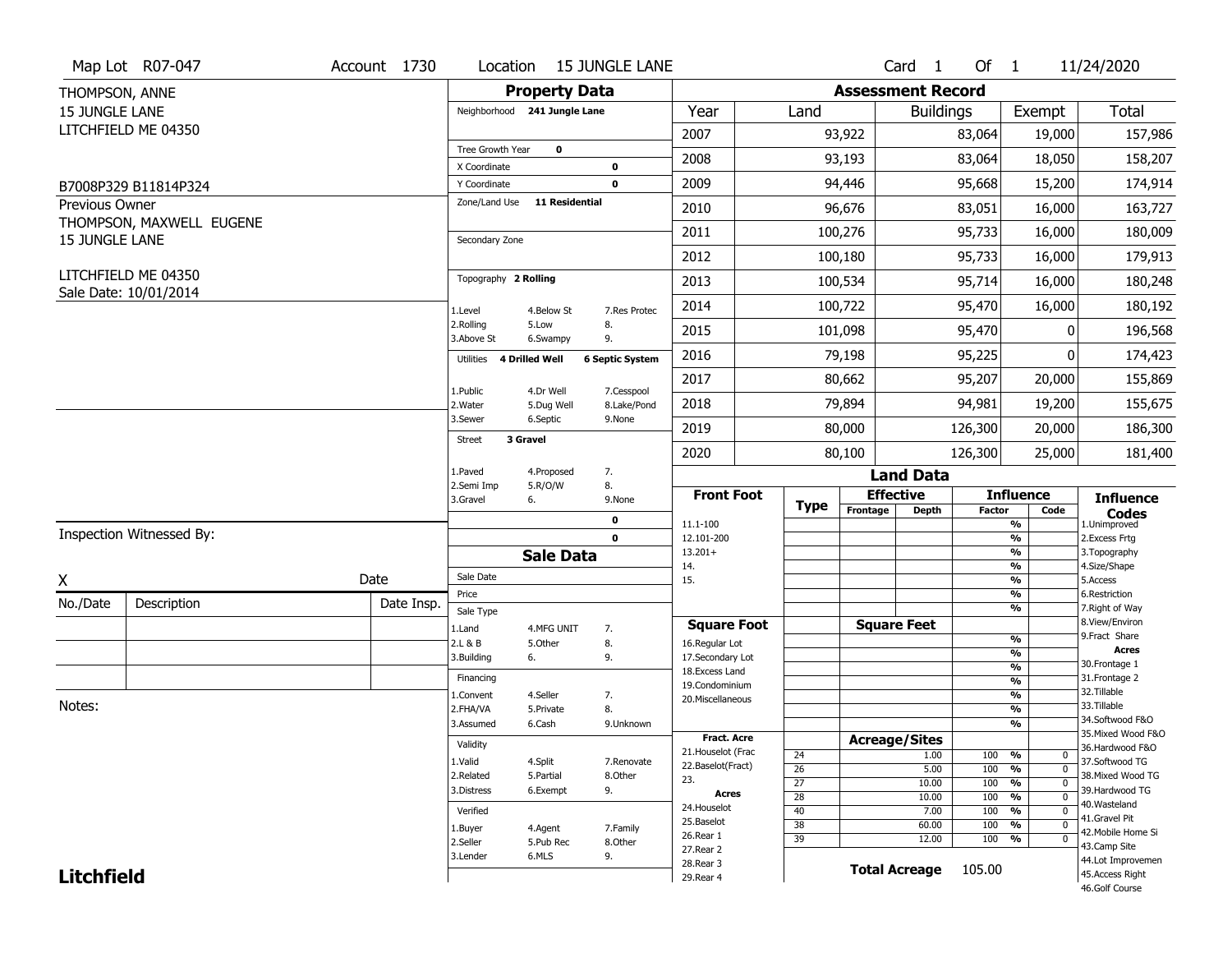|                        |                               |                                                   |                 |                           |                                       |                   |                 |                          |                               |            |                        | <b>Litchfield</b>                       |      |       |                 |       |            |       |       |                                   |            |     |
|------------------------|-------------------------------|---------------------------------------------------|-----------------|---------------------------|---------------------------------------|-------------------|-----------------|--------------------------|-------------------------------|------------|------------------------|-----------------------------------------|------|-------|-----------------|-------|------------|-------|-------|-----------------------------------|------------|-----|
|                        | Map Lot R07-047               |                                                   |                 |                           |                                       | Account 1730      |                 |                          | Location                      |            |                        | 15 JUNGLE LANE                          |      |       |                 |       | Card       | -1    | Of 1  |                                   | 11/24/2020 |     |
|                        | Building Style 1 Conventional |                                                   |                 | Layout 1 Typical          |                                       |                   |                 |                          |                               |            |                        |                                         |      |       |                 |       |            |       |       |                                   |            |     |
| 0.Uncoded              | 4.Cape                        | 8.Log                                             | Fin Bsmt Grade  |                           | 0 <sub>0</sub>                        |                   |                 |                          | 1. Typical                    | 4.         |                        | 7.                                      |      |       |                 |       |            | 33.0' |       |                                   | 1sBFr      |     |
| 1.Conv.                | 5.Garrison                    | 9.0ther                                           |                 | OPEN-5-CUSTOMIZE 0        |                                       |                   |                 |                          | 2.Inadeq                      | 5.         |                        | 8.                                      |      |       | $11/2$ s $Fr/B$ |       |            | 1sBFr |       |                                   | 16.0'      |     |
| 2.Ranch                | 6.Split                       | 10.Tri-Lev                                        | Heat Type       | 100%                      |                                       | 5 Forced Warm Air |                 |                          | 3.                            | 6.         |                        | 9.                                      |      |       |                 |       | 20.0"      |       | 16.0' |                                   |            |     |
| 3.R Ranch              | 7.Contemp                     | 11.Earth O                                        | 0.Uncoded       |                           | 4.Steam                               |                   | 8.Fl/Wall       |                          | Attic<br>9 None               |            |                        |                                         |      |       |                 | 26.0' |            |       | 20.0  |                                   | 20.0'      |     |
| Dwelling Units 1       |                               |                                                   | 1.HWBB          |                           | 5.FWA                                 |                   | 9.No Heat       |                          | 1.1/4 Fin                     | 4.Full Fin |                        | 7.                                      |      |       |                 |       |            |       |       |                                   |            |     |
| Other Units            | 0                             |                                                   | 2.HWCI          |                           | 6.GravWA                              |                   | 10.Radiant      |                          | 2.1/2 Fin                     | 5.Fl/Stair |                        | 8.                                      |      |       |                 |       | 13.0'      | OP.   | 4.0'  |                                   | OP         | 4.0 |
| Stories                | 4 One & 1/2 Story             |                                                   | 3.H Pump        |                           | 7.Electric                            |                   | 11.Radiant      |                          | 3.3/4 Fin                     | 6.         |                        | 9.None                                  |      |       |                 |       |            |       |       |                                   |            |     |
| 1.1                    | 4.1.5                         | 7.1.25                                            | Cool Type       | 0%                        |                                       | 9 None            |                 |                          | Insulation                    | 1 Full     |                        |                                         |      |       | 33.0'           |       | ΕP<br>8.0' | 6.0'  |       |                                   | 12.0'      |     |
| 2.2                    | 5.1.75                        | 8.3.5                                             | 1.Refrig        |                           | 4.W&C Air                             |                   | 7.RadHW         |                          | 1.Full                        | 4.Minimal  |                        | 7.                                      |      |       |                 |       | 13.0'      |       |       |                                   |            |     |
| 3.3                    | 6.2.5                         | 9.4                                               | 2.Evapor        |                           | 5.Monitor-                            |                   | 8.              |                          | 2.Heavy                       | 5.Partial  |                        | 8.                                      |      |       |                 |       |            |       |       |                                   |            |     |
| <b>Exterior Walls</b>  | 10 Wood Shingle               |                                                   | 3.H Pump        |                           | 6.Monitor-                            |                   | 9.None          |                          | 3.Capped                      | 6.         |                        | 9.None                                  |      |       |                 |       |            |       |       |                                   |            |     |
| 0.Uncoded              | 4.Asbestos                    | 8.Concrete                                        | Kitchen Style   |                           | 2 Typical                             |                   |                 |                          | Unfinished %                  | 0%         |                        |                                         |      |       |                 |       |            |       |       |                                   |            |     |
| 1.Wd Clapb             | 5.Stucco                      | 9.Other                                           | 1.Modern        |                           | 4.Obsolete                            | 7.                |                 |                          | Grade & Factor 3 Average 100% |            |                        |                                         |      |       |                 |       |            |       |       |                                   |            |     |
| 2.Vinyl                | 6.Brick                       | 10.Wd shin                                        | 2. Typical      |                           | 5.                                    | 8.                |                 |                          | 1.E Grade                     |            | 4.B Grade              | 7.AAA Grad                              |      |       |                 |       |            |       |       |                                   |            |     |
| 3.Compos.              | 7.Stone                       | $11. T1 - 11$                                     | 3.Old Type      |                           | 6.                                    |                   | 9.None          |                          | 2.D Grade                     |            | 5.A Grade              | 8.M&S                                   | 8.0' |       |                 |       |            |       |       |                                   |            |     |
| Roof Surface           | 1 Asphalt Shingles            |                                                   | Bath(s) Style   |                           | 2 Typical Bath(s)                     |                   |                 |                          | 3.C Grade                     |            | 6.AA Grade             | 9.Same                                  |      | 12.0" |                 |       |            |       |       |                                   |            |     |
| 1.Asphalt              | 4.Composit                    | 7.Rolled R                                        | 1.Modern        |                           | 4.Obsolete                            | 7.                |                 |                          | SQFT (Footprint) 858          |            |                        |                                         |      | Shed  |                 |       |            |       |       |                                   |            |     |
| 2.Slate                | 5.Wood                        | 8.                                                | 2. Typical      |                           | 5.                                    | 8.                |                 |                          | Condition                     |            | <b>3 Below Average</b> |                                         |      |       |                 |       |            |       |       |                                   |            |     |
| 3.Metal                | 6.Other                       | 9.                                                | 3.Old Type      |                           | 6.                                    |                   | 9.None          |                          | 1.Poor                        | 4.Avg      |                        | 7.V G                                   |      |       |                 |       |            |       |       |                                   |            |     |
| SF Masonry Trim 0      |                               |                                                   | # Rooms         |                           | $\overline{\phantom{a}}$              |                   |                 |                          | 2.Fair                        | $5.Avg+$   |                        | 8.Exc                                   |      |       |                 |       |            |       |       | This Shed on other side of Bridge |            |     |
| OPEN-3-CUSTOM 0        |                               |                                                   | # Bedrooms      |                           | 3                                     |                   |                 |                          | 3.Avg-                        | 6.Good     |                        | 9.Same                                  |      |       |                 |       |            |       |       |                                   |            |     |
| OPEN-4-CUSTOM 0        |                               |                                                   | # Full Baths    |                           | $\mathbf{1}$                          |                   |                 |                          | Phys. % Good                  |            | 0%                     |                                         |      |       |                 |       |            |       |       | Shed                              |            |     |
| Year Built             | 1789                          |                                                   | # Half Baths    |                           | $\mathbf{1}$                          |                   |                 |                          | Funct. % Good                 |            | 100%                   |                                         |      |       |                 |       |            |       |       |                                   |            |     |
| Year Remodeled 1965    |                               |                                                   |                 | # Addn Fixtures           | $\pmb{0}$                             |                   |                 |                          | Functional Code               |            | 9 None                 |                                         |      |       |                 |       |            |       |       | 18.0"                             |            |     |
| Foundation             | 1 Concrete                    |                                                   | # Fireplaces    |                           | 1                                     |                   |                 |                          | 1.Incomp                      | 4.Delap    |                        | 7.No Power                              |      |       |                 |       |            |       |       |                                   |            |     |
| 1.Concrete             | 4.Wood<br>5.Slab              | 7.                                                |                 |                           |                                       |                   |                 |                          | 2.O-Built                     | 5.Bsmt     |                        | 8.LongTerm                              |      |       |                 |       |            |       |       |                                   |            |     |
| 2.C Block              | 6.Piers                       | 8.<br>9.                                          |                 |                           |                                       |                   |                 |                          | 3.Damage<br>Econ. % Good 100% |            | 6.Common               | 9.None                                  |      |       |                 |       |            |       |       | 14.0'                             |            |     |
| 3.Br/Stone<br>Basement | <b>5 Crawl Space</b>          |                                                   |                 |                           |                                       |                   |                 |                          | Economic Code None            |            |                        |                                         |      |       |                 |       |            |       |       |                                   |            |     |
| $1.1/4$ Bmt            | 4.Full Bmt                    | 7.                                                |                 |                           |                                       |                   |                 |                          | 0.None                        |            | 3.No Power             | 9.None                                  |      |       |                 |       |            |       |       |                                   |            |     |
| 2.1/2 Bmt              | 5.Crawl Sp                    | 8.                                                |                 |                           |                                       |                   |                 |                          | 1.Location                    |            | 4.Generate             | 8.                                      |      |       |                 |       |            |       |       |                                   |            |     |
| 3.3/4 Bmt              | 6.                            | 9.None                                            |                 |                           |                                       |                   |                 |                          | 2.Encroach                    |            | 5.Multi-Fa             | 9.                                      |      |       |                 |       |            |       |       |                                   |            |     |
| Bsmt Gar # Cars 0      |                               |                                                   |                 |                           |                                       |                   | Software        |                          | <b>Entrance Code</b>          |            |                        | <b>1 Interior Inspect</b>               |      |       |                 |       |            |       |       |                                   |            |     |
|                        | Wet Basement 1 Dry Basement   |                                                   |                 |                           | A Division of Harris Computer Systems |                   |                 |                          | 1.Interior                    | 4.Vacant   |                        | 7.                                      |      |       |                 |       |            |       |       |                                   |            |     |
| 1.Dry                  | 4.Dirt Flr                    | 7.                                                |                 |                           |                                       |                   |                 |                          | 2.Refusal                     |            | 5.Estimate             | 8.                                      |      |       |                 |       |            |       |       |                                   |            |     |
| 2.Damp                 | 5.                            | 8.                                                |                 |                           |                                       |                   |                 |                          | 3.Informed                    | 6.Existing |                        | 9.                                      |      |       |                 |       |            |       |       |                                   |            |     |
| 3.Wet                  | 6.                            | 9.                                                |                 |                           |                                       |                   |                 |                          | <b>Information Code</b>       |            | 1 Owner                |                                         |      |       |                 |       |            |       |       |                                   |            |     |
|                        |                               |                                                   |                 |                           |                                       |                   |                 |                          | 1.Owner                       | 4.Agent    |                        | 7.Vacant                                |      |       |                 |       |            |       |       |                                   |            |     |
|                        |                               |                                                   |                 |                           |                                       |                   |                 |                          | 2.Relative                    |            | 5.Estimate             | 8.                                      |      |       |                 |       |            |       |       |                                   |            |     |
|                        |                               |                                                   |                 | Date Inspected 10/12/2018 |                                       |                   |                 |                          | 3. Tenant                     | 6.Other    |                        | 9.                                      |      |       |                 |       |            |       |       |                                   |            |     |
|                        |                               |                                                   |                 |                           |                                       |                   |                 |                          |                               |            |                        | 1.One Story Fram                        |      |       |                 |       |            |       |       |                                   |            |     |
|                        |                               | <b>Additions, Outbuildings &amp; Improvements</b> |                 |                           |                                       |                   |                 |                          |                               |            |                        | 2. Two Story Fram                       |      |       |                 |       |            |       |       |                                   |            |     |
| Type                   |                               | Year                                              | Units           | Grade                     | Cond                                  | Phys.             | Funct.          |                          | Sound Value                   |            |                        | 3. Three Story Fr                       |      |       |                 |       |            |       |       |                                   |            |     |
| 38 1 Story Bsmt        |                               | 0                                                 | 580             | 00                        | 0                                     | 0                 | % 0             | $\%$                     |                               |            | 4.1 & 1/2 Story        |                                         |      |       |                 |       |            |       |       |                                   |            |     |
| 22 Encl Frame          |                               | 0                                                 | 104             | O O                       | 0                                     | 0                 | $\sqrt[6]{0}$   | $\frac{0}{0}$            |                               |            | 5.1 & 3/4 Story        |                                         |      |       |                 |       |            |       |       |                                   |            |     |
| 21 Open Frame          |                               | 0                                                 | $\overline{24}$ | $ 00\rangle$              | $ 0\rangle$                           | 0                 | $\sqrt[9]{0}$   | $\frac{9}{6}$            |                               |            |                        | 6.2 & 1/2 Story                         |      |       |                 |       |            |       |       |                                   |            |     |
| 38 1 Story Bsmt        |                               | 10                                                | 320             | 2 100                     | 13                                    | 10                | % 100 %         |                          |                               |            |                        | 21. Open Frame Por<br>22.Encl Frame Por |      |       |                 |       |            |       |       |                                   |            |     |
| 24 Frame Shed          |                               | 0                                                 |                 |                           |                                       |                   | %               |                          | % 800                         |            |                        | 23. Frame Garage                        |      |       |                 |       |            |       |       |                                   |            |     |
| 24 Frame Shed          |                               | 0                                                 | 252             | 00                        | 10                                    | 0                 | $\frac{9}{6}$ 0 | $\%$                     |                               |            |                        | 24.Frame Shed                           |      |       |                 |       |            |       |       |                                   |            |     |
| 21 Open Frame          |                               | 0                                                 | 48              | 1 100                     | 3                                     | 0                 | % 100           | $\%$                     |                               |            |                        | 25. Frame Bay Wind                      |      |       |                 |       |            |       |       |                                   |            |     |
|                        |                               |                                                   |                 |                           |                                       |                   | $\%$            | $\%$                     |                               |            |                        | 26.1SFr Overhang                        |      |       |                 |       |            |       |       |                                   |            |     |
|                        |                               |                                                   |                 |                           |                                       |                   |                 |                          |                               |            |                        | 27.Unfin Basement                       |      |       |                 |       |            |       |       |                                   |            |     |
|                        |                               |                                                   |                 |                           |                                       |                   | $\%$            | $\%$                     |                               |            |                        | 28. Unfinished Att                      |      |       |                 |       |            |       |       |                                   |            |     |
|                        |                               |                                                   |                 |                           |                                       |                   | $\sqrt{6}$      | $\overline{\frac{0}{6}}$ |                               |            |                        | 29. Finished Attic                      |      |       |                 |       |            |       |       |                                   |            |     |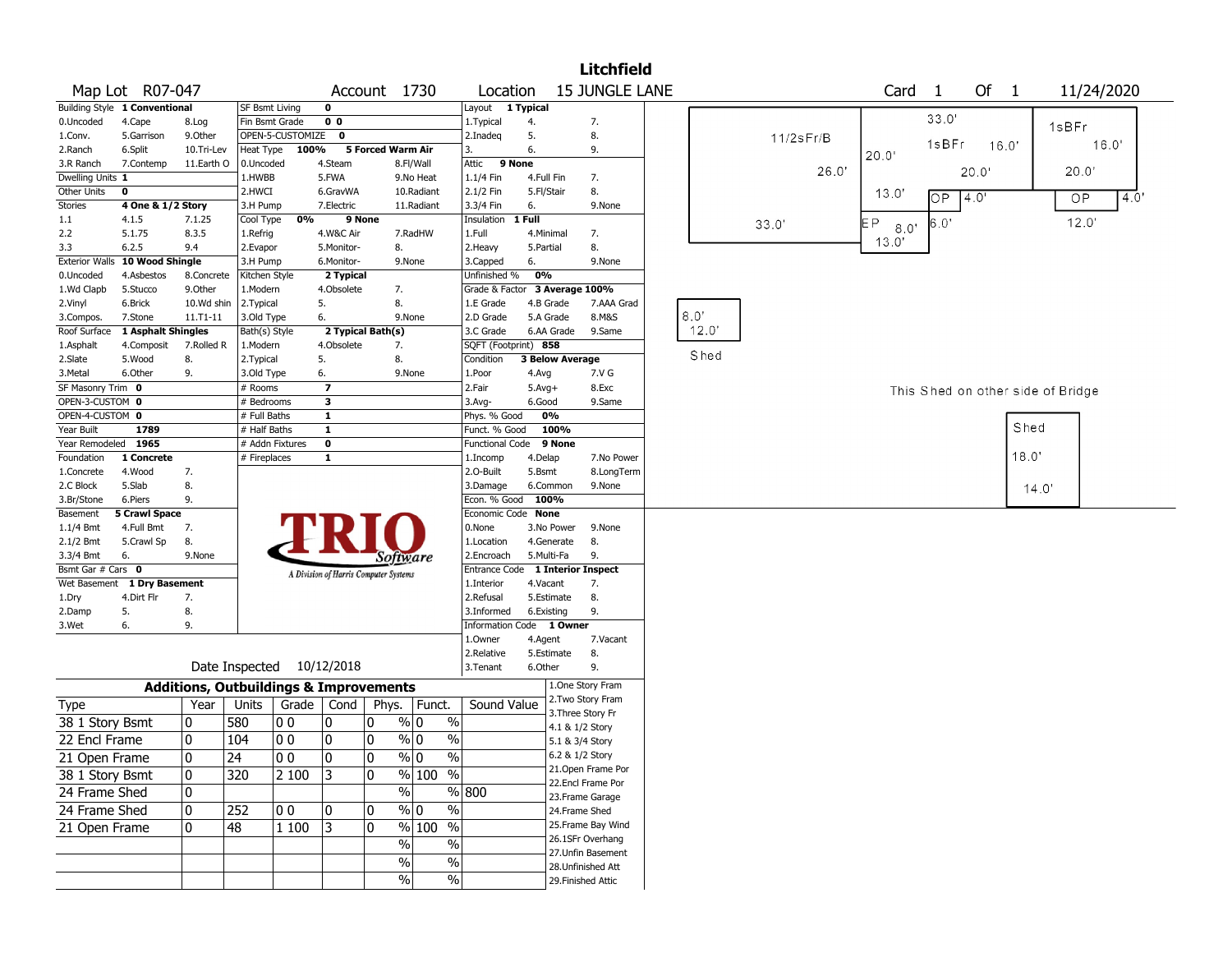|                        | Map Lot R07-050          | Account 931 | Location                      |                      | <b>169 PLAINS ROAD</b> |                                    |                 |                          | Card <sub>1</sub>    | Of 1          |                                | 11/24/2020                          |
|------------------------|--------------------------|-------------|-------------------------------|----------------------|------------------------|------------------------------------|-----------------|--------------------------|----------------------|---------------|--------------------------------|-------------------------------------|
| <b>KEENE, ERNEST R</b> |                          |             |                               | <b>Property Data</b> |                        |                                    |                 | <b>Assessment Record</b> |                      |               |                                |                                     |
| P O BOX 292            |                          |             | Neighborhood 167 Plains Road  |                      |                        | Year                               | Land            |                          | <b>Buildings</b>     |               | Exempt                         | <b>Total</b>                        |
|                        | LITCHFIELD ME 04350      |             |                               |                      |                        | 2007                               |                 | 43,980                   |                      | 95,416        | 19,000                         | 120,396                             |
|                        |                          |             | Tree Growth Year              | $\mathbf 0$          |                        | 2008                               |                 | 43,980                   |                      | 95,416        | 18,050                         | 121,346                             |
|                        |                          |             | X Coordinate                  |                      | 0                      | 2009                               |                 | 43,100                   |                      | 109,827       |                                |                                     |
| B1600P849              |                          |             | Y Coordinate<br>Zone/Land Use | 11 Residential       | 0                      |                                    |                 |                          |                      |               | 15,200                         | 137,727                             |
|                        |                          |             |                               |                      |                        | 2010                               |                 | 43,100                   |                      | 94,090        | 16,000                         | 121,190                             |
|                        |                          |             | Secondary Zone                |                      |                        | 2011                               |                 | 45,500                   |                      | 100,971       | 16,000                         | 130,471                             |
|                        |                          |             |                               |                      |                        | 2012                               |                 | 45,500                   |                      | 100,971       | 16,000                         | 130,471                             |
|                        |                          |             | Topography 2 Rolling          |                      |                        | 2013                               |                 | 45,500                   |                      | 100,963       | 16,000                         | 130,463                             |
|                        |                          |             | 1.Level                       | 4.Below St           | 7.Res Protec           | 2014                               |                 | 45,500                   |                      | 99,665        | 16,000                         | 129,165                             |
|                        |                          |             | 2.Rolling<br>3.Above St       | 5.Low<br>6.Swampy    | 8.<br>9.               | 2015                               |                 | 45,500                   |                      | 99,533        | 16,000                         | 129,033                             |
|                        |                          |             | Utilities 5 Dug Well          |                      | <b>6 Septic System</b> | 2016                               |                 | 45,500                   |                      | 98,351        | 21,000                         | 122,851                             |
|                        |                          |             | 1.Public                      | 4.Dr Well            | 7.Cesspool             | 2017                               |                 | 45,500                   |                      | 98,228        | 26,000                         | 117,728                             |
|                        |                          |             | 2. Water                      | 5.Dug Well           | 8.Lake/Pond            | 2018                               |                 | 45,500                   |                      | 96,919        | 24,960                         | 117,459                             |
|                        |                          |             | 3.Sewer                       | 6.Septic             | 9.None                 | 2019                               |                 | 48,600                   |                      | 94,800        | 26,000                         | 117,400                             |
|                        |                          |             | <b>Street</b>                 | 1 Paved              |                        | 2020                               |                 | 48,600                   |                      | 94,800        | 31,000                         | 112,400                             |
|                        |                          |             | 1.Paved                       | 4.Proposed           | 7.                     |                                    |                 |                          | <b>Land Data</b>     |               |                                |                                     |
|                        |                          |             | 2.Semi Imp<br>3.Gravel        | 5.R/O/W<br>6.        | 8.<br>9.None           | <b>Front Foot</b>                  | <b>Type</b>     | <b>Effective</b>         |                      |               | <b>Influence</b>               | <b>Influence</b>                    |
|                        |                          |             |                               |                      | 0                      | 11.1-100                           |                 | Frontage                 | Depth                | <b>Factor</b> | Code<br>%                      | <b>Codes</b><br>1.Unimproved        |
|                        | Inspection Witnessed By: |             |                               |                      | $\mathbf 0$            | 12.101-200                         |                 |                          |                      |               | $\frac{9}{6}$                  | 2. Excess Frtg                      |
|                        |                          |             |                               | <b>Sale Data</b>     |                        | $13.201+$<br>14.                   |                 |                          |                      |               | %<br>%                         | 3. Topography<br>4.Size/Shape       |
| X                      |                          | Date        | Sale Date                     |                      |                        | 15.                                |                 |                          |                      |               | $\frac{9}{6}$                  | 5.Access                            |
| No./Date               | Description              | Date Insp.  | Price<br>Sale Type            |                      |                        |                                    |                 |                          |                      |               | %<br>%                         | 6.Restriction<br>7. Right of Way    |
|                        |                          |             | 1.Land                        | 4.MFG UNIT           | 7.                     | <b>Square Foot</b>                 |                 |                          | <b>Square Feet</b>   |               |                                | 8.View/Environ                      |
|                        |                          |             | 2.L & B                       | 5.Other              | 8.                     | 16.Regular Lot                     |                 |                          |                      |               | $\frac{9}{6}$<br>$\frac{9}{6}$ | 9. Fract Share<br><b>Acres</b>      |
|                        |                          |             | 3.Building                    | 6.                   | 9.                     | 17.Secondary Lot<br>18.Excess Land |                 |                          |                      |               | $\frac{9}{6}$                  | 30.Frontage 1                       |
|                        |                          |             | Financing                     |                      |                        | 19.Condominium                     |                 |                          |                      |               | $\frac{9}{6}$                  | 31. Frontage 2                      |
| Notes:                 |                          |             | 1.Convent                     | 4.Seller             | 7.                     | 20.Miscellaneous                   |                 |                          |                      |               | $\frac{9}{6}$                  | 32.Tillable<br>33.Tillable          |
|                        |                          |             | 2.FHA/VA<br>3.Assumed         | 5.Private<br>6.Cash  | 8.                     |                                    |                 |                          |                      |               | $\frac{9}{6}$<br>%             | 34.Softwood F&O                     |
|                        |                          |             |                               |                      | 9.Unknown              | <b>Fract. Acre</b>                 |                 | <b>Acreage/Sites</b>     |                      |               |                                | 35. Mixed Wood F&O                  |
|                        |                          |             | Validity                      |                      |                        | 21. Houselot (Frac                 | 24              |                          | 1.00                 | 100           | %<br>0                         | 36.Hardwood F&O                     |
|                        |                          |             | 1.Valid                       | 4.Split              | 7.Renovate             | 22.Baselot(Fract)                  | $\overline{26}$ |                          | 2.20                 | 100           | $\frac{9}{6}$<br>$\mathbf 0$   | 37.Softwood TG                      |
|                        |                          |             | 2.Related<br>3.Distress       | 5.Partial            | 8.Other                | 23.                                | 44              |                          | 1.00                 | 85            | $\frac{9}{6}$<br>$\mathbf 0$   | 38. Mixed Wood TG<br>39.Hardwood TG |
|                        |                          |             |                               | 6.Exempt             | 9.                     | <b>Acres</b>                       |                 |                          |                      |               | $\frac{9}{6}$                  | 40. Wasteland                       |
|                        |                          |             | Verified                      |                      |                        | 24. Houselot<br>25.Baselot         |                 |                          |                      |               | $\frac{9}{6}$                  | 41.Gravel Pit                       |
|                        |                          |             | 1.Buyer                       | 4.Agent              | 7.Family               | 26.Rear 1                          |                 |                          |                      |               | $\frac{9}{6}$<br>%             | 42. Mobile Home Si                  |
|                        |                          |             | 2.Seller                      | 5.Pub Rec            | 8.Other                | 27.Rear 2                          |                 |                          |                      |               |                                | 43.Camp Site                        |
|                        |                          |             | 3.Lender                      | 6.MLS                | 9.                     | 28. Rear 3                         |                 |                          | <b>Total Acreage</b> | 3.20          |                                | 44.Lot Improvemen                   |
| <b>Litchfield</b>      |                          |             |                               |                      |                        | 29. Rear 4                         |                 |                          |                      |               |                                | 45.Access Right<br>46.Golf Course   |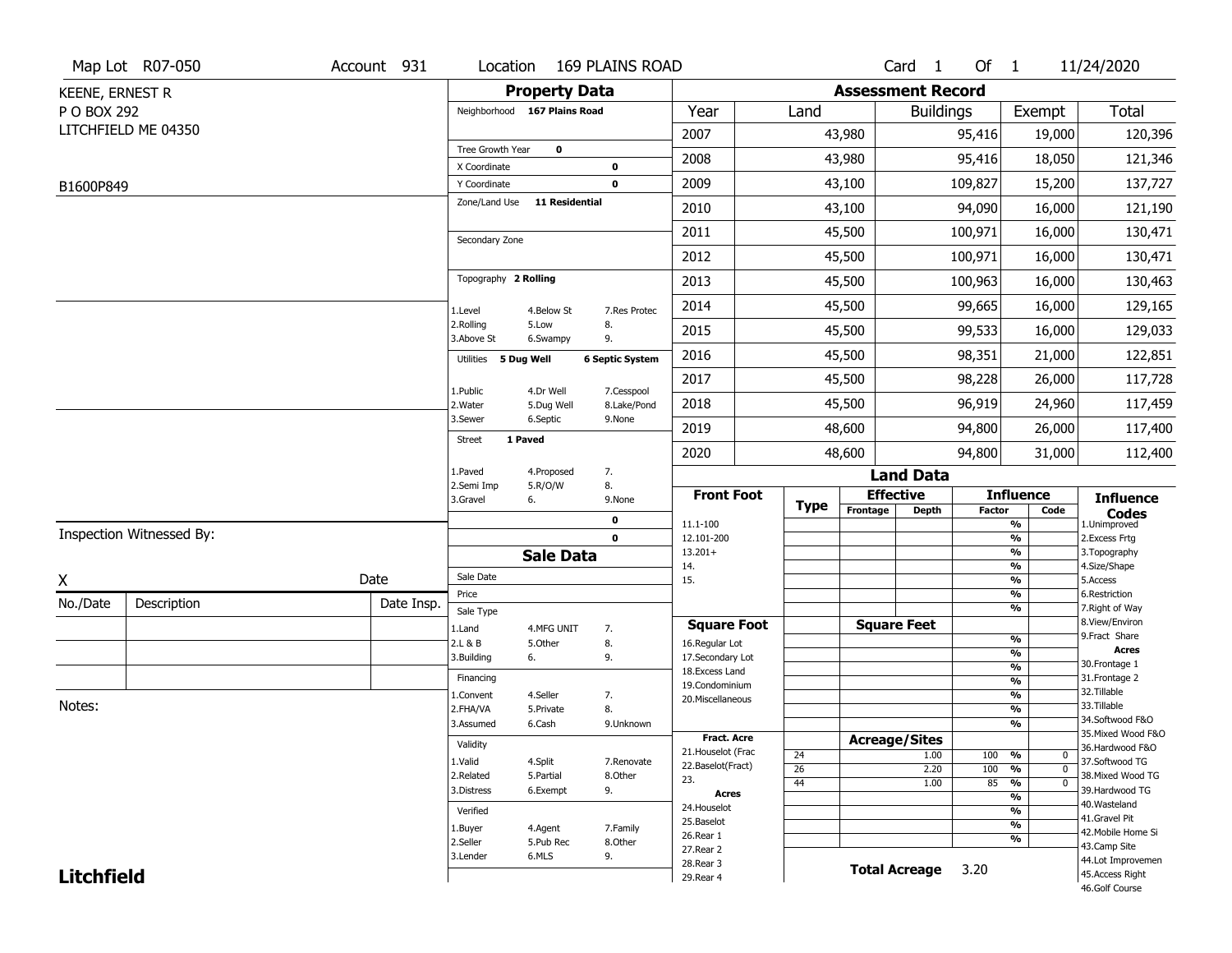|                          |                               |                                                   |                      |                    |                                       |              |                  |                                  |                       |                                      | <b>Litchfield</b> |      |        |               |            |       |       |                 |
|--------------------------|-------------------------------|---------------------------------------------------|----------------------|--------------------|---------------------------------------|--------------|------------------|----------------------------------|-----------------------|--------------------------------------|-------------------|------|--------|---------------|------------|-------|-------|-----------------|
|                          | Map Lot R07-050               |                                                   |                      |                    |                                       | Account 931  |                  | Location                         |                       |                                      | 169 PLAINS ROAD   |      |        |               | Card<br>-1 |       | Of 1  | 11/24/2020      |
|                          | Building Style 1 Conventional |                                                   | SF Bsmt Living       |                    | 0                                     |              |                  | Layout 1 Typical                 |                       |                                      |                   |      |        |               |            |       |       |                 |
| 0.Uncoded                | 4.Cape                        | 8.Log                                             | Fin Bsmt Grade       |                    | 0 <sub>0</sub>                        |              |                  | 1.Typical                        | 4.                    | 7.                                   |                   |      |        |               |            |       |       |                 |
| 1.Conv.                  | 5.Garrison                    | 9.Other                                           |                      | OPEN-5-CUSTOMIZE 0 |                                       |              |                  | 2.Inadeq                         | 5.                    | 8.                                   |                   |      |        |               |            |       |       |                 |
| 2.Ranch                  | 6.Split                       | 10.Tri-Lev                                        | Heat Type            | 0%                 |                                       | 9 Not Heated |                  | 3.                               | 6.                    | 9.                                   |                   |      |        |               |            |       |       |                 |
| 3.R Ranch                | 7.Contemp                     | 11.Earth O                                        | 0.Uncoded            |                    | 4.Steam                               |              | 8.Fl/Wall        | Attic                            | 9 None                |                                      |                   |      |        | Canopy        |            |       |       |                 |
| Dwelling Units 1         |                               |                                                   | 1.HWBB               |                    | 5.FWA                                 |              | 9.No Heat        | 1.1/4 Fin                        | 4.Full Fin            | 7.                                   |                   |      |        |               |            |       |       |                 |
| Other Units              | 0                             |                                                   | 2.HWCI               |                    | 6.GravWA                              |              | 10.Radiant       | 2.1/2 Fin                        | 5.Fl/Stair            | 8.                                   |                   |      |        | $4.0^{\circ}$ | 8.0'       |       |       |                 |
| <b>Stories</b>           | 5 One & 3/4 Story             |                                                   | 3.H Pump             |                    | 7.Electric                            |              | 11.Radiant       | 3.3/4 Fin                        | 6.                    |                                      | 9.None            |      |        |               |            |       |       | $13/4$ s $Fr/S$ |
| 1.1<br>2.2               | 4.1.5<br>5.1.75               | 7.1.25<br>8.3.5                                   | Cool Type            | 0%                 |                                       | 9 None       | 7.RadHW          | Insulation<br>1.Full             | 1 Full<br>4.Minimal   | 7.                                   |                   |      |        |               |            |       |       |                 |
| 3.3                      | 6.2.5                         | 9.4                                               | 1.Refrig<br>2.Evapor |                    | 4.W&C Air<br>5.Monitor-               | 8.           |                  | 2. Heavy                         | 5.Partial             | 8.                                   |                   |      |        | 1sFr          |            |       |       |                 |
| <b>Exterior Walls</b>    | 10 Wood Shingle               |                                                   | 3.H Pump             |                    | 6.Monitor-                            |              | 9.None           | 3.Capped                         | 6.                    |                                      | 9.None            |      |        |               |            |       |       |                 |
| 0.Uncoded                | 4.Asbestos                    | 8.Concrete                                        | Kitchen Style        |                    | 2 Typical                             |              |                  | Unfinished %                     | 0%                    |                                      |                   |      | Gar    |               |            | 25.0' |       |                 |
| 1.Wd Clapb               | 5.Stucco                      | 9.Other                                           | 1.Modern             |                    | 4.Obsolete                            | 7.           |                  | Grade & Factor 2 Fair 105%       |                       |                                      |                   | 21.0 |        | 19.0'         |            |       |       |                 |
| 2.Vinyl                  | 6.Brick                       | 10.Wd shin                                        | 2. Typical           |                    | 5.                                    | 8.           |                  | 1.E Grade                        | 4.B Grade             |                                      | 7.AAA Grad        |      |        |               |            |       |       |                 |
| 3.Compos.                | 7.Stone                       | $11. T1 - 11$                                     | 3.Old Type           |                    | 6.                                    |              | 9.None           | 2.D Grade                        | 5.A Grade             |                                      | 8.M&S             |      |        |               |            |       |       |                 |
| Roof Surface             | 1 Asphalt Shingles            |                                                   | Bath(s) Style        |                    | 2 Typical Bath(s)                     |              |                  | 3.C Grade                        |                       | 6.AA Grade                           | 9.Same            |      |        | 15.0'         |            |       |       |                 |
| 1.Asphalt                | 4.Composit                    | 7.Rolled R                                        | 1.Modern             |                    | 4.Obsolete                            | 7.           |                  | SQFT (Footprint) 800             |                       |                                      |                   |      |        |               |            |       | 32.0' |                 |
| 2.Slate                  | 5.Wood                        | 8.                                                | 2. Typical           |                    | 5.                                    | 8.           |                  | Condition                        | 4 Average             |                                      |                   |      |        |               |            |       |       |                 |
| 3.Metal                  | 6.Other                       | 9.                                                | 3.Old Type           |                    | 6.                                    |              | 9.None           | 1.Poor                           | 4.Avg                 |                                      | 7.V G             |      |        |               |            |       |       |                 |
| SF Masonry Trim 0        |                               |                                                   | # Rooms              |                    | $\overline{\phantom{a}}$              |              |                  | 2.Fair                           | $5.$ Avg $+$          |                                      | 8.Exc             |      | Canopy |               |            |       | OP    |                 |
| OPEN-3-CUSTOM 0          |                               |                                                   | # Bedrooms           |                    | 4                                     |              |                  | 3.Avg-                           | 6.Good                |                                      | 9.Same            | 8.0  | 26.0   |               |            |       | 10.0  |                 |
| OPEN-4-CUSTOM 0          |                               |                                                   | # Full Baths         |                    | $\mathbf{2}$                          |              |                  | Phys. % Good                     | 0%                    |                                      |                   |      |        |               |            |       |       |                 |
| Year Built               | 1982                          |                                                   | # Half Baths         |                    | 0                                     |              |                  | Funct. % Good                    |                       | 100%                                 |                   |      |        |               |            |       | 12.0' |                 |
| Year Remodeled 0         |                               |                                                   |                      | # Addn Fixtures    | $\bf o$                               |              |                  | <b>Functional Code</b>           |                       | 9 None                               |                   |      |        |               |            |       |       |                 |
| Foundation               | <b>5 Concrete Slab</b>        |                                                   | # Fireplaces         |                    | $\bf o$                               |              |                  | 1.Incomp                         | 4.Delap               |                                      | 7.No Power        |      |        |               |            |       |       |                 |
| 1.Concrete               | 4.Wood                        | 7.                                                |                      |                    |                                       |              |                  | 2.0-Built                        | 5.Bsmt                |                                      | 8.LongTerm        |      |        |               |            |       |       |                 |
| 2.C Block                | 5.Slab                        | 8.                                                |                      |                    |                                       |              |                  | 3.Damage                         | 6.Common              |                                      | 9.None            |      |        |               |            |       |       |                 |
| 3.Br/Stone               | 6.Piers                       | 9.                                                |                      |                    |                                       |              |                  | Econ. % Good 100%                |                       |                                      |                   |      |        |               |            |       |       |                 |
| Basement                 | 9 No Basement                 |                                                   |                      |                    |                                       |              |                  | Economic Code None               |                       |                                      |                   |      |        |               |            |       |       |                 |
| 1.1/4 Bmt                | 4.Full Bmt                    | 7.                                                |                      |                    |                                       |              |                  | 0.None                           |                       | 3.No Power                           | 9.None            |      |        |               |            |       |       |                 |
| 2.1/2 Bmt                | 5.Crawl Sp                    | 8.                                                |                      |                    |                                       |              |                  | 1.Location                       | 4.Generate            | 8.                                   |                   |      |        |               |            |       |       |                 |
| 3.3/4 Bmt                | 6.                            | 9.None                                            |                      |                    |                                       |              | Software         | 2.Encroach                       | 5.Multi-Fa            | 9.                                   |                   |      |        |               |            |       |       |                 |
| Bsmt Gar # Cars 0        |                               |                                                   |                      |                    | A Division of Harris Computer Systems |              |                  | Entrance Code 3 Information Only |                       |                                      |                   |      |        |               |            |       |       |                 |
|                          | Wet Basement 9 No Basement    |                                                   |                      |                    |                                       |              |                  | 1.Interior                       | 4.Vacant              | 7.                                   |                   |      |        |               |            |       |       |                 |
| 1.Dry                    | 4.Dirt Flr                    | 7.                                                |                      |                    |                                       |              |                  | 2.Refusal                        | 5.Estimate            | 8.                                   |                   |      |        |               |            |       |       |                 |
| 2.Damp                   | 5.                            | 8.                                                |                      |                    |                                       |              |                  | 3.Informed                       | 6.Existing            | 9.                                   |                   |      |        |               |            |       |       |                 |
| 3.Wet                    | 6.                            | 9.                                                |                      |                    |                                       |              |                  | <b>Information Code</b>          |                       | 1 Owner                              | 7.Vacant          |      |        |               |            |       |       |                 |
|                          |                               |                                                   |                      |                    |                                       |              |                  | 1.Owner<br>2.Relative            | 4.Agent<br>5.Estimate | 8.                                   |                   |      |        |               |            |       |       |                 |
|                          |                               |                                                   |                      |                    | Date Inspected 10/12/2018             |              |                  | 3.Tenant                         | 6.Other               | 9.                                   |                   |      |        |               |            |       |       |                 |
|                          |                               |                                                   |                      |                    |                                       |              |                  |                                  |                       |                                      |                   |      |        |               |            |       |       |                 |
|                          |                               | <b>Additions, Outbuildings &amp; Improvements</b> |                      |                    |                                       |              |                  |                                  |                       | 1.One Story Fram                     |                   |      |        |               |            |       |       |                 |
| <b>Type</b>              |                               | Year                                              | Units                | Grade              | Cond                                  | Phys.        | Funct.           | Sound Value                      |                       | 2.Two Story Fram                     |                   |      |        |               |            |       |       |                 |
| 1 One Story Frame        |                               | 0                                                 | 285                  | O O                | 0                                     | 0            | $\frac{9}{0}$ 0  | $\%$                             |                       | 3. Three Story Fr<br>4.1 & 1/2 Story |                   |      |        |               |            |       |       |                 |
| 21 Open Frame            |                               | 0                                                 | 120                  | O O                | 0                                     | 0            | $\sqrt[6]{0}$    | $\%$                             |                       | 5.1 & 3/4 Story                      |                   |      |        |               |            |       |       |                 |
|                          |                               | 0                                                 | 32                   | $ 00\rangle$       | 0                                     | 0            | $\sqrt[9]{0}$    | $\sqrt{6}$                       |                       | 6.2 & 1/2 Story                      |                   |      |        |               |            |       |       |                 |
| $\overline{61}$ Canopy/s |                               |                                                   |                      |                    |                                       |              |                  |                                  |                       | 21.Open Frame Por                    |                   |      |        |               |            |       |       |                 |
| 23 Frame Garage          |                               | 10                                                | 546                  | 00                 | 10                                    | 0            | $\%$ 0           | $\sqrt{6}$                       |                       | 22.Encl Frame Por                    |                   |      |        |               |            |       |       |                 |
| 61 Canopy/s              |                               | 2015                                              | 208                  | 1 100              | 4                                     | 0            | $\frac{9}{6}$ 75 | $\overline{\frac{0}{0}}$         |                       | 23. Frame Garage                     |                   |      |        |               |            |       |       |                 |
|                          |                               |                                                   |                      |                    |                                       |              | $\sqrt{6}$       | $\overline{\frac{0}{0}}$         |                       | 24.Frame Shed                        |                   |      |        |               |            |       |       |                 |
|                          |                               |                                                   |                      |                    |                                       |              | $\%$             | $\%$                             |                       | 25. Frame Bay Wind                   |                   |      |        |               |            |       |       |                 |
|                          |                               |                                                   |                      |                    |                                       |              | $\sqrt{6}$       | $\sqrt{6}$                       |                       | 26.1SFr Overhang                     |                   |      |        |               |            |       |       |                 |
|                          |                               |                                                   |                      |                    |                                       |              |                  |                                  |                       | 27.Unfin Basement                    |                   |      |        |               |            |       |       |                 |
|                          |                               |                                                   |                      |                    |                                       |              | $\%$             | $\frac{9}{6}$                    |                       | 28. Unfinished Att                   |                   |      |        |               |            |       |       |                 |
|                          |                               |                                                   |                      |                    |                                       |              | $\sqrt{6}$       | $\frac{9}{6}$                    |                       | 29. Finished Attic                   |                   |      |        |               |            |       |       |                 |
|                          |                               |                                                   |                      |                    |                                       |              |                  |                                  |                       |                                      |                   |      |        |               |            |       |       |                 |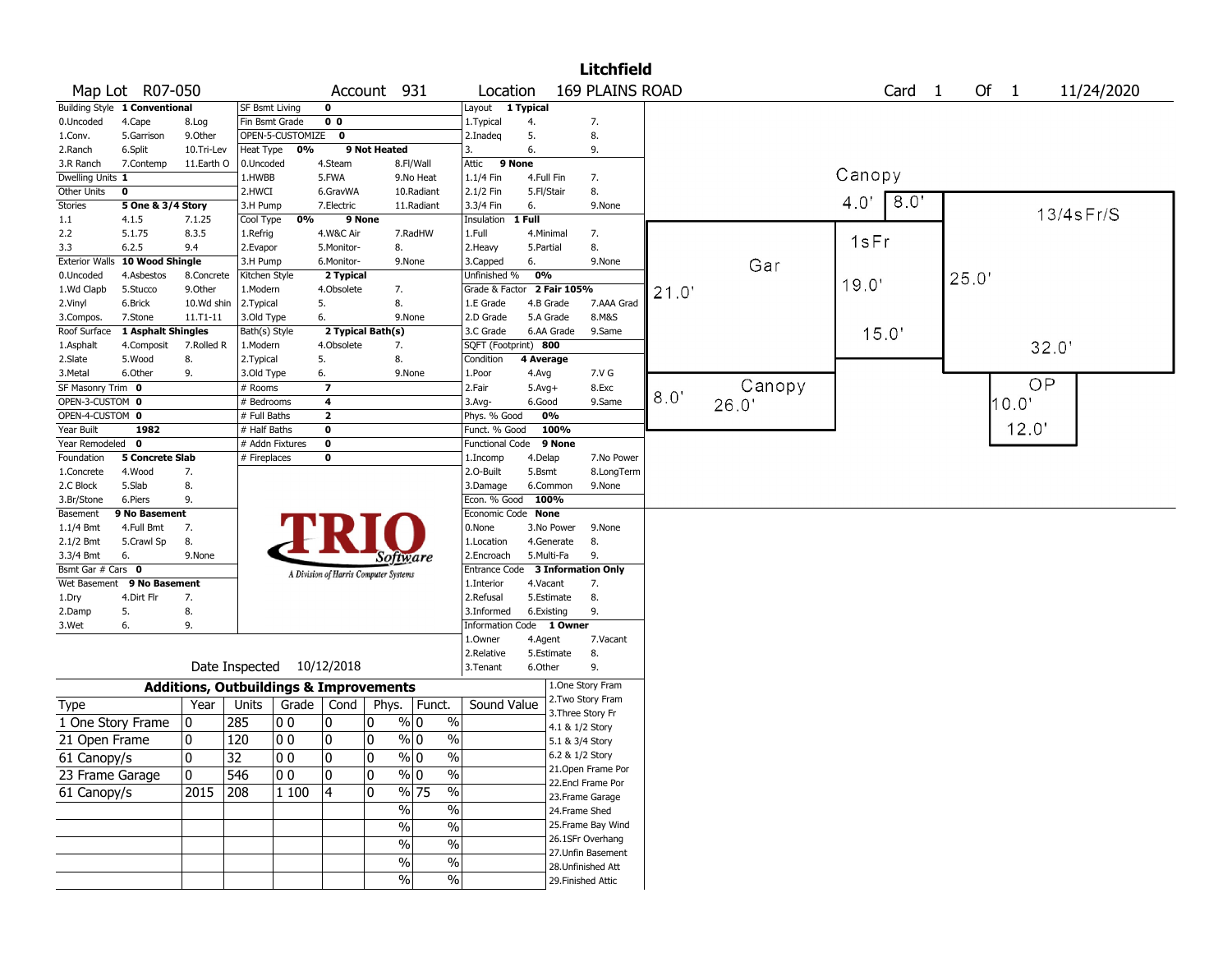|                                                 | Map Lot R07-051                                  | Account 990 | Location                |                                  | <b>135 PLAINS ROAD</b> |                                   |                       |                          | Card <sub>1</sub>    | Of $1$        |                                 | 11/24/2020                           |
|-------------------------------------------------|--------------------------------------------------|-------------|-------------------------|----------------------------------|------------------------|-----------------------------------|-----------------------|--------------------------|----------------------|---------------|---------------------------------|--------------------------------------|
| HUTCHINGS LINDA                                 |                                                  |             |                         | <b>Property Data</b>             |                        |                                   |                       | <b>Assessment Record</b> |                      |               |                                 |                                      |
| <b>135 PLAINS ROAD</b>                          |                                                  |             |                         | Neighborhood 167 Plains Road     |                        | Year                              | Land                  |                          | <b>Buildings</b>     |               | Exempt                          | <b>Total</b>                         |
|                                                 | LITCHFIELD ME 04350                              |             |                         |                                  |                        | 2007                              |                       | 56,250                   |                      | 0             | 0                               | 56,250                               |
|                                                 |                                                  |             | Tree Growth Year        | $\mathbf 0$                      |                        | 2008                              |                       |                          |                      | $\mathbf{0}$  | 0                               | 56,250                               |
|                                                 |                                                  |             | X Coordinate            |                                  | 0                      |                                   |                       | 56,250                   |                      |               |                                 |                                      |
|                                                 | B1500P94 B8528P241 B11065P322                    |             | Y Coordinate            |                                  | $\mathbf 0$            | 2009                              |                       | 61,250                   |                      | 173,016       | 0                               | 234,266                              |
| <b>Previous Owner</b><br><b>HUTCHINGS LINDA</b> |                                                  |             | Zone/Land Use           | <b>11 Residential</b>            |                        | 2010                              |                       | 61,250                   |                      | 117,724       | 0                               | 178,974                              |
| 135 PLAINS ROAD                                 |                                                  |             | Secondary Zone          |                                  |                        | 2011                              |                       | 61,250                   |                      | 116,526       | 0                               | 177,776                              |
|                                                 |                                                  |             |                         |                                  |                        | 2012                              |                       | 55,250                   |                      | 116,526       | 0                               | 171,776                              |
|                                                 | LITCHFIELD ME 04350<br>Sale Date: 6/06/2012      |             | Topography 2 Rolling    |                                  |                        | 2013                              |                       | 55,250                   |                      | 115,423       | 0                               | 170,673                              |
| Previous Owner                                  |                                                  |             | 1.Level                 | 4.Below St                       | 7.Res Protec           | 2014                              |                       | 55,250                   |                      | 115,423       | 0                               | 170,673                              |
|                                                 | LANCASTER, MERLE L                               |             | 2.Rolling<br>3.Above St | 5.Low<br>6.Swampy                | 8.<br>9.               | 2015                              |                       | 55,250                   |                      | 114,919       | 10,000                          | 160,169                              |
| 178 PLAINS ROAD                                 |                                                  |             | Utilities               | <b>4 Drilled Well</b>            | <b>6 Septic System</b> | 2016                              |                       | 55,250                   |                      | 114,782       | 15,000                          | 155,032                              |
|                                                 | LITCHFIELD ME 04350                              |             |                         |                                  | 7.Cesspool             | 2017                              |                       | 55,250                   |                      | 113,679       | 20,000                          | 148,929                              |
|                                                 | Sale Date: 8/03/2005                             |             | 1.Public<br>2. Water    | 4.Dr Well<br>5.Dug Well          | 8.Lake/Pond            | 2018                              |                       | 55,250                   |                      | 113,679       | 19,200                          | 149,729                              |
|                                                 |                                                  |             | 3.Sewer                 | 6.Septic                         | 9.None                 | 2019                              |                       | 67,500                   |                      | 143,900       | 20,000                          | 191,400                              |
|                                                 |                                                  |             | <b>Street</b>           | 1 Paved                          |                        | 2020                              |                       | 67,500                   |                      | 143,900       | 25,000                          | 186,400                              |
|                                                 |                                                  |             | 1.Paved                 | 4.Proposed                       | 7.                     |                                   |                       |                          | <b>Land Data</b>     |               |                                 |                                      |
|                                                 |                                                  |             | 2.Semi Imp<br>3.Gravel  | 5.R/O/W<br>6.                    | 8.<br>9.None           | <b>Front Foot</b>                 |                       |                          | <b>Effective</b>     |               | <b>Influence</b>                | <b>Influence</b>                     |
|                                                 |                                                  |             |                         |                                  | 0                      | 11.1-100                          | <b>Type</b>           | Frontage                 | <b>Depth</b>         | <b>Factor</b> | Code<br>%                       | <b>Codes</b><br>1.Unimproved         |
|                                                 | Inspection Witnessed By:                         |             |                         |                                  | $\mathbf 0$            | 12.101-200                        |                       |                          |                      |               | $\frac{9}{6}$                   | 2.Excess Frtg                        |
|                                                 |                                                  |             |                         | <b>Sale Data</b>                 |                        | $13.201+$<br>14.                  |                       |                          |                      |               | %<br>%                          | 3. Topography<br>4.Size/Shape        |
| X                                               |                                                  | Date        | Sale Date               |                                  | 6/06/2012              | 15.                               |                       |                          |                      |               | %                               | 5.Access                             |
| No./Date                                        | Description                                      | Date Insp.  | Price                   |                                  | 168,100                |                                   |                       |                          |                      |               | %<br>%                          | 6.Restriction<br>7. Right of Way     |
|                                                 |                                                  |             | Sale Type<br>1.Land     | 2 Land & Buildings<br>4.MFG UNIT | 7.                     | <b>Square Foot</b>                |                       |                          | <b>Square Feet</b>   |               |                                 | 8.View/Environ                       |
|                                                 |                                                  |             | 2.L & B                 | 5.Other                          | 8.                     | 16.Regular Lot                    |                       |                          |                      |               | $\frac{9}{6}$                   | 9. Fract Share                       |
|                                                 |                                                  |             | 3.Building              | 6.                               | 9.                     | 17.Secondary Lot                  |                       |                          |                      |               | %<br>$\frac{9}{6}$              | Acres<br>30. Frontage 1              |
|                                                 |                                                  |             | Financing               | 9 Unknown                        |                        | 18. Excess Land<br>19.Condominium |                       |                          |                      |               | $\overline{\frac{9}{6}}$        | 31. Frontage 2                       |
|                                                 |                                                  |             | 1.Convent               | 4.Seller                         | 7.                     | 20.Miscellaneous                  |                       |                          |                      |               | $\frac{9}{6}$                   | 32. Tillable                         |
| Notes:                                          |                                                  |             | 2.FHA/VA                | 5.Private                        | 8.                     |                                   |                       |                          |                      |               | $\frac{9}{6}$                   | 33.Tillable<br>34.Softwood F&O       |
| '15 add 6 x11 shed.                             |                                                  |             | 3.Assumed               | 6.Cash                           | 9.Unknown              | <b>Fract, Acre</b>                |                       |                          |                      |               | %                               | 35. Mixed Wood F&O                   |
|                                                 | '14 ABATE & SUPPLEMENT TRANSFERRED TO Hartung IN |             | Validity                | 1 Arms Length Sale               |                        | 21. Houselot (Frac                |                       |                          | <b>Acreage/Sites</b> |               |                                 | 36.Hardwood F&O                      |
| ERROR.                                          |                                                  |             | 1.Valid                 | 4.Split                          | 7.Renovate             | 22.Baselot(Fract)                 | 24<br>$\overline{26}$ |                          | 1.00<br>5.00         | 100<br>100    | %<br>0<br>$\overline{0}$<br>%   | 37.Softwood TG                       |
|                                                 |                                                  |             | 2.Related               | 5.Partial                        | 8.Other                | 23.                               | 27                    |                          | 10.00                | 100           | $\overline{0}$<br>%             | 38. Mixed Wood TG                    |
|                                                 |                                                  |             | 3.Distress              | 6.Exempt                         | 9.                     | Acres                             | 44                    |                          | 1.00                 | 100           | $\frac{9}{6}$<br>$\overline{0}$ | 39.Hardwood TG                       |
|                                                 |                                                  |             | Verified                | <b>5 Public Record</b>           |                        | 24. Houselot                      |                       |                          |                      |               | %                               | 40. Wasteland<br>41.Gravel Pit       |
|                                                 |                                                  |             | 1.Buyer                 | 4.Agent                          | 7.Family               | 25.Baselot<br>26.Rear 1           |                       |                          |                      |               | %                               | 42. Mobile Home Si                   |
|                                                 |                                                  |             | 2.Seller                | 5.Pub Rec                        | 8.Other                | 27.Rear 2                         |                       |                          |                      |               | %                               | 43.Camp Site                         |
|                                                 |                                                  |             | 3.Lender                | 6.MLS                            | 9.                     | 28. Rear 3                        |                       |                          | <b>Total Acreage</b> | 16.00         |                                 | 44.Lot Improvemen<br>45.Access Right |
| <b>Litchfield</b>                               |                                                  |             |                         |                                  |                        |                                   |                       |                          |                      |               |                                 |                                      |